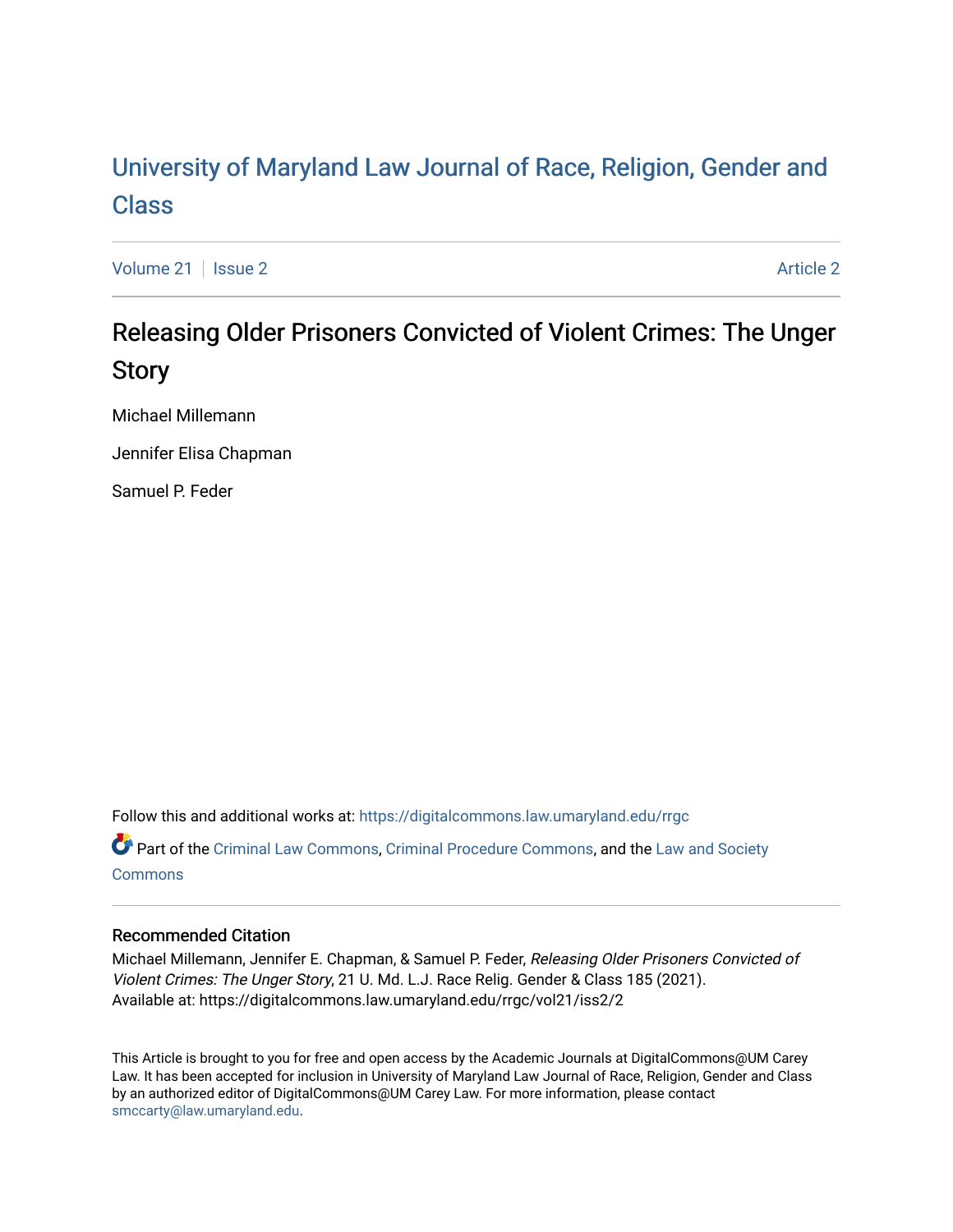# **RELEASING OLDER PRISONERS CONVICTED OF VIOLENT CRIMES: THE UNGER STORY**

## MICHAEL MILLEMANN, JENNIFER ELISA CHAPMAN & SAMUEL P. FEDER\*

#### <span id="page-1-1"></span>**INTRODUCTION**

On May 24, 2012, Maryland's highest court released a decision that shocked the Maryland legal world and gave older life-sentenced Maryland prisoners their first real hope of release in decades.<sup>1</sup> In *Unger v. State*, the Maryland Court of Appeals made retroactive a 1980 decision that had invalidated a historic instruction that Maryland judges had given juries in criminal cases for over  $150$  years.<sup>2</sup> In that instruction, judges told the *lay jurors* that *they*, not the judge, *were the ultimate judges of the law, and what the judge said was advisory only.*<sup>3</sup> A fair reading of the *Unger* decision was that all prisoners convicted before 1981 were entitled to new trials. The court explicitly confirmed this through two subsequent decisions, the last in 2016, in which the State asked the court first to reverse *Unger*, and then to significantly limit it.<sup>4</sup> The court rejected these arguments.

The result of these four years of litigation was that all of those prisoners convicted before 1981 were indeed entitled to new trials. There were 237 people in what we refer to as the "Unger group," 236 men and one woman.<sup>5</sup> In 2012, on average, they were sixty-four years

<span id="page-1-0"></span><sup>© 2021</sup> Michael Millemann, Jennifer Elisa Chapman & Samuel P. Feder

<sup>\*</sup>Michael Millemann is the Jacob A. France Professor of Law at the University of Maryland Francis King Carey School of Law. Jennifer Elisa Chapman is the Ryan H. Easley Research Fellow at the University of Maryland Francis King Carey School of Law. Sam Feder is an assistant public defender in the Appellate Division of the Maryland Office of Public Defender. We deeply appreciate the wonderful research assistance of two terrific law students: Rosemary Ardman and Brynne Peluso.

<sup>1</sup> Unger v. State, 48 A.3d 242 (Md. 2012). For a full discussion of this opinion, see *infra* Part IV.

<sup>2</sup> Stevenson v. State, 423 A.2d 558 (Md. 1980).

<sup>&</sup>lt;sup>3</sup> *Unger*, 48 A.3d at 244. The provision making juries the "judges of law as well as of fact" was added to the Maryland Constitution in 1851. ALFRED S. NILES, MARYLAND CONSTITUTIONAL LAW 340 (1915).

<sup>4</sup> State v. Adams-Bey, 144 A.3d 1200 (Md. 2016); State v. Waine, 122 A.3d 294, 296 (Md. 2015).

<sup>5</sup> UNGER PROJECT DATA, 2012-2021 (2021) (on file with authors) (all data are up to date as of May 2021 and were compiled by Becky Feldman, former Deputy Public Defender of the Maryland Office of the Public Defender) [hereinafter UNGER PROJECT DATA].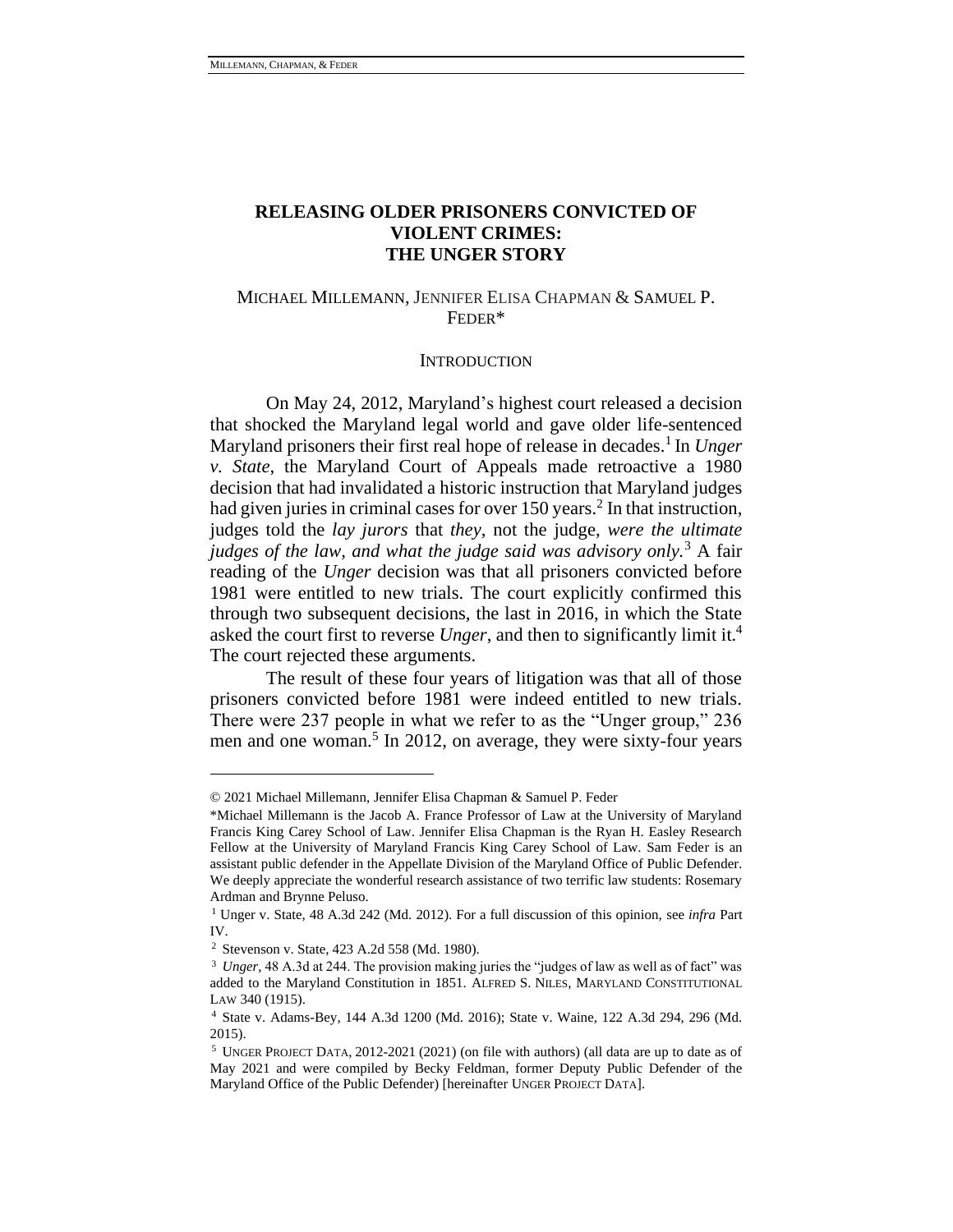old and had been incarcerated thirty-five years.<sup>6</sup> Eighty-four percent were convicted of murder and thirteen percent were convicted for rape.<sup>7</sup> There were also "an average of three [related] convictions per" person, "also for crimes of violence," for which judges imposed separate concurrent or consecutive sentences.<sup>8</sup>

What followed the *Unger* decision was one of the most interesting and important unplanned criminal justice experiments in Maryland and national history. Over six years, 200 of these older prisoners were released on probation. The great majority were serving life with parole sentences. $9$  The vast majority of the released prisoners, 97%, have been successful, defined by not being re-incarcerated.<sup>10</sup> These recidivist data are especially important for two reasons. First, the 200 who were released had not been approved individually by a parole authority as "safe" to release. Rather, they were *84% of all state prisoners in Maryland convicted by juries of murder, rape, and other violent crimes before 1981*, some of whom the parole commission had recommended for parole, some it had not.<sup>11</sup> In addition, they had all been convicted of violent crimes. These facts, which may be the most important parts of the remarkable Unger story, have significant implications for criminal justice and corrections policy, as we argue in Part VI.<sup>12</sup>

<span id="page-2-0"></span><sup>6</sup> *Id*. When *Unger* was decided in 2012, those in the Unger group were in their 50s, 60s, 70s, and 80s, and had been incarcerated on average over thirty-five years. Michael Millemann, Rebecca Bowman-Rivas & Elizabeth Smith, *Digging them Out Alive*, 25 CLINICAL L. REV. 365, 365-67 (2019). The oldest of the 237 was Charles Edret Ford. He was eighty-four when he was released in 2016. *See infra* note[s 105](#page-17-0)[-107](#page-17-1) and accompanying text.

<sup>7</sup> OPEN SOCIETY INSTITUTE OF BALTIMORE, BUILDING ON THE UNGER EXPERIENCE: A COST-BENEFIT ANALYSIS OF RELEASING AGING PRISONERS 4 (2019).

<sup>8</sup> *Id.*

<sup>9</sup> UNGER PROJECT DATA, *supra* note [5.](#page-1-0)

<sup>10</sup> *Id.*

<sup>&</sup>lt;sup>11</sup> As of May 14, 2021, the claims of the 237 members of the Unger group had the following resolutions: Of the 200 released from prison, 149 were released due to post-conviction settlements; 50 won new trials, pled guilty, and were released on parole and/or probation through plea bargains; and one was retried and acquitted. Of the 37 not released, 9 died before they were able to litigate or negotiate their claims; 9 were released to detainers for other convictions or sentences; 6 were retried, pled guilty, or were reconvicted, and received new life sentences with no part suspended; one was retried and sentenced to life with all but 100 years suspended; and 11 agreed to plead guilty and serve additional but fixed periods of incarceration (some are now released). UNGER PROJECT DATA, *supra* note [5.](#page-1-0) Merle Unger, whose lawsuit established the right to a new trial, was one of the individuals reconvicted and sentenced to life with no part suspended. *See* Yvonne Wenger & Ian Duncan, *Killer at Center of Prisoner Release Case Convicted Again*, BALT. SUN (July 11, 2013), http://www.baltimoresun.com/news/maryland/crime/bs-md-unger-cases-20130711-story.html. <sup>12</sup> *See infra* Part VI.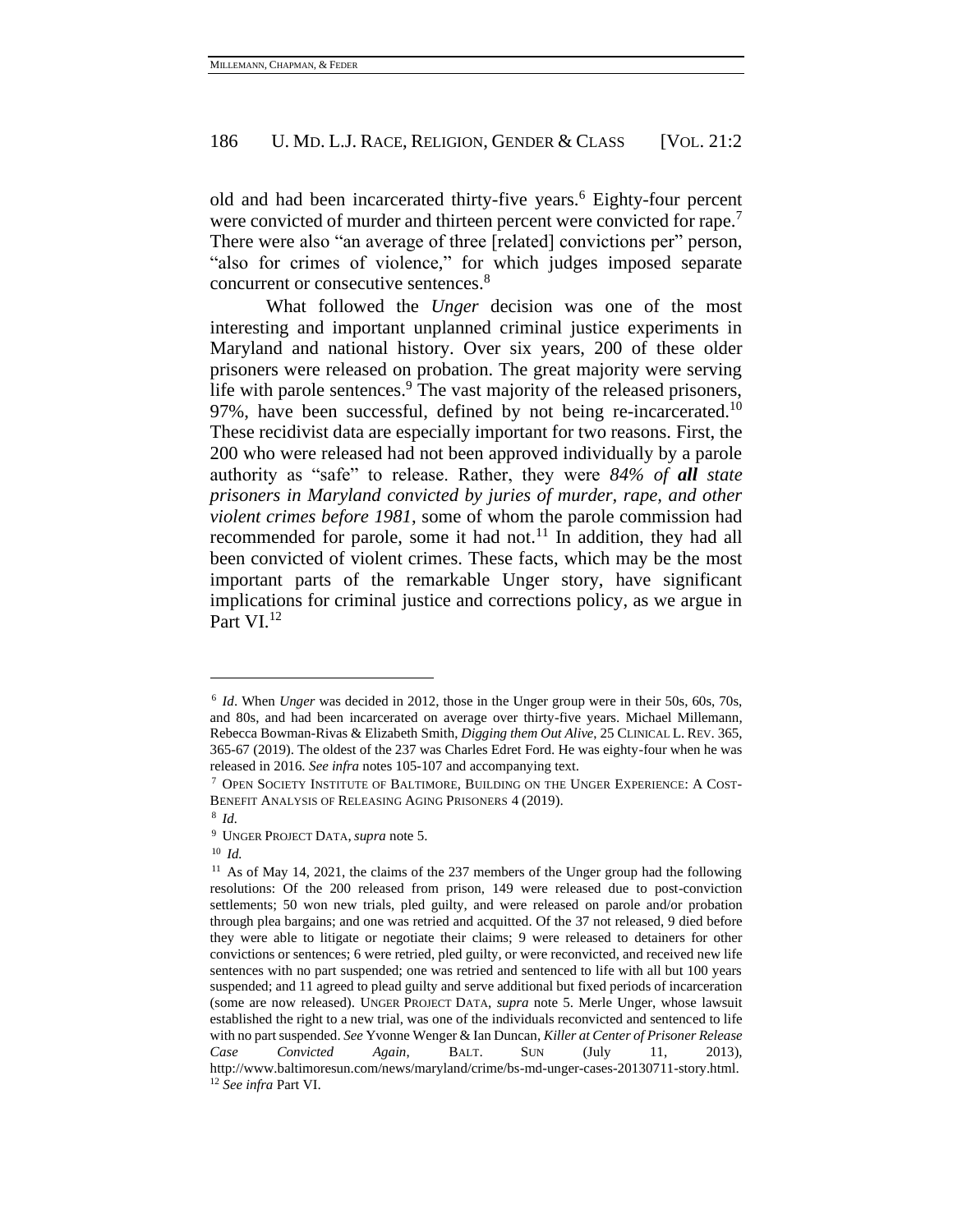All three authors worked on the litigation that implemented the *Unger* decision, representing or helping to represent members of the Unger group. We did this through the University of Maryland Carey School of Law, Millemann as a lawyer and clinical teacher, and Feder and Chapman as law students.<sup>13</sup> Our work through the law school's Unger clinic was part of a larger interdisciplinary, multi-partner collaboration to implement *Unger*, which we call the Unger Project.<sup>14</sup>

It has been over nine years since the *Unger* decision. This article is a retrospective analysis of the jury-determines-the-law instruction, the *Unger* decision, and the implementation of *Unger*, largely through the releases of older prisoners convicted of violent crimes. In this article, we identify what we believe is important about the Unger story, not just in Maryland but also nationally.

In Part I, we describe the jury-determines-the-law instruction, which we call the "advisory-only instruction," and use an actual case study to show how it worked in practice and to demonstrate how it nullified the Rule of Law.<sup>15</sup>

In Part II, we use another case study, the famous colonial trial in New York of John Peter Zenger for seditious libel, to demonstrate why in the early history of this country the jury right to determine the law was a fundamental protection of liberty, especially free speech.<sup>16</sup>

In Part III, we argue that by the time of the Unger group's trials, primarily in the 1960s and 1970s,  $^{17}$  the jury's right to determine the law had become a serious threat to a fair trial, not a protection of defendants' rights.<sup>18</sup> We focus on the large role that we believe race played in the convictions and continued incarcerations of the members of the Unger

<sup>&</sup>lt;sup>13</sup> In 2013, Feder was a law student in the original Unger clinic in 2013. In 2015, Chapman was a student in a first-year Criminal Law/Legal Theory and Practice course in which students worked on the Unger cases. In total, on the law side, there were two upper-level Unger clinics, two summer clinics, and eight advanced clinical placements in which the students acted as teaching assistants and "senior counsel" in cases. On the social work side there were six yearlong field placements and related courses. We simplify this by calling these courses and placements "the Unger clinic." Three clinical law professors, over fifty law students, a clinical social work supervisor, two forensic social work fellows, and over forty social work students participated in these courses and practices. The three law professors were Michael Millemann, Jerome Deise, and A.J. Bellido de Luna, then managing Attorney of the Clinical Law Program. The three social workers were Rebecca Bowman-Rivas, Elizabeth Smith, and Angela Aloi.

<sup>14</sup> See a description of this Project *infra* Part V.

<sup>15</sup> *See infra* Part I.

<sup>16</sup> *See infra* Part II.

<sup>17</sup> At least one in the Unger group was convicted in the 1950s, *see infra* notes [105](#page-17-0)[-107](#page-17-1) and accompanying text, and some were convicted in 1980 before the Maryland Court of Appeals prohibited the advisory-only instruction in future trials on December 17, 1980. Stevenson v. State, 423 A.2d 558, 565 (Md. 1980).

<sup>18</sup> *See infra* Part III.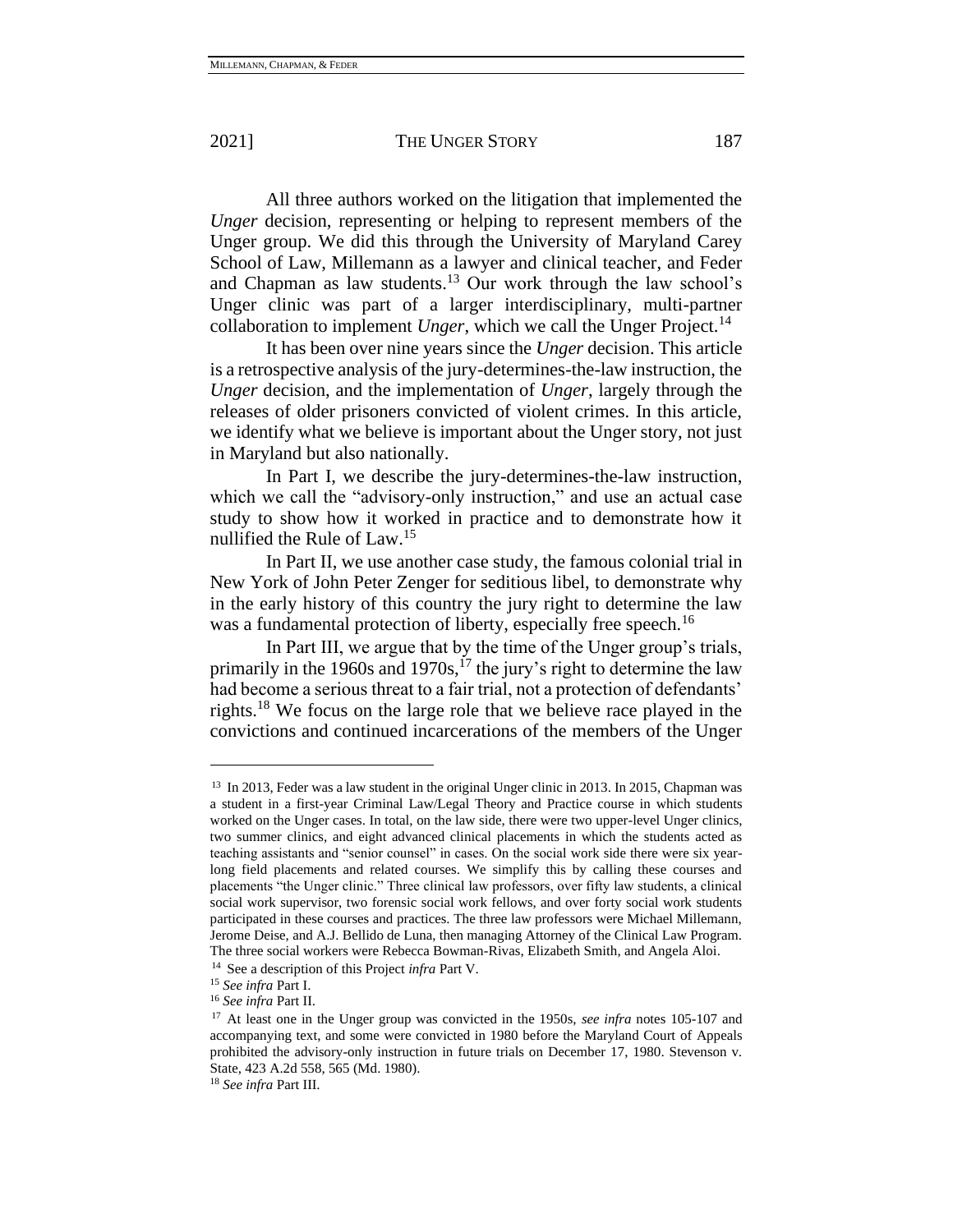group. We argue that in these decades of politically cultivated race divisiveness, the advisory-only instruction gave jurors a legitimate way to rationalize, at least to themselves, arbitrary decisions to convict defendants, including decisions influenced by racism. This combination, we argue, not only denied the Unger group members fair trials but also likely produced a number of wrongful convictions.

In Part IV, we describe the over three decades of litigation that led up to the *Unger* decision,<sup>19</sup> and offer our views about the factors that made Maryland one of the last two states to finally reject or severely limit the advisory-only instruction.<sup>20</sup>

<span id="page-4-0"></span>In Part V, we describe the evolution of the responses to the Unger releases.<sup>21</sup> Initially, the responses of many prosecutors and some in the media were negative, even angry, with pledges by a number of prosecutors to oppose any releases and by others to ask the Maryland Court of Appeals to reverse the *Unger* decision, which the State did in 2014.<sup>22</sup> With the successes of those released over time, however, the public, the media, and many prosecutors came to accept *Unger*. <sup>23</sup> We argue that, like many older, long-incarcerated prisoners, most in the Unger group had worked hard in prison to improve themselves and to prepare themselves to live peacefully and productively in society.<sup>24</sup> They also developed a strong community where they and their families supported one another and in which the mantra was, and is, "failure is not an option." There was a major social work component of the Unger Project as well that provided critically important support services to those in the Unger group, from prison through release. That is, the Unger Project created a model reentry program.

<sup>19</sup> *See infra* Part IV.

<sup>&</sup>lt;sup>20</sup> The other is Indiana, in which an advisory-only instruction is still in effect in limited form. *See infra* note[s 87](#page-14-0) & [176.](#page-31-0)

<sup>21</sup> *See infra* Part V.

<sup>22</sup> *See, e.g.*, Duncan & Wenger, *Thirteen Murderers Released After Court Ruling*, BALT. SUN (July 10, 2013), http://www.baltimoresun.com/news/maryland/crime/bs-md-murder-releases-20130710-story.html (stating on the front page: "Thirteen inmates convicted of murder have been released from prison"); Alison Knezevich, *Six More Convicted in Killings Released Under Court Decision*, BALT. SUN (July 25, 2013), http://www.baltimoresun.com/news/maryland/crime/bs-md-ci-prisoners-freed-20130725 story.html (stating on the front page: "6 more convicts freed after ruling").

<sup>23</sup> *See, e.g.*, Jason Fagone, *Meet the Ungers*, HUFFINGTON POST (May 2016), https://highline.huffingtonpost.com/articles/en/meet-the-ungers/.

<sup>&</sup>lt;sup>24</sup> Elderly people who are released from prison have low rates of recidivism, a dynamic known as "aging out" of crime. Molly Connor, *From First Steps to Second Chances: Addressing Mass Incarceration in State Prisons*, 95 NOTRE DAME L. REV. 1699, 1710 (2020); Mirko Bagaric, Marissa Florio & Brienna Bagaric*, A Principled Approach to Separating the Fusion Between Nursing Homes and Prisons*, 44 PEPP. L. REV. 957, 998-1003 (2017).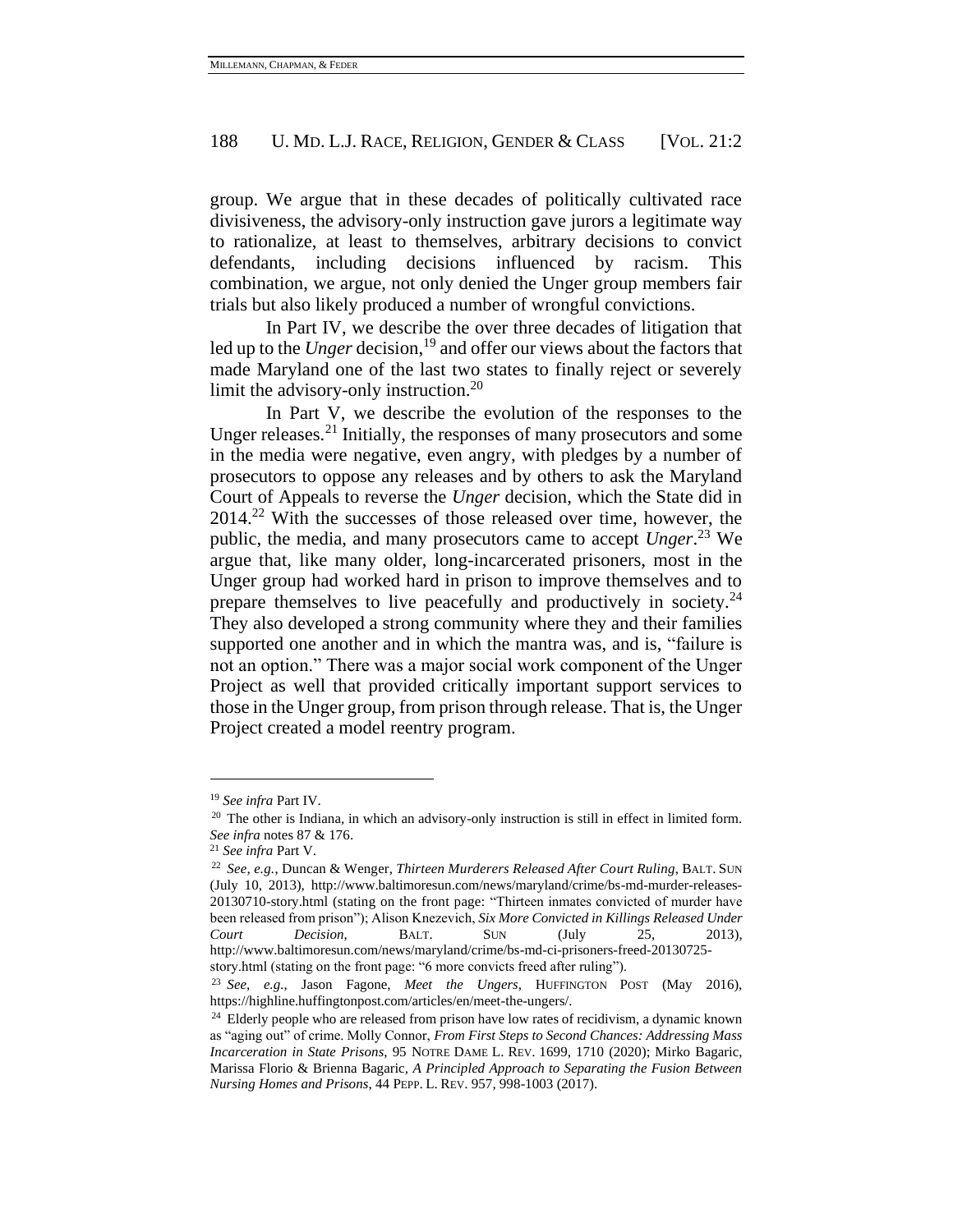In Part VI, we examine the post-*Unger* assessments by others, such as researchers, commentators, and social justice organizations, of the significance of the Unger group's success and add our own assessments.<sup>25</sup> We argue that the success of the Unger group provides both a strong argument against, and a roadmap to challenge, overincarceration, especially of geriatric prisoners. It provides a strong basis to reject the widely held assumption that prison release programs and strategies should not include prisoners who were convicted of violent crimes. It offers a model of a good reentry program, which includes peer counseling by released prisoners. It also generally undermines public safety arguments for life-without-parole and no-parole laws, among other contemporary criminal justice practices and policies. We point out another way in which we believe the Unger Project has had a beneficial effect. Very recently, Maryland has become a national leader in developing "second look" initiatives, which allow older, longincarcerated prisoners to seek resentencing hearings, and there are similar initiatives in many states. We believe the successes of the Unger group have given policymakers confidence in these second look initiatives and reasons to adopt them, and that the Unger Project provides those who seek to help prisoners under these initiatives a helpful model of interdisciplinary advocacy.

In Part VII, as teachers and former students, we look at the legal education dimension of the Unger Project and ask: "What did the law students learn?"<sup>26</sup> We did not try to answer this question ourselves, but rather asked students in the first *Unger* clinical courses in 2013 how they would answer this question. They share their retrospective assessments of this collaborative and interdisciplinary experience and what they learned from it.

The place we choose to start is with an actual case.

# PART I: THE ADVISORY-ONLY INSTRUCTION NULLIFIED THE RULE OF LAW: A CASE EXAMPLE

In 1976, Bobby was a slight, fifteen-year-old boy. He was in the ninth grade, testing at the fourth-grade level, and living with his grandparents. On the evening of October 26, he shot and killed his grandfather as he walked in the front door from work.<sup>27</sup>

<sup>25</sup> *See infra* Part VI.

<sup>26</sup> *See infra* Part VII.

<sup>&</sup>lt;sup>27</sup> Trial Transcript, State v. Martin, Caroline County, (1977) (No. 1040) [hereinafter Trial Tr.].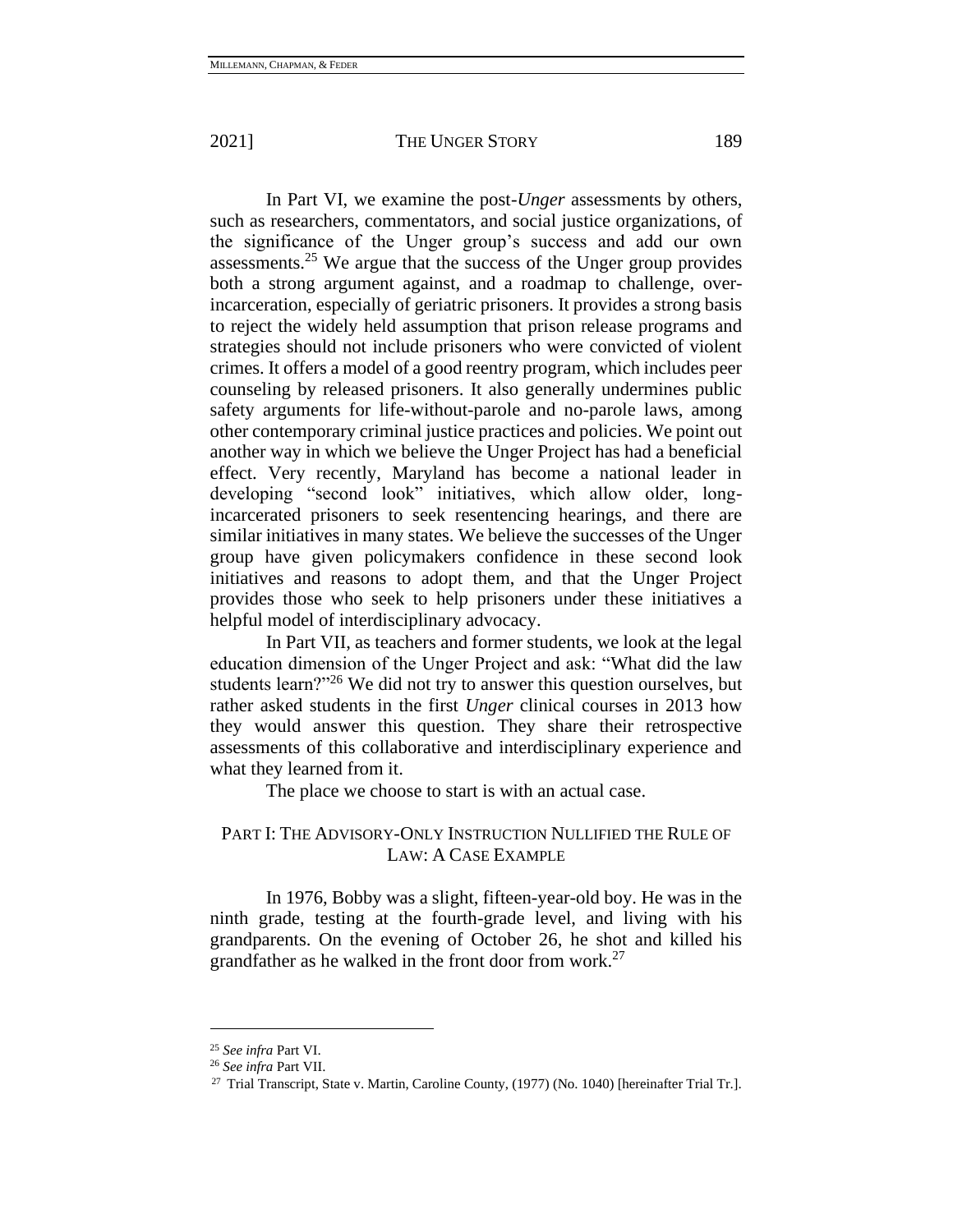Bobby's murder trial in Caroline County, on the Eastern Shore of Maryland, took two days, from jury selection through closing arguments.<sup>28</sup> Before closing arguments, the judge told the jury this:

> These instructions are advisory only, for under our State Constitution you and you alone are the sole judges of the law. [In determining what the Maryland law is,] you may consider what the judge has to say on the subject, what the attorneys for both sides have to say, and what you, yourselves, of your own knowledge know the law to be. In other words, you should apply your common sense to what you may already know the law to be . . . in cases such as this, and to what the counsel and the Court tell you the law is. And in that manner find what you conscientiously believe the law to be and apply it to what you find the facts in this case to be, and then render your verdict accordingly. $^{29}$

The essential fact was that the grandfather was a serial abuser. He beat his daughter (Bobby's mother), his wife (Bobby's grandmother), and Bobby. He usually got his guns and rifles out while doing it.<sup>30</sup> The grandmother testified at trial that the grandfather, her husband, "used to hit Bobby all the time, but Bobby never hit back, and would never say a word. He would just stand there and take it."<sup>31</sup>

Bobby's defense was self-defense. The grandfather mistakenly thought Bobby had stolen his ring. On the morning of October 26, the grandfather left a note for Bobby on his way to work. The note said: "Bobby put my Ring Back or Ill [sic] Kill you."<sup>32</sup> Bobby believed it, with good reason, especially from the perspective of a ninth grader testing as a fourth grader.

The prosecutor asked the judge to instruct the jury that to establish self-defense the victim must have made an overt act, threatening death or serious bodily harm, immediately before the defendant killed him. The judge rejected this instruction because it was

<sup>&</sup>lt;sup>28</sup> *Id.* at 1-365. The trial began on April 25, 1977, at 10 a.m. and ended on the evening of April 26, 1977.

<sup>29</sup> *Id*. at 309-10.

<sup>30</sup> *Id.* at 213-16, 218.

<sup>31</sup> *Id*. at 218.

<sup>32</sup> *Id*. at 109, 113, 174-75, 224-25.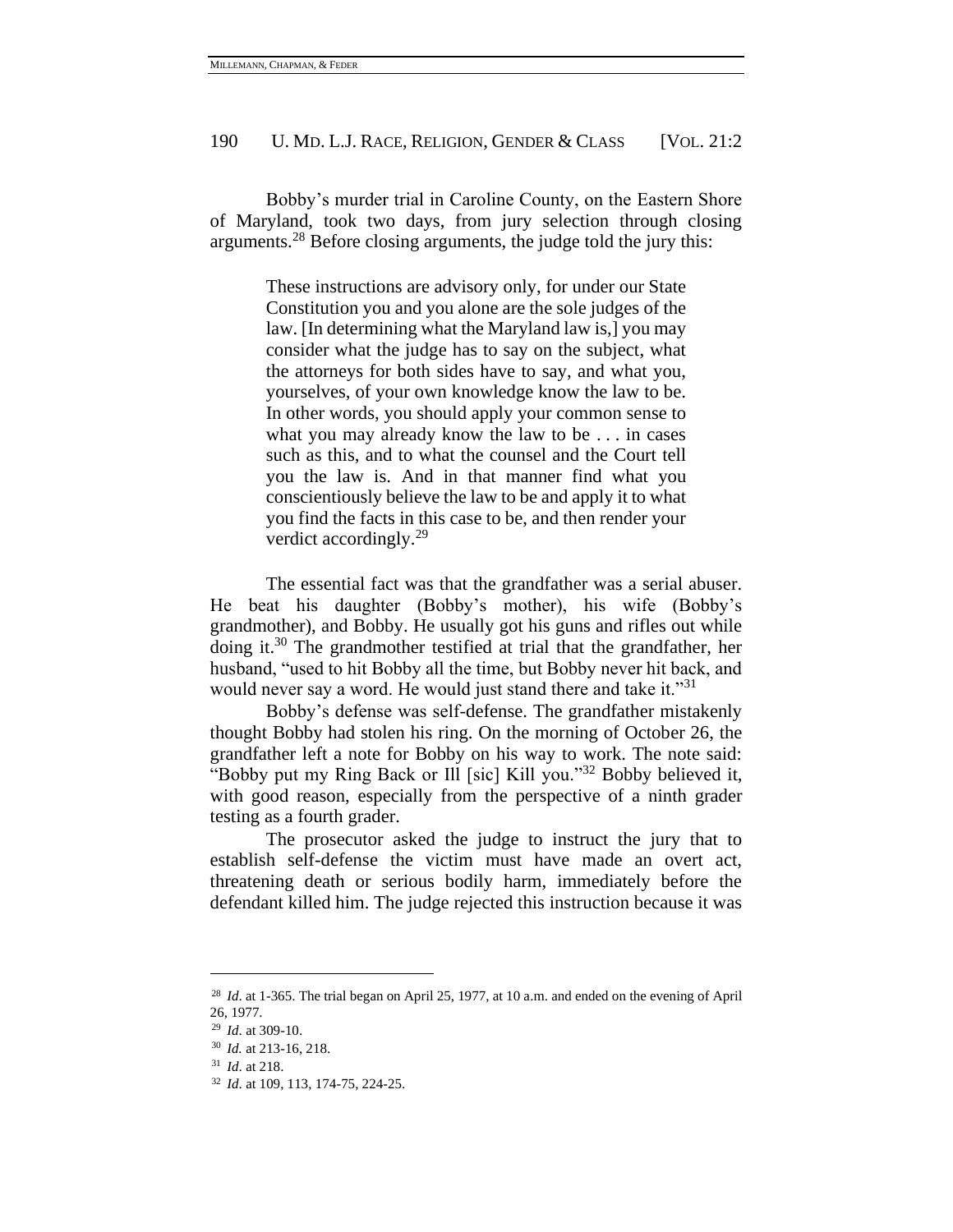not Maryland law.<sup>33</sup> He allowed the prosecutor, however, to argue the rejected legal point to the jury.

Recall, the judge had told the jurors that, in determining the law, "you may consider . . . what the attorneys for both sides have to say," and the judge had added they "may read and argue the law to you."<sup>34</sup> The prosecutor did just that, asking the jury to adopt the overt act rule that the trial judge had rejected, reading from various out-of-state judicial opinions, including from Pennsylvania and California, and quoting from Wharton's Criminal Law, a treatise.<sup>35</sup>

The prosecutor asked the jury, as the judge of the law, to impose this "common sense" requirement, echoing the judge's instruction that the jurors should "apply [their] common sense to what the counsel and the Court tell you the law is."<sup>36</sup>

This was very damaging because there was no evidence that just before he was shot, the grandfather had made an overt act that threatened Bobby's life, although there was lots of evidence that Bobby believed, reasonably, that his grandfather likely was going to kill him.<sup>37</sup>

Bobby is Black. The jury likely was all, or disproportionately, white.<sup>38</sup> Out sixty-eight minutes, it convicted Bobby of first-degree murder.<sup>39</sup> At sentencing, the judge cited the Bible, and speaking to Bobby, said: "Your father left your mother when you were about two years old," "your mother died in an insane asylum," and the forensic facility that did your competency evaluation found that "you were mentally competent" but "of dull to normal intelligence."<sup>40</sup> Then, as the fifteen-year-old boy cried, the judge sentenced him to life imprisonment.<sup>41</sup>

Bobby was referred to Maryland Law School's Clinical Law Program *thirty-six years later*, in 2013. He was then fifty-one years old. He now had an extraordinary opportunity to finally get out of prison based on the *Unger* decision.

<sup>33</sup> *See, e.g.*, Guerriero v. State, 132 A.2d 466, 467 (Md. 1957); Gunther v. State, 179 A.2d 880, 882 (Md. 1962).

<sup>34</sup> Trial Tr., *supra* note 27, at 310.

<sup>35</sup> *Id.* at 335-42.

<sup>36</sup> *Id*. at 310, 327.

<sup>37</sup> *Id*. at 109, 113, 174-75, 224-27.

<sup>38</sup> Bobby's case, like all the Unger cases, was tried prior to the U.S. Supreme Court's ruling in *Batson v. Kentucky* that prosecutors could not use peremptory challenges to strike jurors on the basis of race. *See infra* Part III.C; *see also* Batson v. Kentucky, 476 U.S. 79 (1986); Millemann et al., *supra* note 6, at 422-23.

<sup>39</sup> Trial Tr., *supra* note 27, at 361.

<sup>40</sup> Sentencing Transcript at 5, State v. Martin, Caroline County (1977) (No. 1040).

<sup>41</sup> *Id.* at 14.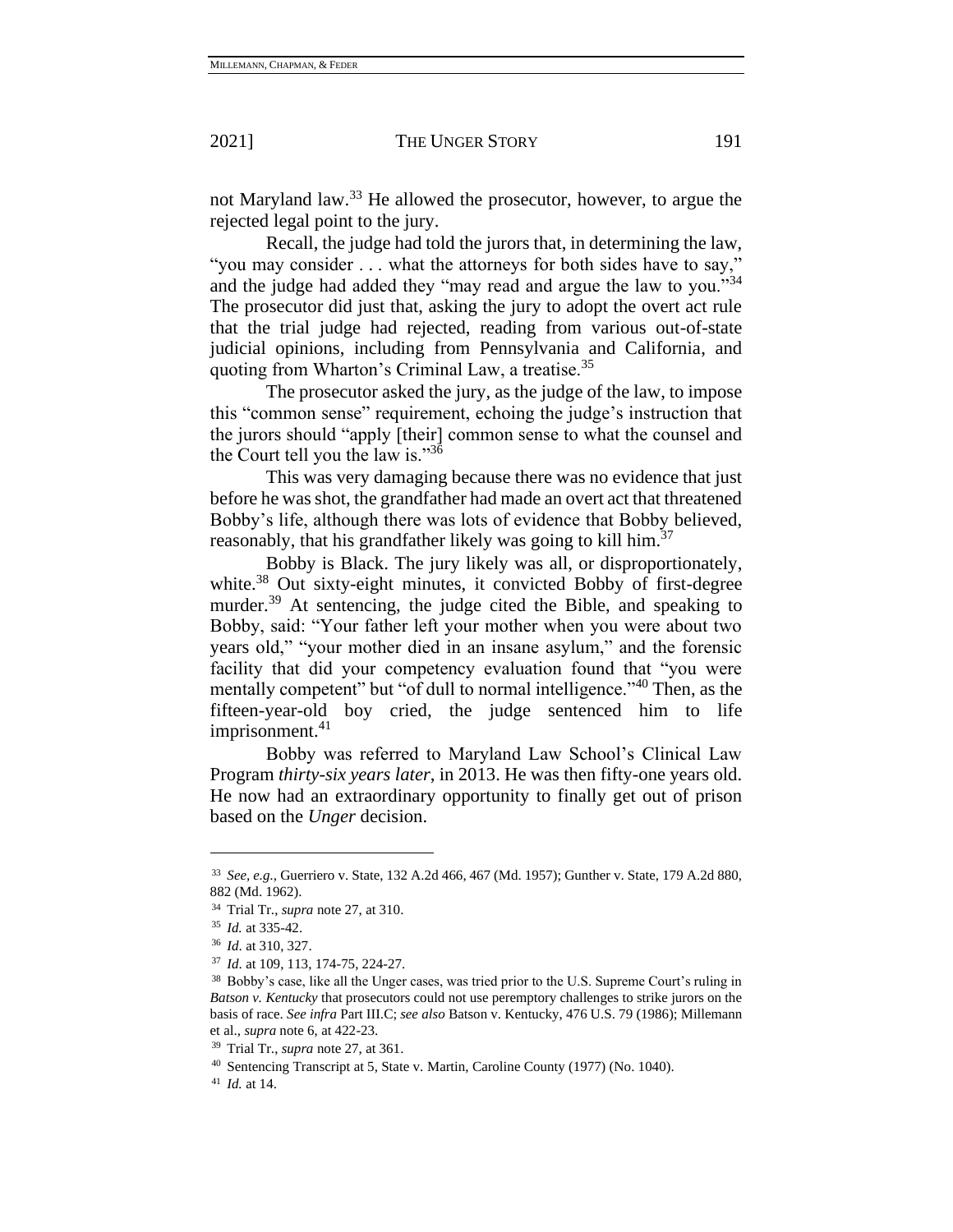### PART II: THE JURY'S HISTORIC RIGHT TO DETERMINE THE LAW INITIALLY PROTECTED DEFENDANT'S RIGHTS

The advisory-only instruction was compelled by Article 23 of the Maryland Declaration of Rights, first adopted in  $1851<sup>42</sup>$  It was, however, part of Maryland's practice much earlier.<sup>43</sup> Until 1981, in one form or another, all judges in Maryland, in every criminal case tried by a jury, gave it. There was no uniform instruction.<sup>44</sup>

Article 23 provides: "In the trial of all criminal cases, the Jury shall be the Judges of the Law, as well as of fact, except that the Court may pass upon the sufficiency of the evidence to sustain a conviction.<sup>345</sup> There were similar rules and constitutional provisions in fifteen other states in the nineteenth century, with nine in state constitutions.<sup>46</sup>

To find the source of the jury's right to determine the law, one has to go back to common law England, $47$  but we go back only to colonial America. Then, the jury's power to decide the law in criminal cases was a strong protection for liberty, including the freedom of speech. One of the classic examples of this protection was the 1735 prosecution of John Peter Zenger in New York.<sup>48</sup> Zenger was the publisher of the *New York Weekly Journal*, an opposition newspaper,

<span id="page-8-0"></span><sup>42</sup> NILES, *supra* note [3,](#page-1-1) at 340.

<sup>43</sup> Slansky v. State, 63 A.2d 599, 603 (1949) (citing *2 Debates and Proceedings of Md. Reform Convention*, 766-68 (1851); MD.CONST. art. 10, § 5 (1851)) ("Under the Maryland Constitution of 1776 there was lack of uniformity in procedure with respect to instructions to juries in criminal cases. In some parts of the State it was the practice of the judges to decline to give instructions to the jury in criminal cases under any circumstances; in other parts of the State it was the practice of the judges to give advisory instructions when requested to do so. It was regarded as entirely a matter of discretion with the judge, there being no positive duty requiring him to pursue the one course or the other. In order to make the procedure uniform throughout the State, the members of the Convention which framed the second Constitution inserted the provision that 'in the trial of all criminal cases the jury shall be the judges of law as well as fact.'").

<sup>44</sup> *Id.*

<sup>45</sup> MD. CONST., Declaration of Rights, art. 23.

<sup>46</sup> *See, e.g.*, J.E.R. Stephens, *The Growth of Trial by Jury in England*, 10 HARV. L. REV. 150 (1896); Mark DeWolfe Howe, *Juries as Judges of Criminal Law*, 52 HARV. L. REV. 582 (1939); Jonathan Bressler, *Reconstruction and the Transformation of Jury Nullification*, 78 U. CHI. L. REV. 1133, 1157-58 (2011); *see also* Phillip B. Scott, *Jury Nullification: An Historical Perspective on a Modern Debate*, 91 W. VA. L. REV. 389 (1989).

<sup>47</sup> Mathew P. Harrington, *The Law-Finding Function of the American Jury*, 1999 WIS. L. REV. 377, 378, 385 (1999).

<sup>48</sup> *Crown v. John Peter Zenger, 1735*, HIST. SOC'Y N.Y. CTS., https://history.nycourts.gov/case/crown-v-zenger/ (last visited July 16, 2021); John R. Vile, *John Peter Zenger*, FIRST AMEND. ENCYC., https://www.mtsu.edu/firstamendment/article/1235/john-peter-

zenger#:~:text=The%20governor%20of%20New%20York,Hamilton%2C%20a.%20jury%20a cquitted%20Zenger (last visited Oct. 29, 2021).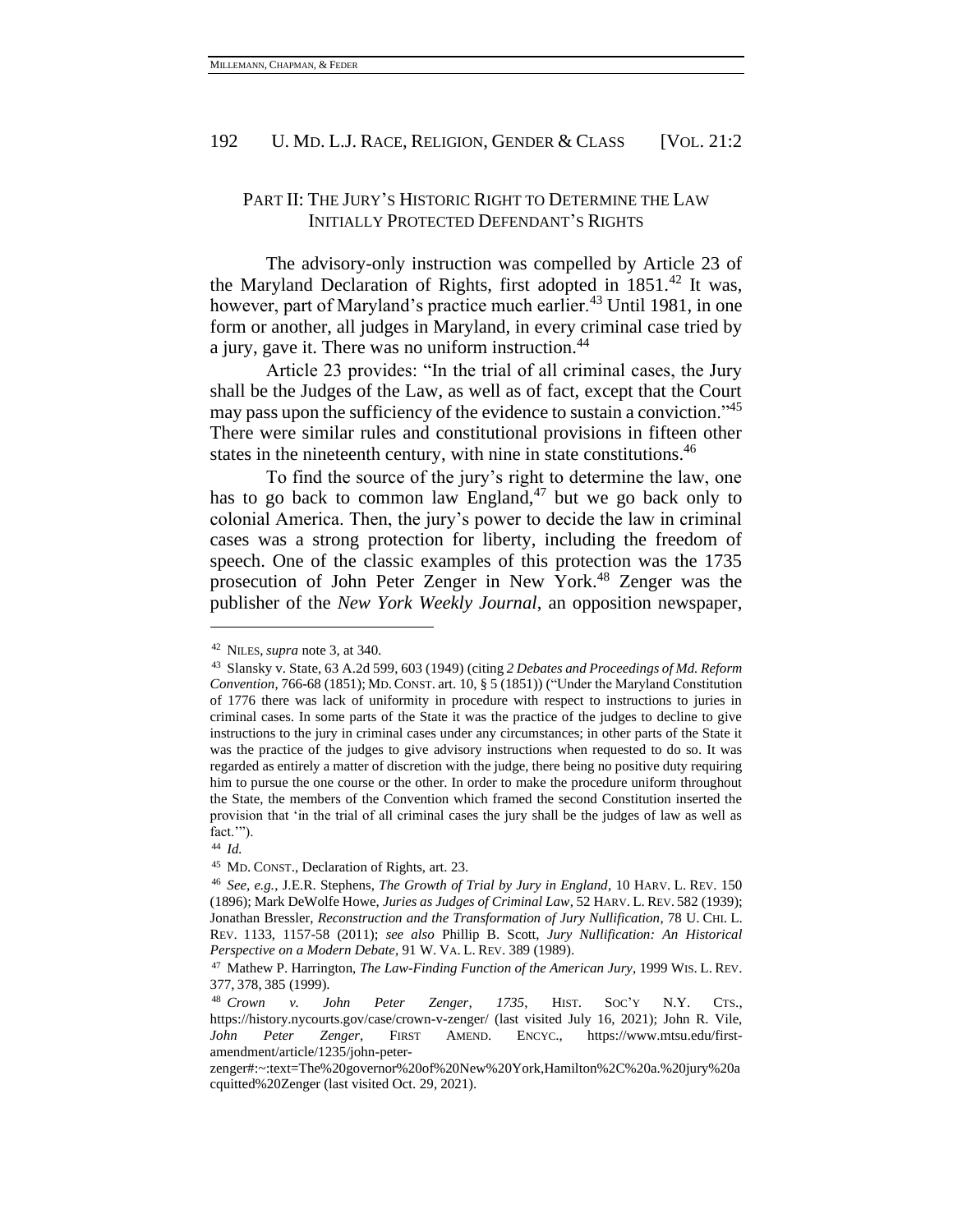pro-colonist and anti-royal, which had published a series of anonymous attacks against British Royal Governor, William Cosby.<sup>49</sup> Zenger had been jailed under horrendous conditions for ten months.<sup>50</sup> The crime charged, seditious libel, dated back to the powerful and widely despised royal council known as the Star Chamber.<sup>51</sup>

King George II had appointed  $Cosby$ <sup>52</sup> As one commentator observed, colonial governors usually were "members of aristocratic families whose personal morals, or whose incompetence, were such that it was impossible to employ the [m] nearer home."<sup>53</sup> This certainly was true of Cosby. He was arrogant and corrupt; among his misdeeds were election-rigging and bribery.<sup>54</sup>

At stake was whether any freedom of the press and of speech would be allowed in New York. At trial, defense counsel, Andrew Hamilton, observed: "the extraordinary appearance of people of all conditions" in the courtroom.<sup>55</sup> This gave him "reason to think that those in the administration have by this prosecution something more in view," and "the people think they have a great deal more at stake, than I apprehended."<sup>56</sup>

Judges served at the pleasure of the colonial governors. In 1733, Cosby removed Chief Judge Lewis Morris of the State Supreme Court for dissenting in a case *decided in Cosby's favor*. <sup>57</sup> The Governor appointed a fellow royalist, James Delancey, as the new Chief Judge; he was presiding, with a second judge, at Zenger's trial.<sup>58</sup>

Delancey was both prosecutor and judge. Prior to Zenger's arrest, he had tried unsuccessfully to have Zenger indicted, but three grand juries refused to return an indictment. Delancey then instructed Attorney General Richard Bradley to bring charges against Zenger on

<sup>49</sup> Douglas O. Linder, *Key Figures in the Trial of John Peter Zenger*, FAMOUS TRIALS (May 11, 2021, 11:48 AM), https://famous-trials.com/zenger/96-keyfigures. *See Crown v. John Peter Zenger, 1735*, *supra* note [48;](#page-8-0) Vile, *supra* not[e 48.](#page-8-0)

<sup>50</sup> *Crown v. John Peter Zenger*, *1735*, *supra* note [48;](#page-8-0) Vile, *supra* note 48. *See, e.g.*, Harry Elmer Barnes, *Historical Origin of the Prison System in America*, 12 J. CRIM. L. & CRIMINOLOGY 35, 37-41 (1921).

<sup>51</sup> Eugene F. Miller, *Introductory Note* to *1736: Brief Narrative of the Trial of Peter Zenger*, ONLINE LIBR. LIBERTY (May 11, 2021, 4:27 PM), https://oll.libertyfund.org/page/1736-briefnarrative-of-the-trial-of-peter-zenger.

<sup>52</sup> *Id.*

<sup>53</sup> Linder, *supra* note 49.

<sup>54</sup> *Crown v. John Peter Zenger*, *1735*, *supra* note 48; Vile, *supra* note 48.

<sup>55</sup> Douglas O. Linder, *The Trial of John Peter Zenger: An Account*, FAMOUS TRIALS (May 11, 2021, 12:50 PM), https://www.famous-trials.com/zenger/87-home.

<sup>56</sup> *Id.* 

<sup>57</sup> *Id.*; *Crown v. John Peter Zenger, 1735*, *supra* note 48.

<sup>58</sup> Linder, *supra* note 49.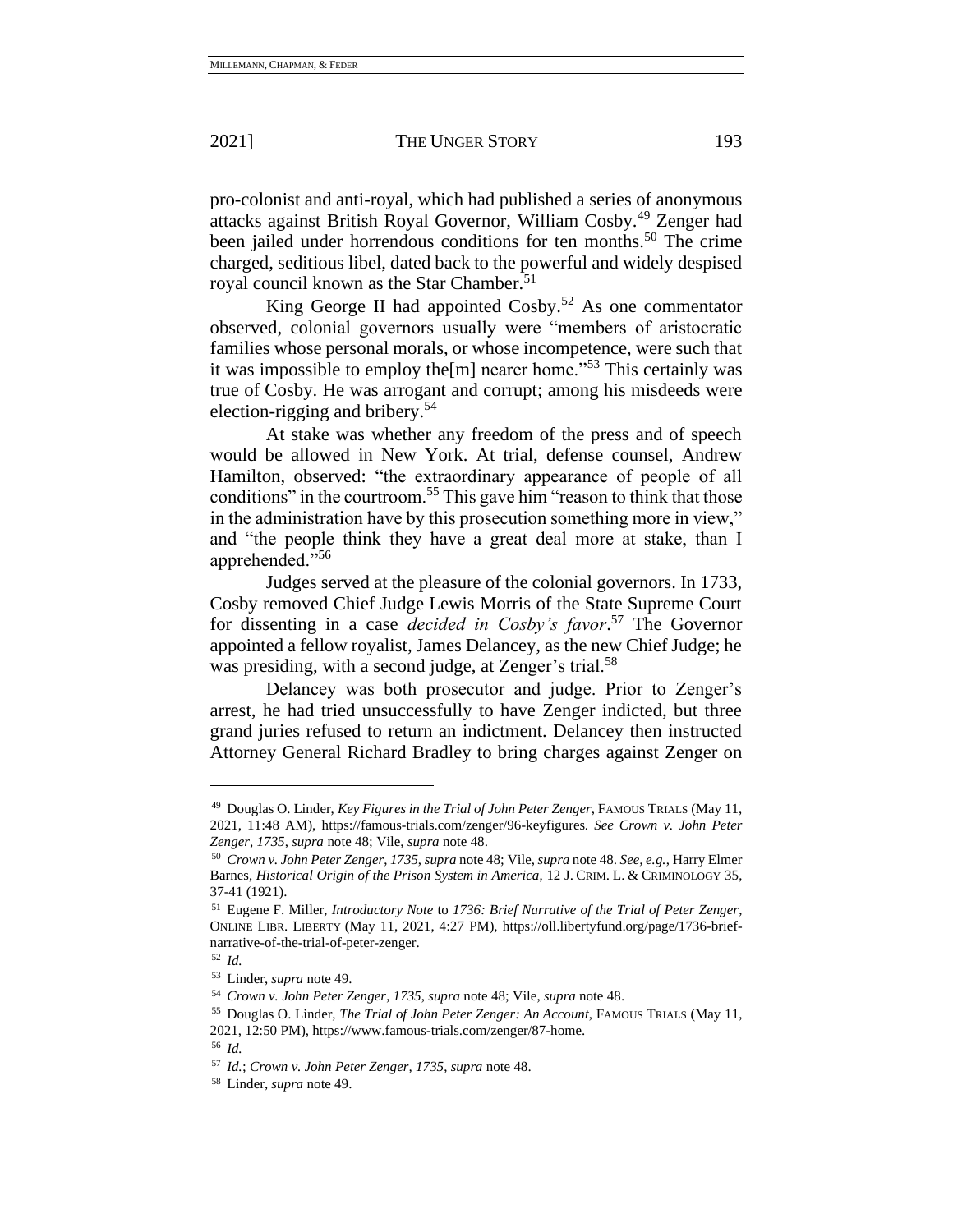Bradley's own authority, by filing "an information" (the charging document).<sup>59</sup>

Before trial, Delancey struck the two original defense lawyers from the roster of attorneys, and replaced them with a court-appointed lawyer. $60$  Although this lawyer began the trial, at a dramatic moment, he stepped aside, replaced by Andrew Hamilton.<sup>61</sup> Hamilton then demonstrated why he was one of the great lawyers of the day. By the end of the trial, he had reduced the judge to a frustrated and angry observer as he argued the case, including the law, directly to the jury.

The Attorney General argued that truth was a not a defense; rather, the only issue was whether Zenger had published the articles. "Indeed," he said, "the law says their being true is an aggravation of the crime."<sup>62</sup> He contended that nothing could be said in defense of Zenger, who had charged: "His Excellency our Governor, who is the King's immediate representative and the supreme magistrate of this province," with "depriving the people of their rights and liberties, and taking away trials by juries, and, in short, putting an end to the law itself."<sup>63</sup>

Hamilton conceded that Zenger had printed and published the articles, but answered that to be libelous, words had to be "false, scandalous, and seditious," or else there is no crime. $64$  "[J]ust] complaints" by "men who suffer under a bad administration," he said, are not libelous.<sup>65</sup>

Both lawyers argued English law, but Hamilton also criticized as "strange doctrine" the argument that "everything" which was law in England should be "law here."<sup>66</sup>

Chief Judge Delancey made it clear that he agreed with the Attorney General that as a matter of law words need not be false to be

<sup>&</sup>lt;sup>59</sup> *Id.* (explaining that an "information" was a procedure that permitted the government to bypass a grand jury).

<sup>60</sup> Miller, *supra* note 51.

<sup>61</sup> *Id.*

<sup>62</sup> JAMES ALEXANDER, A BRIEF NARRATIVE OF THE CASE AND TRIAL OF JOHN PETER ZENGER, PRINTER OF THE NEW YORK WEEKLY JOURNAL (Stanley N. Katz ed., Belknap Press of Harvard University 1963) (1736), *reprinted in* 1 THE ANNALS OF AMERICA, 1493-1754: DISCOVERING A NEW WORLD 400 (Mortimer J. Adler & Charles Van Doren eds., 1968). The Attorney General cited numerous English legal authorities in support of his position. This included a treatise by Sir Edward Coke, the eminent authority on English common law. *Id*

<sup>63</sup> *Id.* at 401.

<sup>64</sup> *Id.* at 400.

<sup>65</sup> *Id.* at 401.

<sup>66</sup> *Id.* at 402. Hamilton linked the authorities that the Attorney General cited to England's notorious Star Chamber, saying he had hoped that "those dreadful judgments," and the "law [they] established," were "long ago laid aside" and would not be "a precedent to us." *Id.*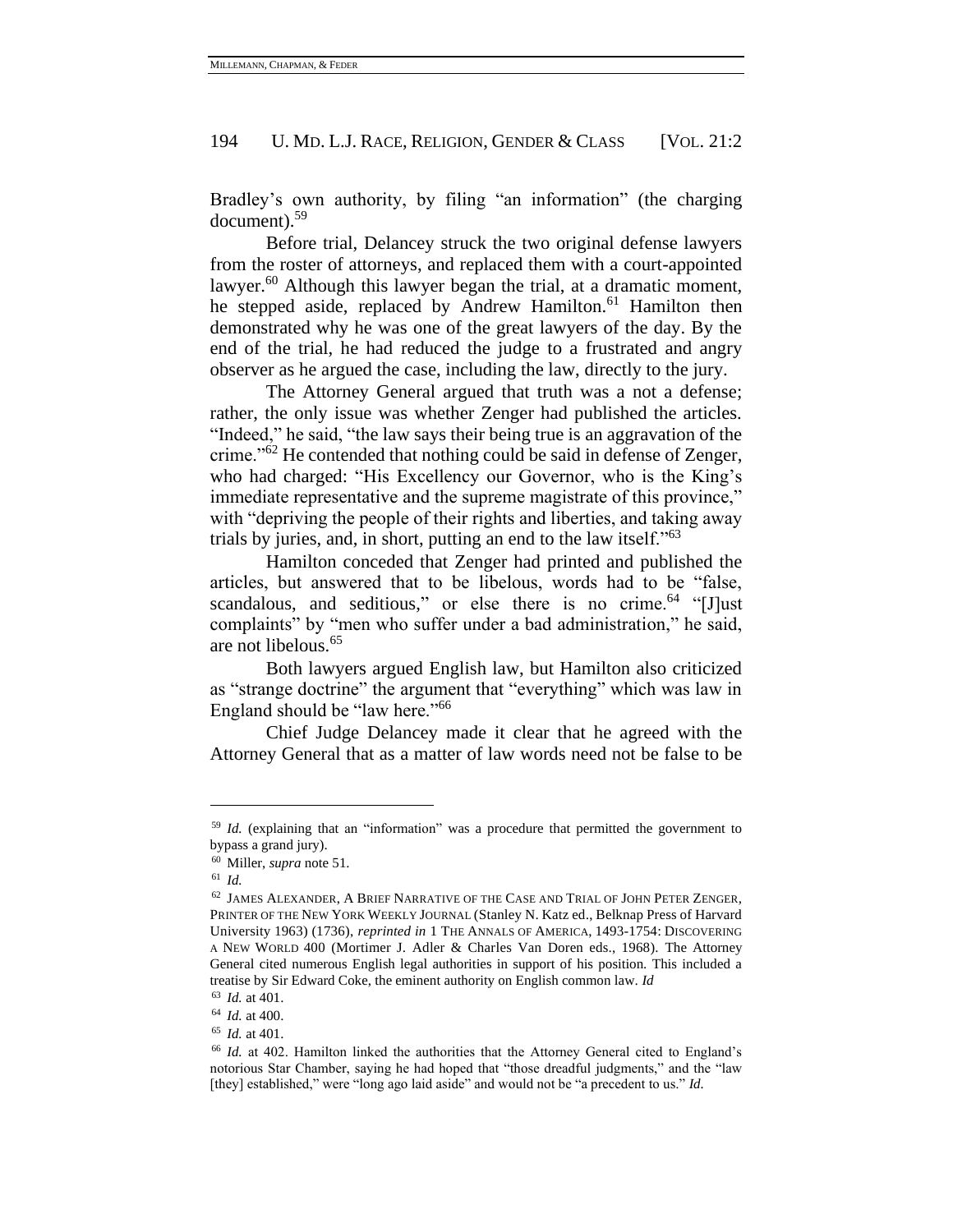libelous.<sup>67</sup> "The law is clear, that you cannot justify a libel [with the truth];" he cited *Coke's Institutes* and, accordingly, he ruled Zenger was "not to be permitted to prove the facts in the papers."<sup>68</sup> He then issued a warning: "Mr. Hamilton, the Court have delivered their opinion, and we expect you will use us with good manners."<sup>69</sup> Lest the message be missed, the Chief Judge added, "you are not to be permitted to argue against the opinion of the Court."<sup>70</sup>

Hamilton responded: "With submission, I have seen the practice in very great courts, and never heard it deemed unmannerly to—", before the Chief Judge cut him off, saying: "After the Court have declared their opinion, it is not good manners to insist upon a point in which you are overruled."<sup>71</sup>

Hamilton became wonderfully unmannerly. He said, turning to the jury, "Then, gentlemen of the jury, it is to you we must now appeal for witnesses to the truth of the facts we have offered and are denied the liberty to prove."<sup>72</sup> He repeated to the jury his argument that to be libelous the jury had to find the words were false.

The Chief Judge interrupted him at this point, one might assume angrily, saying the jury was to find whether "Zenger printed and published those papers, and leave it to the Court to judge whether they are libelous."<sup>73</sup> As with a "special verdict," the Chief Judge said, the jury would "leave the matter of law to the Court."<sup>74</sup>

Hamilton responded that "the jury may do so," but "they may do otherwise" as well.<sup>75</sup> Without objection from the court, he said: "*I know they have the right beyond all dispute to determine both the law and the fact, and where they do not doubt of the law, they ought to do so*."<sup>76</sup>

The Chief Judge then observed:

The great pains Mr. Hamilton has taken to show how little regard juries are to pay to the opinion of the judges. I shall therefore only observe to you that as the facts or words in the information are confessed, the only thing

<sup>67</sup> Linder, *supra* note 49.

<sup>68</sup> ALEXANDER, *supra* note 62, at 407.

<sup>69</sup> *Id.*

<sup>70</sup> *Id.*

<sup>71</sup> *Id.*

<sup>72</sup> *Id.*

<sup>73</sup> Linder, *supra* note 49.

<sup>74</sup> ALEXANDER, *supra* note 62, at 410.

<sup>75</sup> Linder, *supra* note 49.

<sup>76</sup> ALEXANDER, *supra* note 62, at 410 (emphasis added).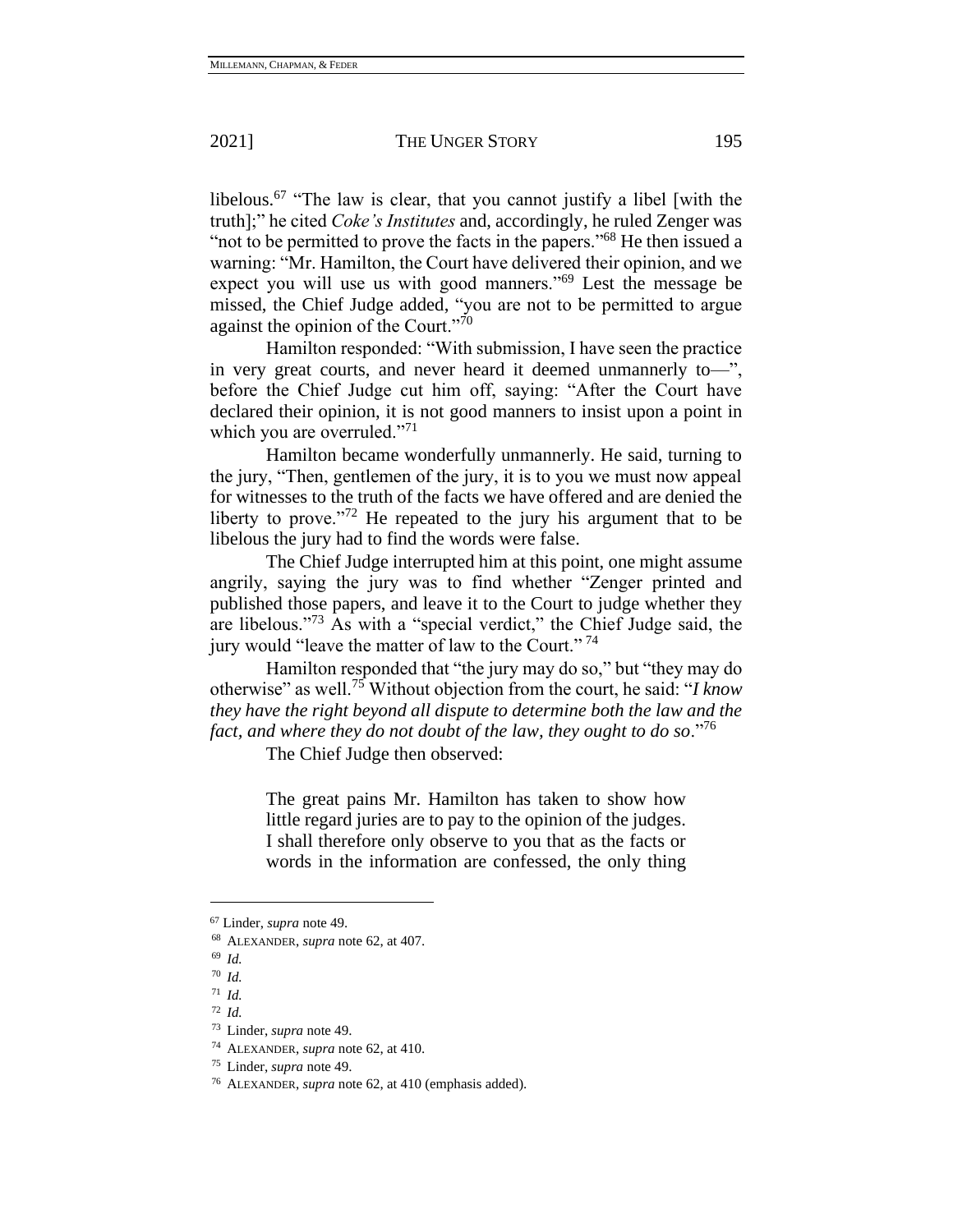that can come in question before you is whether the words as set forth in the information make a libel. And that is a matter of law, no doubt, and which you may leave to the Court.<sup>77</sup>

The jury did not leave it to the judge; they deliberated and in a "small time" returned a not guilty verdict.<sup>78</sup> The courtroom audience erupted in cheers that it sustained over the contempt threats of Chief Judge Delancey.<sup>79</sup> Today, the case is a landmark in the protection of free speech rights. This was a development imposed by a jury over the objections of the presiding Chief Judge.

The need to control Tory judges was only one reason that juries in criminal cases in our country's early experience had the right to determine the law. Judges were not lawyers, and when they were, there was overriding "trust in the public's sense of justice."<sup>80</sup> Juries were viewed as "an obstacle to oppressive government" and, therefore, "unquestionably ha[d] jurisdiction of both fact and law."<sup>81</sup> Despite "incorporation" provisions, it was not clear what laws applied, and in any event, there was a resistance to English law, especially the law of the Star Chamber. $82$  There was a deep belief in natural law, as well, and a deep commitment to the "sanctity of individual conscience."<sup>83</sup> In 1771, John Adams wrote in his diary:

> Is it not an absurdity to suppose that the law would oblige [jurors] to find a verdict according to the direction of the court, against their own opinion, judgment, and conscience[?] . . . It is not only [the juror's] right, but his duty . . . to find the verdict according to his own best understanding, judgment, and conscience, tho[ugh] in direct opposition to the direction of the court.<sup>84</sup>

<sup>77</sup> *Id.* at 416.

<sup>78</sup> *Id*.; Linder, *supra* note 49.

<sup>79</sup> Linder, *supra* note 49.

<sup>80</sup> For example, "A farmer justice of the New Hampshire Supreme Court instructed a jury to use common sense rather than the common law, saying that '[a] clear head and an honest heart are [worth] more than all the law of the lawyers.'" Albert W. Alschuler & Andrew G. Deiss, *A Brief History of Criminal Jury in the United States*, 61 U. CHI. L. REV. 867, 906 (1994). <sup>81</sup> THE FEDERALIST NO. 81 (Alexander Hamilton); DENNIS HALE, THE JURY IN AMERICA:

TRIUMPH AND DECLINE 114 (2016).

<sup>82</sup> Millemann et al., *supra* note 6, at 379 & n.65.

<sup>83</sup> *Id.*

<sup>84</sup> John Adams, Diary Notes on the Right of Juries, *in* 1 LEGAL PAPERS OF JOHN ADAMS 228, 230 (L. Kinvin Wroth & Hiller B. Zobel eds., 1965). For a scanned version of the diary, see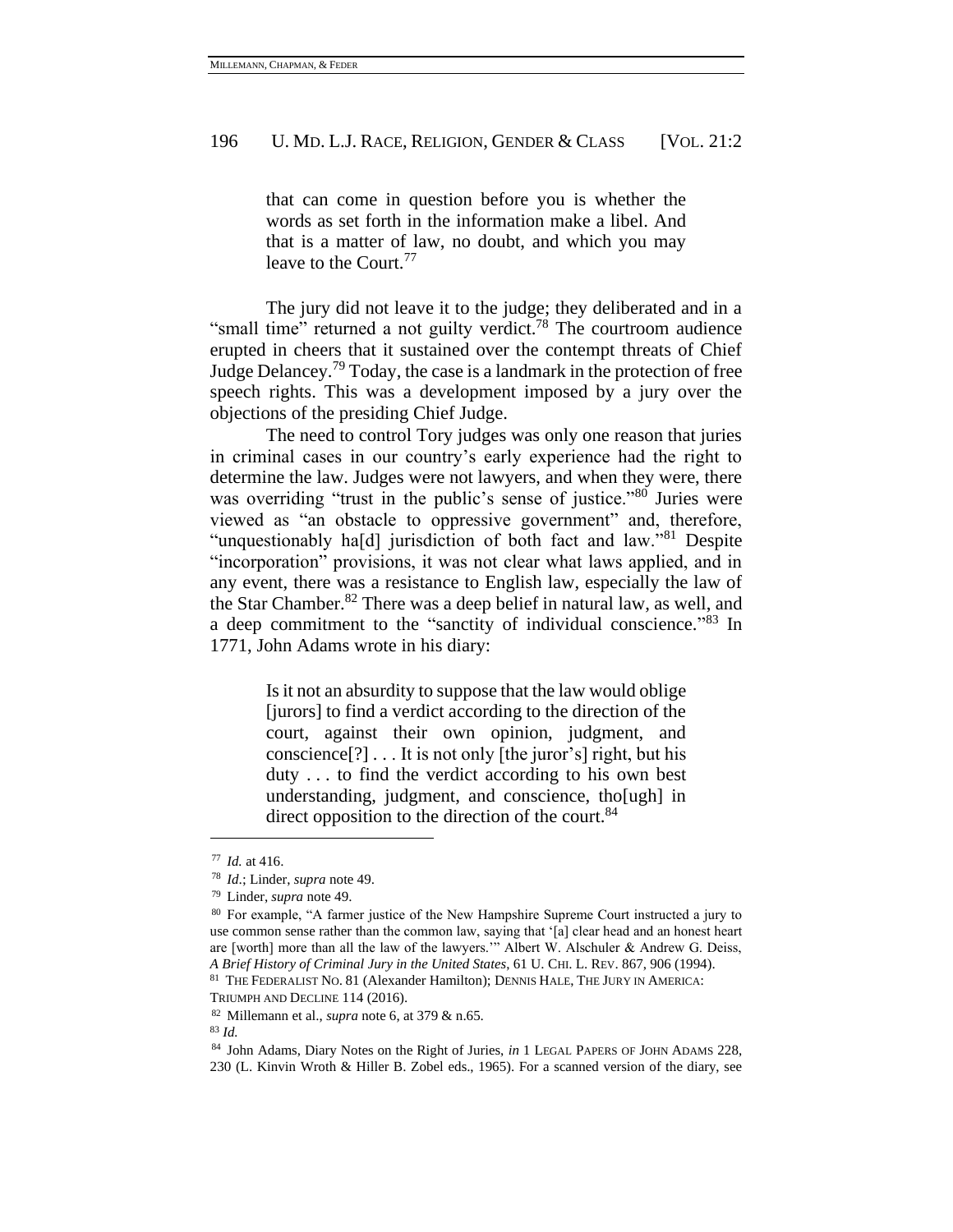This explains why nine states by constitutional provision or statute, and six states by common law rule, adopted jury-judge-of-thelaw provisions and rules.<sup>85</sup> In the nineteenth and early twentieth centuries, many courts rejected these provisions because the reasons for them had ceased to exist.

> By the end of the eighteenth-century there was a United States government, a Federal Constitution, democratically elected federal and state legislatures, and an American rule of law. There were no Tory judges, and the judges, even those who were elected, had considerable independence. In response to these dramatic changes, federal and state courts throughout the nineteenth century rejected the legal right of juries to determine the law.<sup>86</sup>

The courts cited many, in retrospect obvious, reasons for their decisions: juries deciding the law violated the separation of powers; legislatures make laws, and courts sometimes announce common law rules; the jury right gutted the judicial role; and it left legal decisions invisible and unreviewable. Generally, it violated the Rule of Law and

John Adams, 1771. Feby. 12, *in* PAPER BOOK NO. 16, 1771-1772, 1, 7-8, (1772) https://www.masshist.org/digitaladams/archive/doc?id=D16.

<sup>85</sup> Millemann et al., *supra* note 6, at 379; Bressler, *supra* note 46, at 1157-58. *See* Slansky v. State, 63 A.2d 599, 601-02 (Md. 1949) ("In some of the New England Colonies it was fully understood that the judges held office not for the purpose of deciding causes, for the jury decided all questions of both law and fact, but merely to preserve order and see that the parties were treated fairly before the jury. This procedure received patriotic justification as increasingly oppressive measures were taken by the royal officials; however, the fact that many of the judges had not studied law was probably an additional explanation for the procedure."); *see also* Howe, *supra* note 46, at 582, 584, 614-15; Scott, *supra* note 46, at 416-17.

<sup>86</sup> Millemann et al., *supra* note 6, at 379. Justice Story, then a Circuit Court trial judge, stated to a jury in 1835 that it was "the most sacred constitutional right of every party accused of a crime that the jury should respond as to the facts, and the court as to the law  $\dots$ . This is the right of every citizen; and it is his only protection." United States v. Battiste, 24 F. Cas. 1042, 1043 (C.C.D. Mass. 1835) (No. 14,545). The Supreme Court agreed with this in 1895, when it held that a judge's instructions to the jury were binding in federal criminal cases. Sparf v. United States, 156 U.S. 51, 64 (1895). Though the issue had not been "concluded by any direct decision of this court," the Court reasoned, quoting Justice Curtis, that the "power and corresponding duty of the court, authoritatively to declare the law, is one of the highest safeguards of the citizen." *Id*. at 64, 107 (quoting United States v. Morris, 26 F. Cas. 1323, 1336 (C.C.D. Mass. 1851) (No. 15,815)).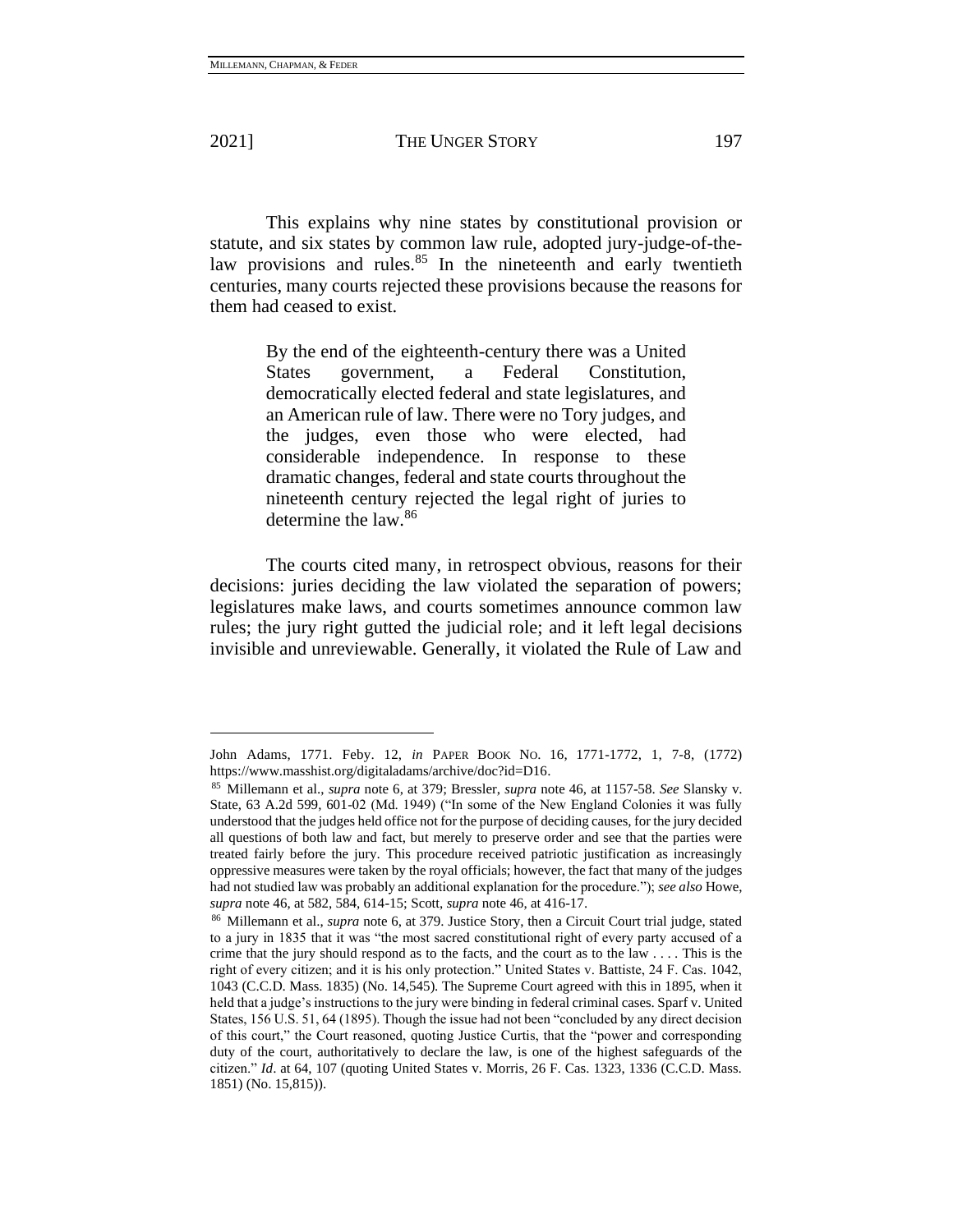<span id="page-14-0"></span>was unfair to both the defendant and society.<sup>87</sup> Nevertheless, until 1980, Maryland was one of the last two holdouts, as we describe in Part IV.<sup>88</sup>

# PART III: THE JURY'S RIGHT TO DETERMINE THE LAW WAS A WAY FOR JURORS TO GIVE EFFECT TO THEIR RACISM AND ANGER AT CRIME IN THE 1960S AND 1970S

The occasional scholar argues that the advisory-only instruction continues to protect the rights of defendants.<sup>89</sup> While these arguments may work in trials of sympathetic defendants charged with crimes that are inconsistent with developing norms—for example, simple possession of marijuana by an adult—they fail entirely in the context of the murder and rape trials of largely Black defendants in Maryland in the 1960s and 1970s.<sup>90</sup> There was no social norm that supported the conduct underlying these crimes, but rather strong, and usually angry, public reactions to them.<sup>91</sup>

We focus on the possible interplay of the advisory-only instruction and the pervasive racism and politically inspired anger at crime that existed in Maryland in the 1960s and 1970s. As we will explain, we believe these factors, often in combination, likely affected

 $87$  Hamilton v. People, 29 Mich. 173, 191 (1874)("[I]f the court is to have no voice in laying down these rules, it is obvious that there can be no security whatever, either that the innocent may not be condemned, or that society will have any defence against the guilty . . . . Parties charged with crime need the protection of the law against unjust convictions, quite as often as the public needs it against groundless acquittals. Neither can be safe without having the rules of law defined and preserved, and beyond the mere discretion of any one."). *See, e.g.*, State v. Gannon, 52 A. 727 (Conn. 1902) (holding that the judge's instructions are binding and summarizing similar decisions in New Hampshire); Pierce v, State, 13 N.H. 536, 554 (1843); Commonwealth v. Anthes, 71 Mass. (5 Gray) 185, 198 (1857); State v. Smith, 6 R.I. 33, 34 (1859). In addition to Maryland, there are two states that today have the jury decides the law role in their constitutions: Georgia and Indiana. GA. CONST. art. I, § 1, ¶ XI(a); IND. CONST. art. 1, § 19. However, Georgia's provision has been interpreted to limit the jury's law finding power since 1871. *See* Anderson v. Georgia, 42 Ga. 9, 32-33 (1871) (stating that the jury is bound by judge's instructions and is limited to applying law to facts); Anderson v. State, 5 N.E. 711, 712 (Ind. 1886) (explaining that Indiana courts have not given juries full power to decide the law since 1886).

<sup>88</sup> *See infra* Part IV.

<sup>89</sup> *See, e.g.*, Marcus Alexander Gadson, *State Constitutional Provisions Allowing Juries to Interpret the Law Are Not as Crazy as They Sound,* 93 ST. JOHNS L. REV. 1, 2 (2019).

<sup>90</sup> *See supra* Part I; *see also infra* Section III.A.

 $91$  In the Unger cases, all of the rape cases involved violence; there were no nuanced issues of consent. The murders often were parts of robberies; there were no cases in which, for example, an old, long married and loving husband or wife helped their partner end their life because of a painful, terminal disease. There may have been some defendants who were acquitted of more nuanced homicide and sexual assault charges who benefitted from the advisory-only instruction, but there were no facts in the Unger cases that would support such a conclusion.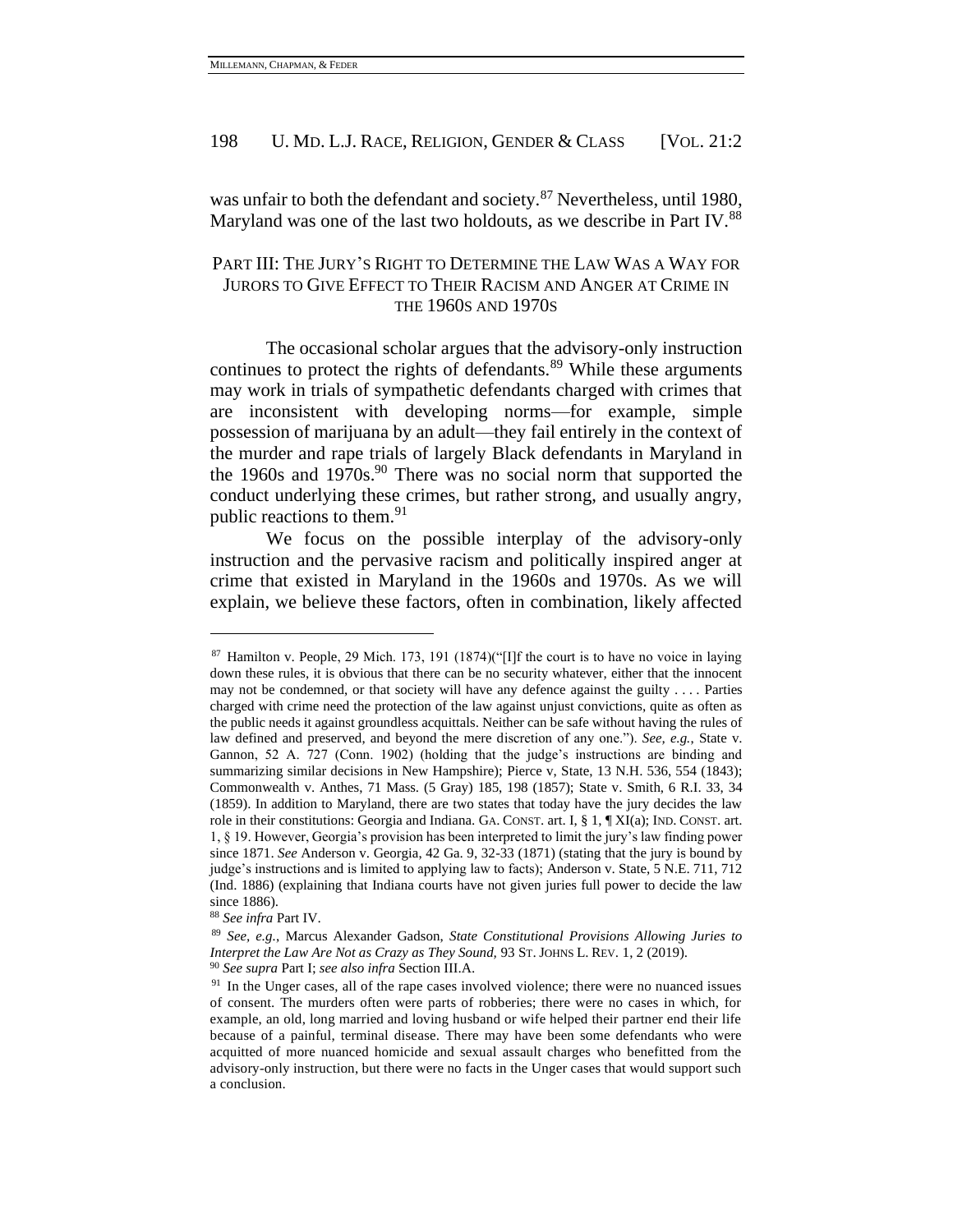the outcomes of some trials and the continued incarcerations of many of the 237 members of the Unger group. For them, this was not "past discrimination" because it occurred in the 1960s or 1970s, but instead a discrimination they felt every day for decades until they were released. James Baldwin said:

> History, as nearly no one seems to know, is not merely something to be read. And it does not refer merely, or even principally, to the past. On the contrary, the great force of history comes from the fact that we carry it within us, are unconsciously controlled by it in many ways, and history is literally *present* in all that we do.<sup>92</sup>

The angry racism of the 1960s and 1970s was "present in all that" many members of the Unger group did, and what happened to them, for decades.  $93$ 

Of the 236 men and one woman in the Unger group, 84% for whom race is known were Black.<sup>94</sup> This is grossly disproportionate to the relative percentages of Black people and whites charged with homicide in the 1960s and 1970s, when the members of the Unger group were arrested and convicted.<sup>95</sup> For example, in 1965 the FBI's *Uniform Crime Report* reported data on arrests in the United States. There were 4,558 homicide arrests of white individuals compared to 4,245 homicide arrests of Black persons. $96$  This suggests that there should have been slightly more whites than Black people in the Unger group.

The gross disproportionality, we believe, is the result of three interrelated factors: (1) the pervasive racism in Maryland during this period; $97$  (2) discrimination in the criminal justice system, from charging decisions to pre-trial dispositions (including through plea

<sup>92</sup> James Baldwin, *The White Man's Guilt*, EBONY, Aug. 1965, at 47, 47 (emphasis in original). <sup>93</sup> *Id.*

<sup>94</sup> Millemann et al., *supra* note 6, at 369, 422.

<sup>95</sup> *See, e.g.*, Darnell F. Hawkins, *Black and White Homicide Differentials: Alternatives to an Inadequate Theory*, *in* RACE, CRIME, AND JUSTICE: A READER, 1, 245 (Shaun L. Gabbidon & Helen Taylor Greene eds., 2005) (discussing historical homicide offending rates by race). *See generally* KATHERINE J. ROSICH, AM. SOCIO. ASS'N, RACE, ETHNICITY, AND THE CRIMINAL JUSTICE SYSTEM (2007),

https://www.asanet.org/sites/default/files/savvy/images/press/docs/pdf/ASARaceCrime.pdf (reviewing research on racial disparities and discrimination in the criminal justice system). Some of the Unger group were convicted in 1980 before the Maryland Court of Appeals prohibited the advisory-only instruction.

<sup>96</sup> FBI UNIFORM CRIME REPORT 117 (1965).

<sup>97</sup> *See infra* Section III.A.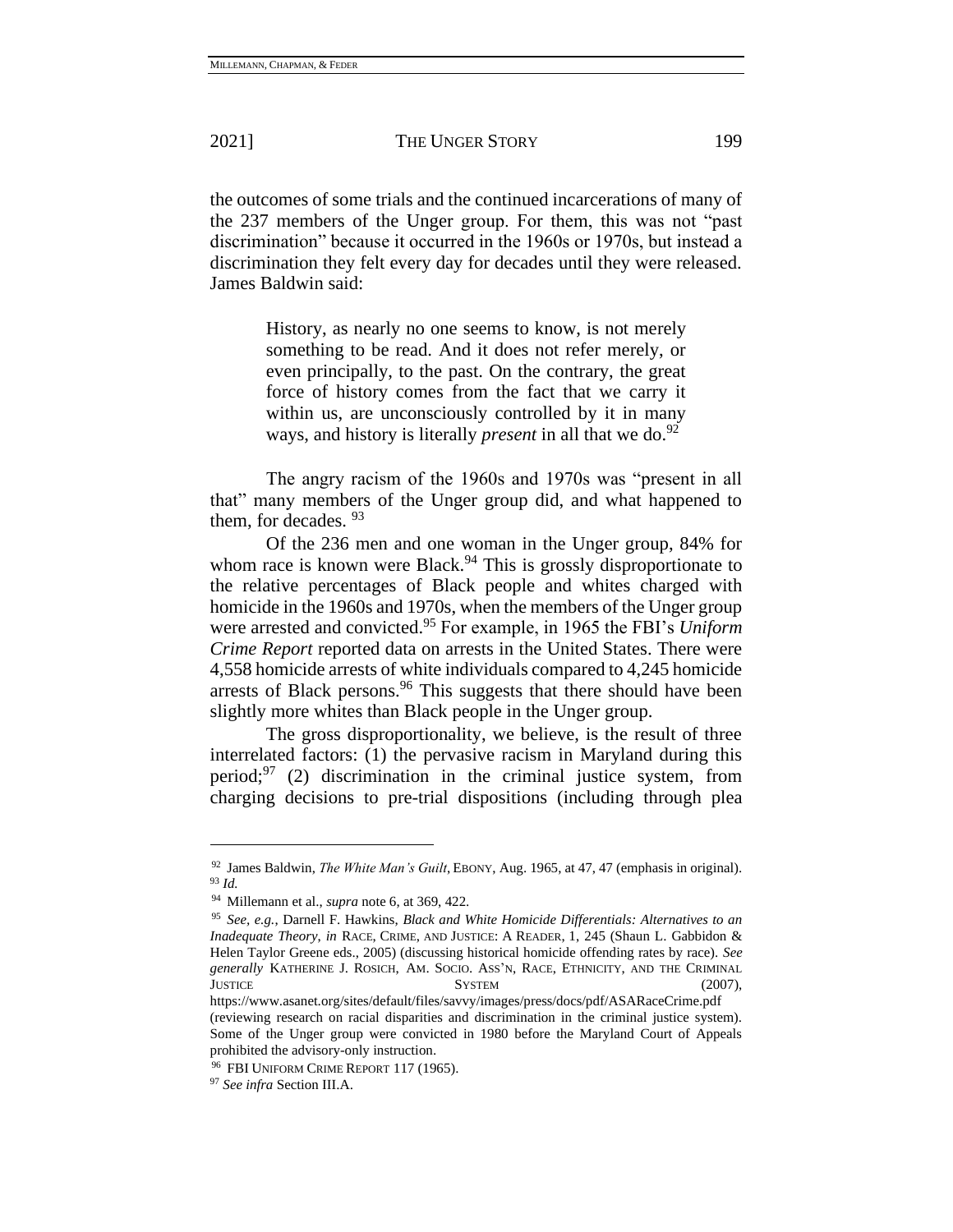bargaining) through jury selection at trials;<sup>98</sup> and (3) the invitation by judges to these juries to create their own legal rules.<sup>99</sup> We address these factors in this order.

*A. There Was Pervasive Racism in Maryland* 

Before we describe this racism, we will say more about our thesis that the advisory-only instruction invited, or least allowed, jurors to express their racism in their decisions. Research on the impact of jury instructions has found that jurors who did not receive jury instructions, or who received a strong nullification instruction, were substantially more likely to rate Black defendants as guilty compared to jurors who received instructions.<sup>100</sup> Although the advisory-only instruction did not explicitly invite jurors to nullify the law, it directed them to determine it, and had the same effect as explicitly inviting the jurors to disregard established law.

Second, research on capital trials found that jurors who had a low comprehension of the instructions were more likely to sentence Black defendants to death.<sup>101</sup> The advisory-only instruction, at a minimum, would have been confusing to most jurors and hard for even a person of average cognitive function to comprehend.

Finally, research about employment decision-making has found that white individuals exhibit greater racial bias when making choices in an ambiguous context.<sup>102</sup> Today's racism, due to evolved social norms, can be more subtle than that of the past and tends to manifest "when the individual expressing the prejudicial attitudes or discriminatory behaviors perceives the situation as ambiguous enough

<sup>98</sup> *See infra* Section III.B.

<sup>99</sup> *See infra* Part IV.

<sup>100</sup> *See, e.g.*, Jeffrey E. Pfeifer & James R.P. Ogloff, *Ambiguity and Guilt Determinations: A Modern Racism Perspective*, 21 J. APPLIED SOC. PSYCH. 1713 (1991); Jeffrey E. Pfeifer & Daniel J. Bernstein, *Expressions of Modern Racism in Judgements of Others: The Role of Task and Target Specificity on Attributions of Guilt*, 31 SOC. BEHAV. & PERSONALITY 749 (2003); E.L. Hill & J.E. Pfeifer, *Nullification Instructions and Juror Guilt Ratings: An Examination of Modern Racism*, 16 CONTEMP. SOC. PSYCH. 6 (1992); Neil A. Rector, Michael R. Bagby & R. Nicholson, *Effect of Prejudice and Judicial Ambiguity on Defendant Guilt Ratings*, 133 J. SOC. PSYCH. 651 (1993).

<sup>101</sup> Mona Lynch & Craig Haney, *Discrimination and Instructional Comprehension: Guided Discretion, Racial Bias, and the Death Penalty*, 24 L. &HUM.BEHAV. 337, 356 (2000); Suzanne Mannes, Elizabeth E. Foster & Shana L. Maier, *Jury Instructions: How Timing, Type, and Defendant Race Impact Capital Sentencing Decisions*, 14 APPLIED PSYCH. CRIM. J. 154, 158, 168 (2018).

<sup>102</sup> John F. Dovidio & Samuel L. Gaertner, *Aversive Racism and Selection Decisions:1989 and 1999*, 11 PSYCH. SCI. 315, 318 (2000).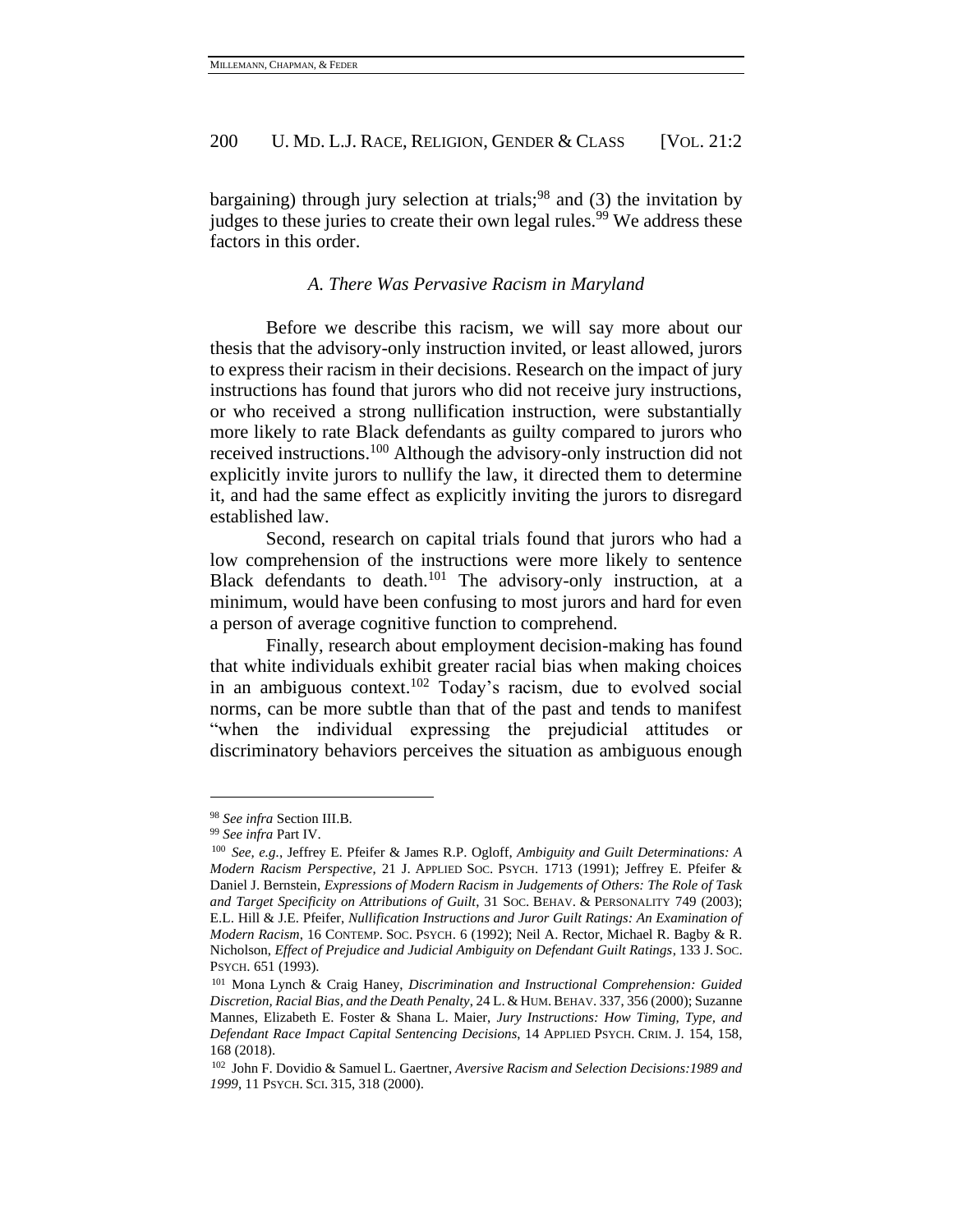to allow for the expression."<sup>103</sup> This form of bias has been termed "aversive racism" and "may lead otherwise seemingly fair and impartial persons to manifest racial hostility when the norms against such bias become ambiguous or conflicting."<sup>104</sup> Again, the total context of the advisory-only instruction, followed by the other "regular" instructions, would have been ambiguous at best.

For all these reasons the general societal racism of the 1960s and 1970s likely influenced the decisions of many jurors. There were many examples of such racism in Maryland before and during this time period.

<span id="page-17-0"></span>The oldest of the 237 in the Unger group was Charles Edret Ford.<sup>105</sup> He was a Black man who had been convicted of murder by a jury in Charles County, Maryland in 1952. When Ford was released on March 23, 2016, he was eighty-four years old and had maintained his innocence.<sup>106</sup> At a post-*Unger* hearing on his behalf, Ford's lawyer said:

> When Mr. Ford went to prison I was in first grade. He was judged by an all-white jury. His attorney was not a trial lawyer. He had alibi witnesses who weren't called. The two witnesses who did testify contradicted each other. The only reason they gave him a life sentence is because it was a black on black crime. If it had been black on white, he would have gotten the death penalty. This was the South. To say he had a fair trial, it simply is not true. $107$

<span id="page-17-1"></span>Maryland's status as a "Southern" or "Northern" state is a continuing debate and highlights the state's varied geographic, demographic, and political makeup.<sup>108</sup> By referring to Maryland's

<sup>103</sup> Pfeifer & Bernstein, *supra* note 100, at 751.

<sup>104</sup> Lynch & Haney, *supra* note 101, at 340. *See also* Elizabeth Ingriselli, *Mitigating Jurors' Racial Biases: The Effects of Content and Timing on Jury Instructions*, 124 YALE L.J. 1690, 1696, 1738 (2015).

<sup>105</sup> Joseph Norris, *Man Free at Last After 64 Years in Prison*, THE BAYNET.COM (Mar. 24, 2016), http://www.thebaynet.com/articles/0316/manfreeatlastafter64yearsinprison.html.

<sup>106</sup> Millemann et al., *supra* note 6, at 384 n.91.

<sup>107</sup> *Id.* at 384-85 n.91.

<sup>108</sup> Frederick N. Rasmussen, *Are we Northern? Southern? Yes.*, BALT. SUN (Mar. 28, 2010), https://www.baltimoresun.com/maryland/bs-xpm-2010-03-28-bal-md-backstory28mar28-

story.html; Patrick Ottenhoff, *Where Does the South Begin?*, ATLANTIC (Jan. 28, 2011), https://www.theatlantic.com/national/archive/2011/01/where-does-the-south-begin/70052/. A Facebook group, called "Maryland is a Southern State," stresses Maryland's southern status, including posts with images of Confederate monuments and flags. Wayne Doerflein, *Maryland is a Southern State*, FACEBOOK, https://www.facebook.com/groups/MarylandisSouthern/ (last visited July 16, 2021).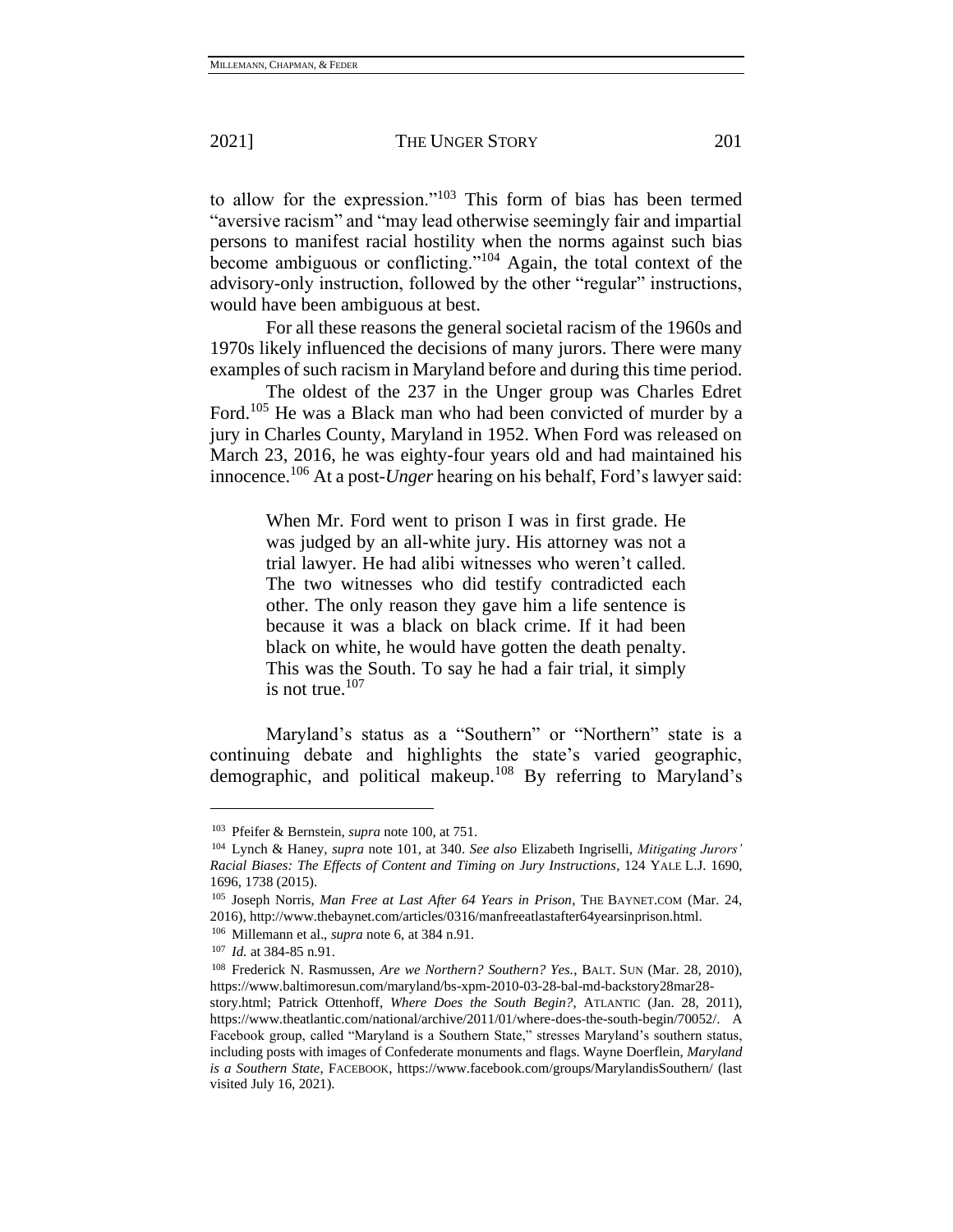southern status, Ford's attorney recognized the role race played in Maryland criminal justice in the 1960s and 1970s. There was significant evidence of racism in Maryland during this period.

<span id="page-18-0"></span>*i. George Wallace and the 1964 Presidential Primary* 

In 1964, Alabama governor George Wallace, whose mantra was "segregation now, segregation tomorrow, segregation forever," ran in the Maryland Presidential Primary against a stand-in for President Lyndon Johnson, Senator Daniel Brewster of Maryland.<sup>109</sup> At the time, the 1964 Civil Rights bill was pending in Congress and being subjected to a Southern-led filibuster.<sup>110</sup> Throughout his presidential campaign, Wallace repeated his opposition to that bill. An article in the *Baltimore Sun* described one of his Maryland campaign rallies:

> Wallace shook his fist in the air as he spoke. "I stand here in the great Border State of Maryland and I speak for every white Marylander who believes in the right to associate with whomever you please. I call on every white Marylander to join me in opposing President Johnson's civil rights bill and send Lyndon Johnson a message he'll never forget."<sup>111</sup>

Wallace's "visceral connection to his crowds" was apparent at this rally, and, as in many other speeches, he tapped into the "modern politics of fear in America," a fear tightly connected to race.<sup>112</sup>

Wallace won 42.73% of the vote in Maryland, winning the majority-white precincts.<sup>113</sup> It was his best showing in a presidential primary, better than in Wisconsin, where he won 34% of the votes, and Indiana, where he won 30% of the votes.<sup>114</sup> The only thing that stopped him from winning the Maryland primary was the Black vote, $115$  as he

<sup>109</sup> Charles Whiteford, *Brewster Beats Wallace; Alabamian Gets 42% of Vote; Tydings is Winning*, BALT. SUN (May 20, 1964), at 1; Robert D. Loevy, *Campaigns and Elections: George Wallace for President, in* ON THE FORWARD EDGE: AMERICAN GOVERNMENT AND THE CIVIL RIGHTS ACT OF 1964, Ch. 11 (2005). Some accounts of the election give Wallace's percentage of votes as 42%; other accounts give his percentage as 43% depending on if the account rounds up or down from the decimal percentage (42.73%).

<sup>110</sup> Loevy, *supra* note [109,](#page-18-0) at 207.

<sup>111</sup> *Id.* at 208.

<sup>112</sup> JON MEACHAM, THE SOUL OF AMERICA: THE BATTLE FOR OUR BETTER ANGELS 219 (2018).

<sup>113</sup> Loevy, *supra* note [109,](#page-18-0) at 208.

<sup>114</sup> *Id*.

<sup>&</sup>lt;sup>115</sup> *See id.* at 220. Then, Black people were twenty percent of the Maryland population. U.S. CENSUS BUREAU, STATISTICAL ABSTRACT OF THE UNITED STATES 36 (101st ed. 1980).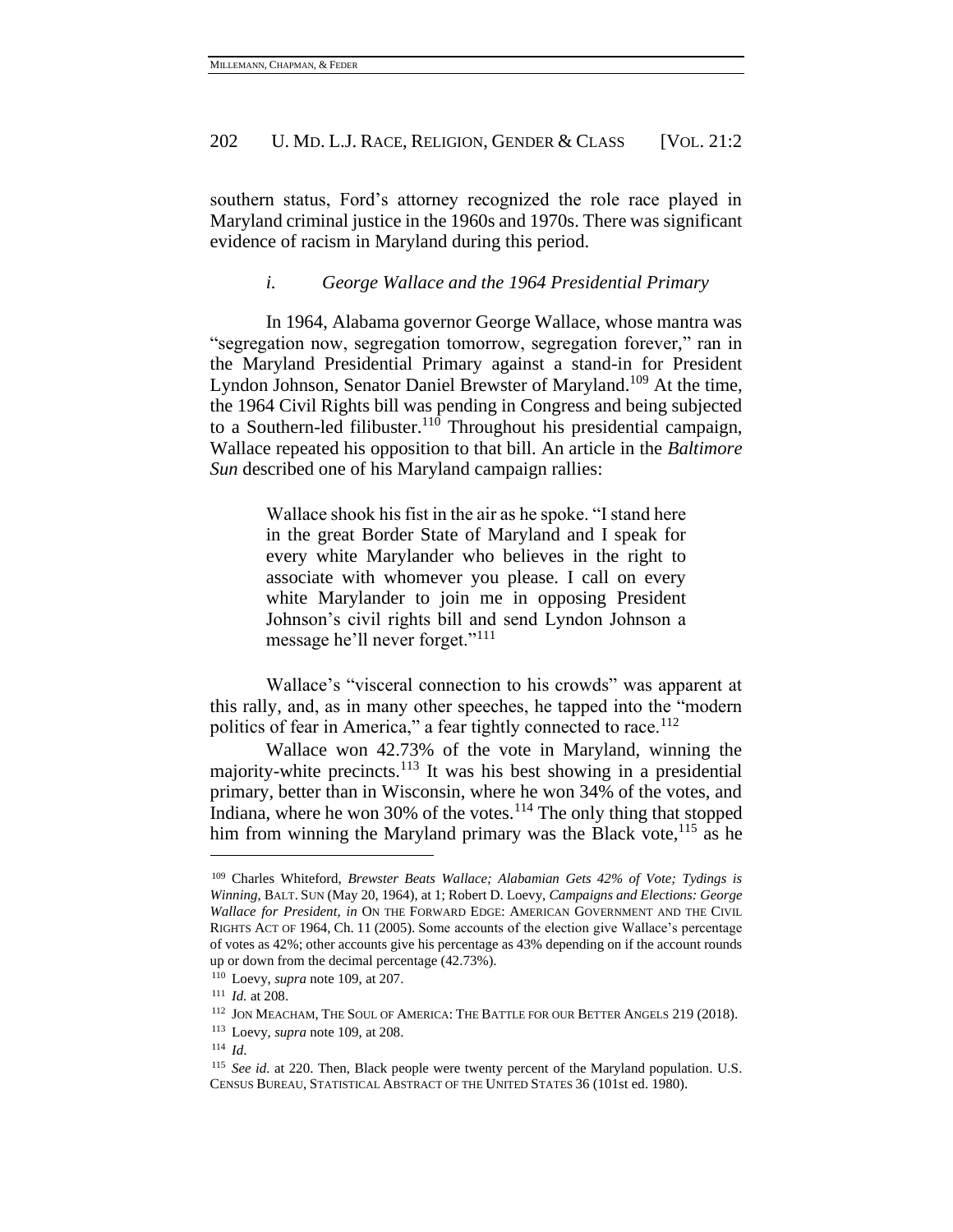pointed out after the primary, stating: "If it hadn't been for the black bloc vote, I'd have won it all. I got a majority of the white vote."<sup>116</sup> Speaking to reporters before leaving Maryland, Wallace said: "You people of Maryland have done a great service to the nation."<sup>117</sup> This sentiment was echoed by other political leaders, including Senator Richard B. Russell of Georgia, who "interpreted the results as evidence of increasing sentiment against the civil rights bill."<sup>118</sup> Wallace echoed Russell's sentiments, stating: "You have shown there is a new trend against the use of federal force" to compel integration and racial justice.<sup>119</sup> Though Wallace failed to win the Democratic nomination, his strong showing in Maryland demonstrates the appeal of his segregationist sentiments in the state.

Wallace also tapped into fears that Black people were contributing to growing crime and that courts, prominently the U.S. Supreme Court, were not holding criminals accountable. He referred to Supreme Court justices as "black-robed despots" who would enforce the Civil Rights Bill—"a tyranny more brutal than that imposed by the British monarchy"—but would not hold criminals accountable.<sup>120</sup> Wallace did not draw distinctions between violent criminal activity and non-violent civil rights demonstrations.<sup>121</sup>

# *ii. The Events in Baltimore After the Assassination of Dr. Martin Luther King, Jr.*

The public anger at crime and racial tensions was heightened by the events in Baltimore after the assassination of Dr. Martin Luther King, Jr. in 1968. One commentary summarized what happened, as in many other urban areas, after the assassination.

<sup>116</sup> Loevy, *supra* note 109, at 220.

<sup>117</sup> *Maryland Primary Vote Surprises Even Wallace But Winner Denies Effect On Rights Bill*, DESERT SUN, May 20, 1964, at 1.

<sup>118</sup> *Id.* Wallace ran well in Baltimore City as well as in the rest of the state. In the 1960s and early 1970s, the majority of the population of Baltimore was white, with a significant white working-class base and a growing Black population. KENNETH D. DURR, BEHIND THE BACKLASH: WHITE WORKING-CLASS POLITICS IN BALTIMORE, 1940-1980 197 (2003). *See generally* HAROLD A. MCDOUGALL, BLACK BALTIMORE: A NEW THEORY OF COMMUNITY (1993).

<sup>119</sup> *Maryland Primary Vote Surprises Even Wallace*, *supra* note 117.

<sup>120</sup> George C. Wallace, The Civil Rights Movement: Fraud, Sham, and Hoax (July 4, 1964) (transcript available at *A Segregationist's View of the Civil Rights Movement, 1964*, PBS: AM. EXPERIENCE, <https://www.pbs.org/wgbh/americanexperience/features/lbj-wallspeech/> (last visited Oct. 29, 2021)).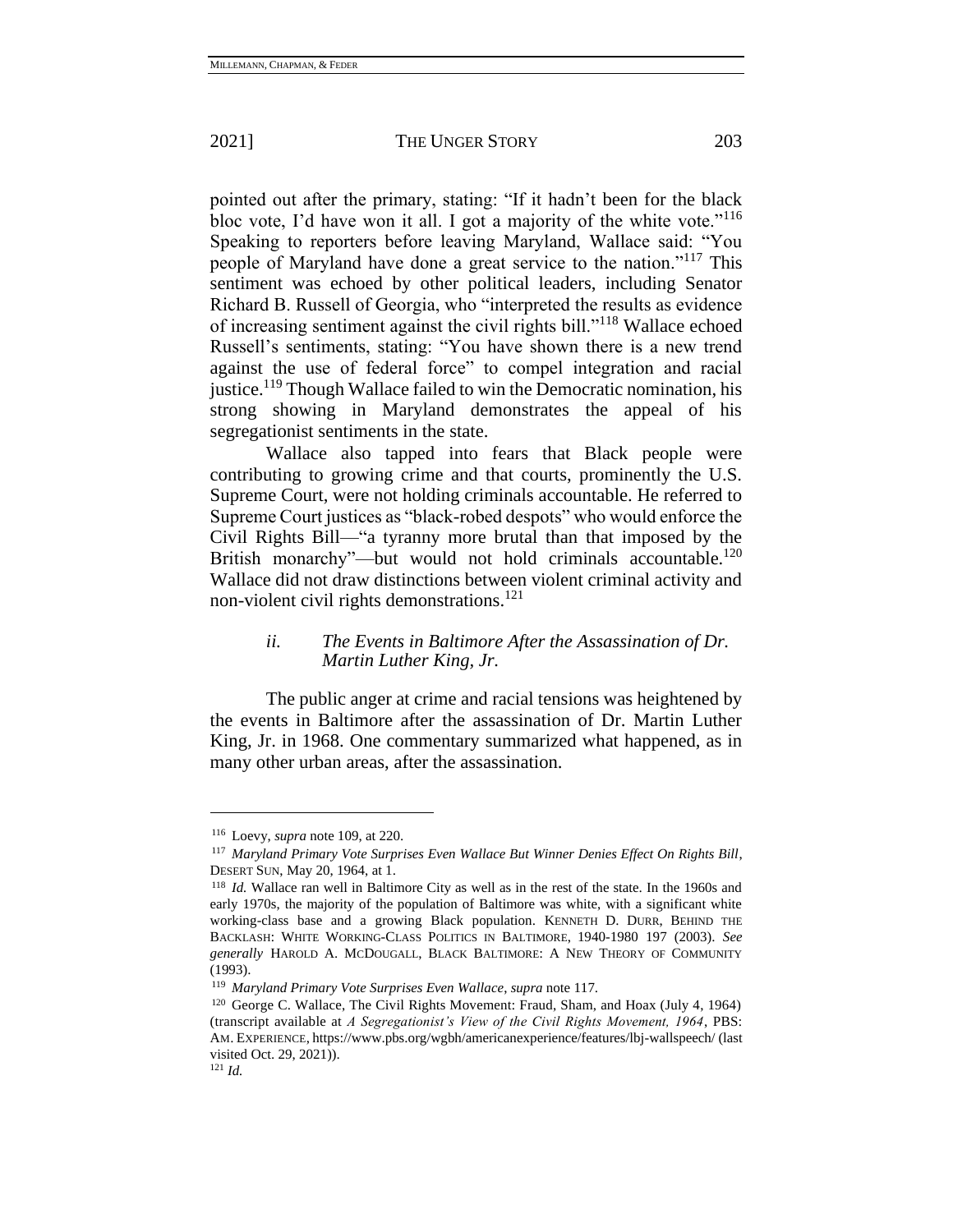For two weeks in April 1968, beginning in the dark hours following the assassination of Martin Luther King Jr., the city of Baltimore was devastated by a series of civil disturbances that left six dead, dozens injured and hundreds of properties, both private and public, burned, shattered and in ruins. The events, which culminated in the deployment of thousands of armed National Guard troops across the city on the orders of Governor Spiro Agnew and the addition of regular Army troops by President Lyndon Johnson, riveted the attention of the nation, which already was reeling from similar riots in other cities across the country.<sup>122</sup>

Though spurred by the assassination of Martin Luther King, Jr., the deeply segregated nature of Baltimore and the economic struggles of Black people living in the city also contributed to the civil unrest. Baltimore reflected what the Kerner Report found: "Segregation and poverty have created in the racial ghetto a destructive environment totally unknown to most white Americans."<sup>123</sup>

The racist reaction of then-Maryland Governor Spiro Agnew to the Baltimore uprisings was the first step in his becoming Vice President. In 2015, reflecting on the events of 1968, the *Baltimore Sun*  wrote:

> Agnew quickly called out the National Guard and then pointed fingers at Baltimore's mayor, Tommy D'Alessandro, and his staff, accusing them of willfully ignoring signs of impending violence in the city. A D'Alessandro assistant told Theo Lippmann of The Baltimore Sun, "Agnew told us he didn't think Martin Luther King was a good American, anyway!"

> Agnew saved his real public vitriol, however, for Baltimore's Black political leadership. Calling them to a

<sup>122</sup> UNIV. OF BALT., BALTIMORE '68: RIOTS AND REBIRTH, [http://archives.ubalt.edu/bsr/.](http://archives.ubalt.edu/bsr/) *See also* Charles Holden, Zach Messitte & Jerald Podair, *Channeling Spiro Agnew in the Baltimore Riots*, BALT. SUN (May 9, 2015), https://www.baltimoresun.com/opinion/bs-ed-freddie-grayagnew-20150509-story.html.

<sup>123</sup> NAT'L ADVISORY COMM'N ON CIVIL DISORDER, REPORT ON THE CAUSES, EVENTS, AND AFTERMATH OF THE CIVIL DISORDERS OF 1967 1 (1967), [https://www.ojp.gov/ncjrs/virtual](https://www.ojp.gov/ncjrs/virtual-library/abstracts/national-advisory-commission-civil-disorders-report)[library/abstracts/national-advisory-commission-civil-disorders-report.](https://www.ojp.gov/ncjrs/virtual-library/abstracts/national-advisory-commission-civil-disorders-report) The Report is known as the Kerner Report, after Illinois Governor Otto Kerner, who chaired the National Advisory Commission on Civil Disorders. *Id.* at vi.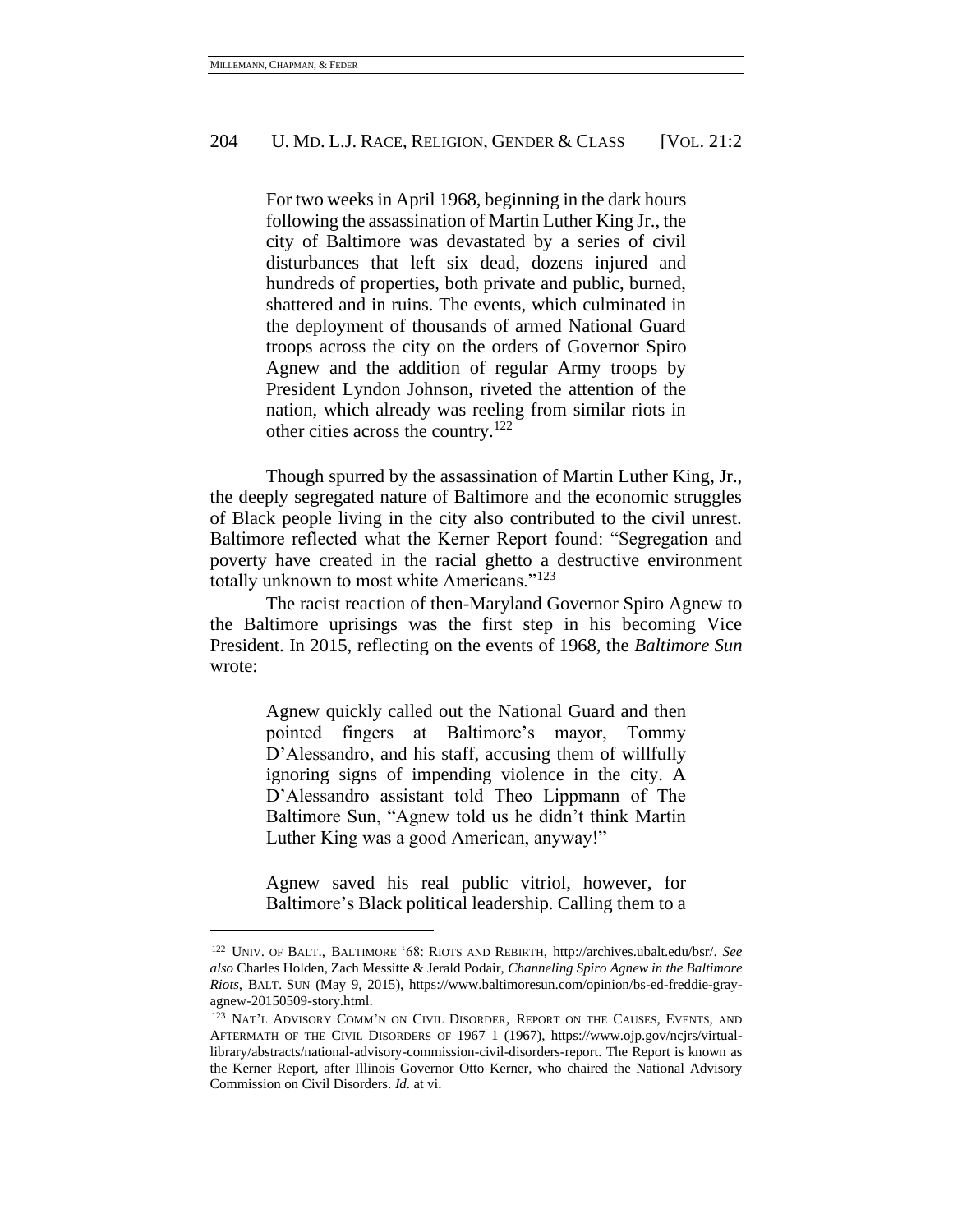special meeting at the state office building in Baltimore, he excoriated the group for its failure to take responsibility for the violence and a "perverted concept of race loyalty." 124

Although the Black community was outraged, there was national support for Agnew's reactions, particularly among Republicans. This caught the eye of the staff of presidential candidate Richard Nixon, who was refining his "law and order" campaign.<sup>125</sup>

> Pat Buchanan, then an eager, young staff aide to presidential candidate Richard Nixon, clipped the text of the speech and saved it for his boss. By May, *The Washington Post* put Agnew, then just eight years removed from finishing fifth in a five-way race for Baltimore County Circuit Court Judge, as a legitimate VP contender. Three months later Richard Nixon named Spiro Agnew his running mate.

> Agnew's handling of the Baltimore riots brought him on to the national stage and helped define political buzzwords like: "law and order," "Southern strategy," and "silent majority" to the body politic.<sup>126</sup>

Though Agnew was not a prominent figure in the Republican party when Nixon selected him as his running mate, his profile quickly rose during the campaign and as Vice President. He became a stronger proponent of law and order and "gave voice to the anxieties of the amorphous sociological entity, Middle America, on such issues as crime, race, radical demonstrators and the communications media."<sup>127</sup>

*iii. The 1968 Presidential Campaign*

In 1966, an aide to President Lyndon B. Johnson encapsulated Democratic losses in the 1966 midterm elections, stating:

<sup>124</sup> Holden, et al., *supra* note 122.

<sup>125</sup> *Id.*

<sup>126</sup> *Id*.

<sup>127</sup> Robert Mitchell, *'Nattering Nabobs of Negativism': The Improbable Rise of Spiro Agnew*, WASH. **POST** (Aug. 8, 2018), [https://www.washingtonpost.com/news/retropolis/wp/2018/08/08/nattering-nabobs-of-](https://www.washingtonpost.com/news/retropolis/wp/2018/08/08/nattering-nabobs-of-negativism-the-improbable-rise-of-spiro-t-agnew/)

[negativism-the-improbable-rise-of-spiro-t-agnew/.](https://www.washingtonpost.com/news/retropolis/wp/2018/08/08/nattering-nabobs-of-negativism-the-improbable-rise-of-spiro-t-agnew/)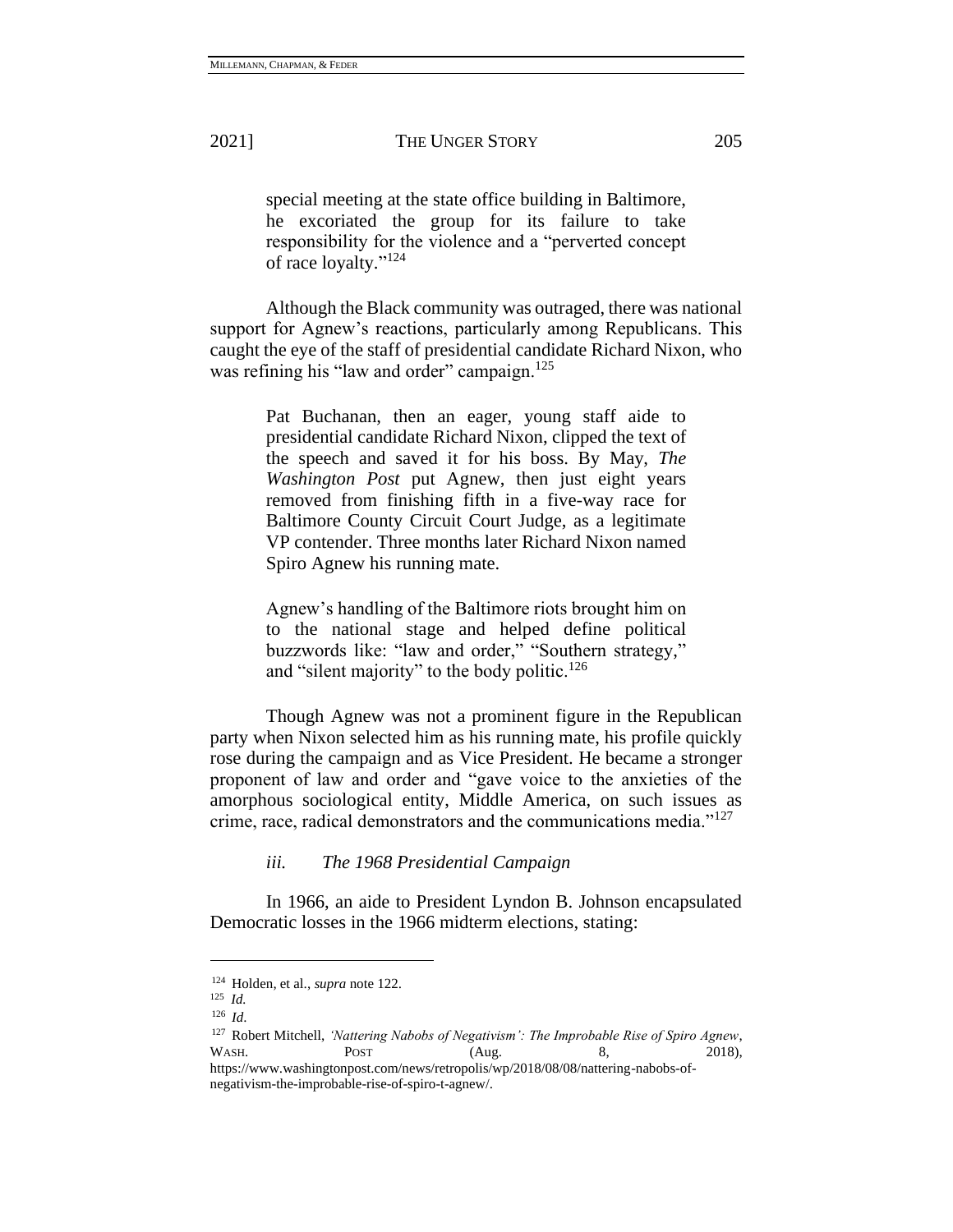The single issue that appeared to be critical . . . was that of race rioting and the pace of Negro advances in our society . . . . This is one problem that will not go away, and which will cause even more difficult problems in the next two years.<sup>128</sup>

The 1968 presidential campaign of Richard Nixon and Spiro Agnew played to the fears of white voters—the "silent majority"—who were alarmed by race riots and the social advancements of Black people, as well as antiwar demonstrations at the 1968 Democratic Convention.<sup>129</sup> Nixon stated that "[t]he wave of crime is not going to be the wave of the future in the America. We shall reestablish freedom in America."<sup>130</sup> The "law and order" driven campaign was also a response to George Wallace's strong showing as a third-party presidential candidate.<sup>131</sup> Stoking racial fears and strategically selecting Agnew who could appeal to "urban Northern ethics and white southerners" as a running mate, was seen as a way to counter Wallace's appeal, especially in the south.<sup>132</sup>

The centerpiece of Nixon's successful presidential campaign was the exploitation of the white majority's fears regarding Black militants, rioting, and urban crime in general. Under the banner of law and order, Nixon succeeded in tapping into the discontent among white voters. <sup>133</sup> Nixon chose Agnew as a running mate at least partly because of his tough stand on "law and order" and the associated issues of civil rights.<sup>134</sup> For example, during the Baltimore City riots, Governor Agnew met with Black leaders and criticized them for not condemning

<sup>128</sup> Jeremy D. Mayer, *Nixon Rides the Backlash to Victory: Racial Politics in the 1968 Presidential Campaign*, 64 HISTORIAN 351, 351 (2002) (quoting Marvin Watson to Johnson, 12 January 1967, box 77, Confidential Files, Lyndon Johnson Library, Austin, Texas).

<sup>129</sup> Terrence McArdle, *The 'Law and Order' Campaign that Won Richard Nixon the White House 50 Years Ago*, WASH. POST (Nov. 5, 2018), https://www.washingtonpost.com/history/2018/11/05/law-order-campaign-that-won-richardnixon-white-house-years-ago/.

<sup>130</sup> Austin Sarat, *Trump's Law-and-Order Campaign Relies on a Historic American Tradition of Racist and Anti-Immigrant Politics*, CONVERSATION (Sept. 8, 2020, 8:18 AM), https://theconversation.com/trumps-law-and-order-campaign-relies-on-a-historic-americantradition-of-racist-and-anti-immigrant-politics-145366.

<sup>131</sup> McArdle, *supra* note 129.

<sup>132</sup> Mayer, *supra* note 128, at 357-58.

<sup>133</sup> *Id.*

<sup>134</sup> *Id.*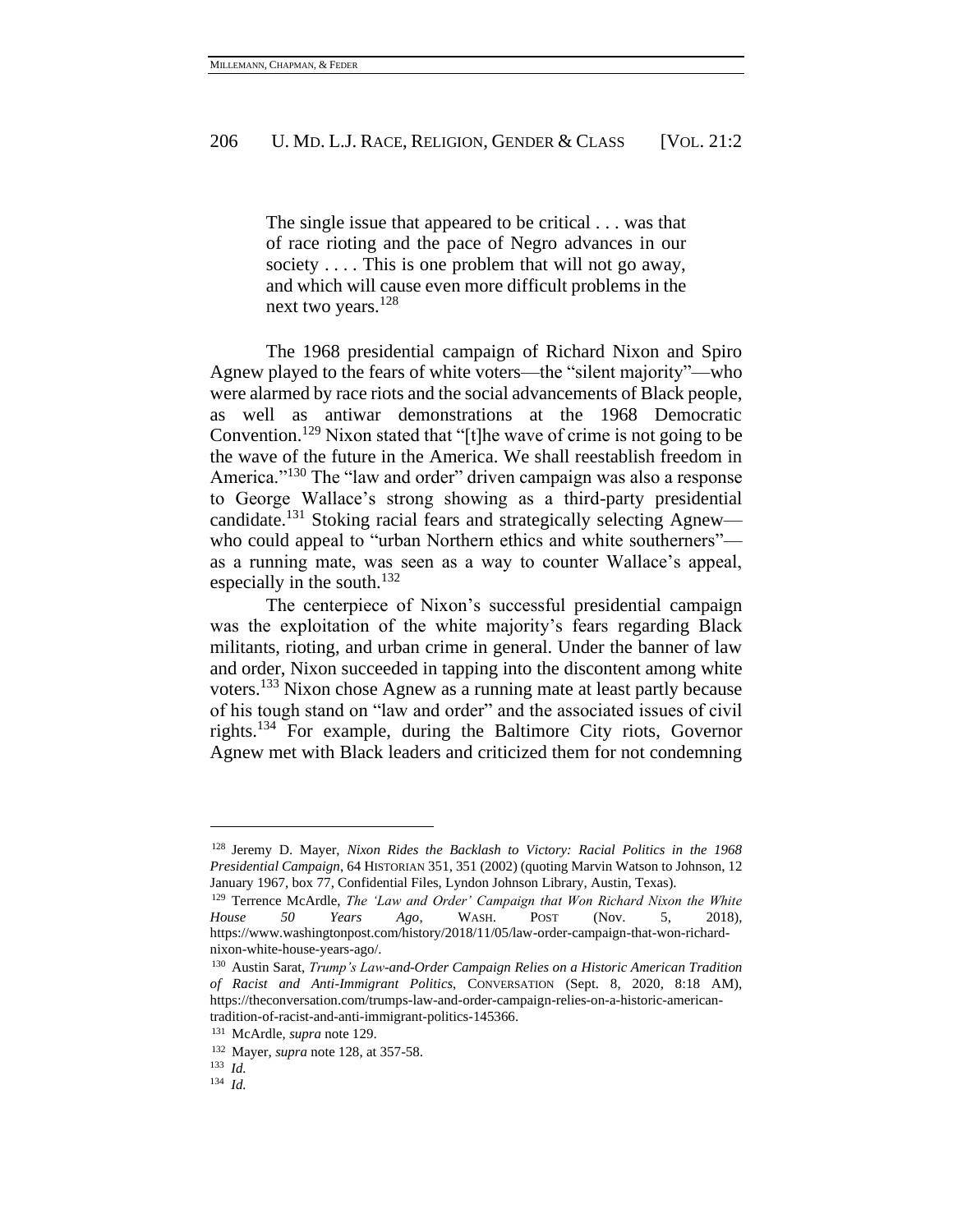a local leader of the Student Non-Violent Coordinating Committee (SNCC) and other Black leaders, whom he called "black racists."<sup>135</sup>

Political calls for "law and order" did not start with Nixon, <sup>136</sup> but his campaign utilized many of the racial undertones of the phrase to stoke fears—fears that infected the juries that convicted many in the Unger group.

#### *B. Racism in the Criminal Justice System Is a National Problem*

Because this article is about the advisory-only instruction and the Unger group, we will focus on the racism in selecting jurors in Maryland in the 1960s and 1970s and the secondary effects of race in keeping the Unger group in prison.<sup>137</sup> However, we take a slight detour here to discuss the national problem of race and criminal justice and argue that much of what we say about the Unger group and race applies nationally.

The Unger group's experiences are part of a long history of racism in the U.S. criminal justice system. Today, Black people comprise about 13% of the total U.S. population but make up approximately 33% of the U.S. prison population.<sup>138</sup> Although the imprisonment rate of Black people and all other races has fallen in the last fifteen years, "[t]he racial and ethnic makeup of U.S. prisons continues to look substantially different from the demographics of the country as a whole." $^{139}$ 

Analysis of policing data and behavioral science research "identify a statistically significant relationship showing that Black people and Latinos are perceived and treated differently than

<sup>135</sup> Holden, et al., *supra* note 122. *See also* Spiro Agnew, Md. Governor, Opening Statement by Governor Spiro T. Agnew at Conference with Civil Rights and Community Leaders in Baltimore, Maryland (Apr. 11, 1968) (transcript available at https://msa.maryland.gov/megafile/msa/speccol/sc2200/sc2221/000012/000041/pdf/speech. pdf).

<sup>136</sup> *See, e.g.*, Mayer, *supra* note 128, at 351; Sarat, *supra* note 130.

<sup>137</sup> *See infra* Section III.C & III.D.

<sup>138</sup> *Quick Facts: United States Population Estimates*, U.S. CENSUS BUREAU (July 1, 2019), https://www.census.gov/quickfacts/fact/table/US/PST045219; John Gramlich, *Black Imprisonment Rate in the U.S. has Fallen by a Third Since 2006*, PEW RSCH.CTR.(May 6, 2020), https://www.pewresearch.org/fact-tank/2020/05/06/share-of-black-white-hispanic-americansin-prison-2018-vs-2006/.

<sup>139</sup> Gramlich, *supra* note 138. For example, white adults constitute about 63% of the total U.S. population, but only about 30% of the U.S. prison population. *Id.*; *Quick Facts: United States Population Estimates*, *supra* note 138.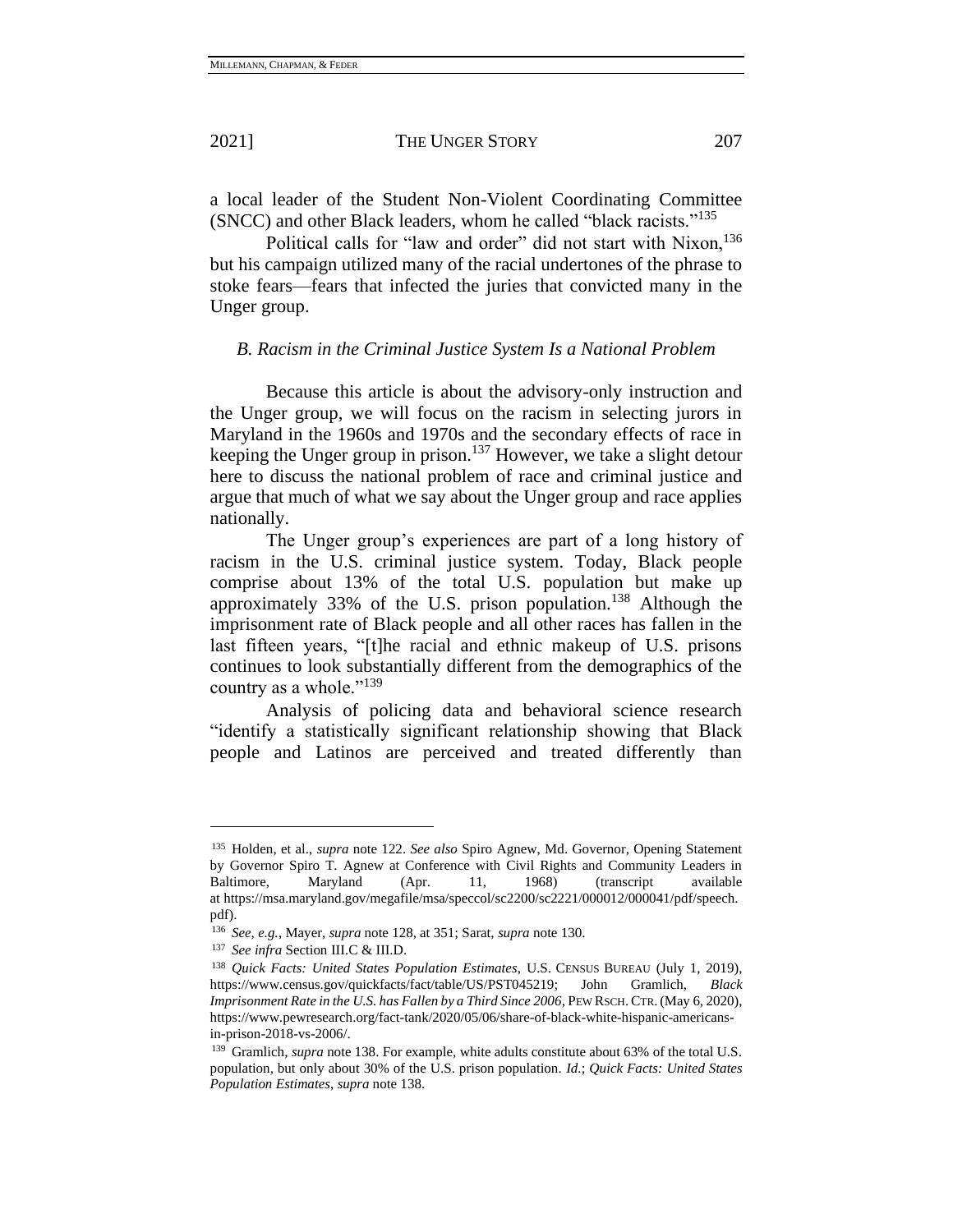Whites  $\dots$  ... <sup>140</sup> Prosecutors play a significant role in pre-trial dispositions. In 1940, U.S. Supreme Court Justice Robert H. Jackson observed that the prosecutor has "immense power" and "at his best is one of the most beneficent forces in our society, [but] when he acts from malice or other base motives, he is one of the worst."<sup>141</sup>

Prosecutors have broad discretion to decide whether a person is charged with a crime and, if so, what charges will be filed. Justice Powell in *Wayte v. United States*, recognized that:

> [i]n our criminal justice system, the Government retains "broad discretion" as to whom to prosecute . . . This broad discretion rests largely on the recognition that the decision to prosecute is particularly ill-suited to judicial review. Such factors as the strength of the case, the prosecution's general deterrence value, the Government's enforcement priorities, and the case's relationship to the Government's overall enforcement plan are not readily susceptible to the kind of analysis the courts are competent to undertake. Judicial supervision in this area, moreover, entails systemic costs of particular concern. Examining the basis of a prosecution delays the criminal proceeding, threatens to chill law enforcement by subjecting the prosecutor's motives and decisionmaking to outside inquiry, and may undermine prosecutorial effectiveness by revealing the Government's enforcement policy. All these are substantial concerns that make the courts properly hesitant to examine the decision whether to prosecute.<sup>142</sup>

Prosecutorial discretion supports judicial economy and efficiency and assists prosecutors in negotiating plea agreements, yet prosecutorial discretion also provides opportunities for prosecutorial misconduct.<sup>143</sup> There is evidence that bias, whether conscious or

<sup>140</sup> Samuel R. Sommers & Satia A. Marotta, *Racial Disparities in Legal Outcomes: On Policing, Charging Decisions, and Criminal Trial Proceedings*, 1 POL'Y INSIGHTS FROM BEHAV. & BRAIN SCIS. 103, 105 (2014).

<sup>141</sup> Robert H. Jackson, *The Federal Prosecutor*, 31 AM. INST. CRIM. L. & CRIMINOLOGY 3, 3 (1940).

<sup>142</sup> 470 U.S. 598, 607-08 (1985) (internal citations omitted).

<sup>143</sup> David Lynch, *The Impropriety of Plea Agreements: A Tale of Two Counties*, 19 L. & SOC. INQUIRY 115, 131 (1994). In 1994, former prosecutor and public defender David Lynch lamented that plea bargaining had "turned our criminal courts into centers of hustling, more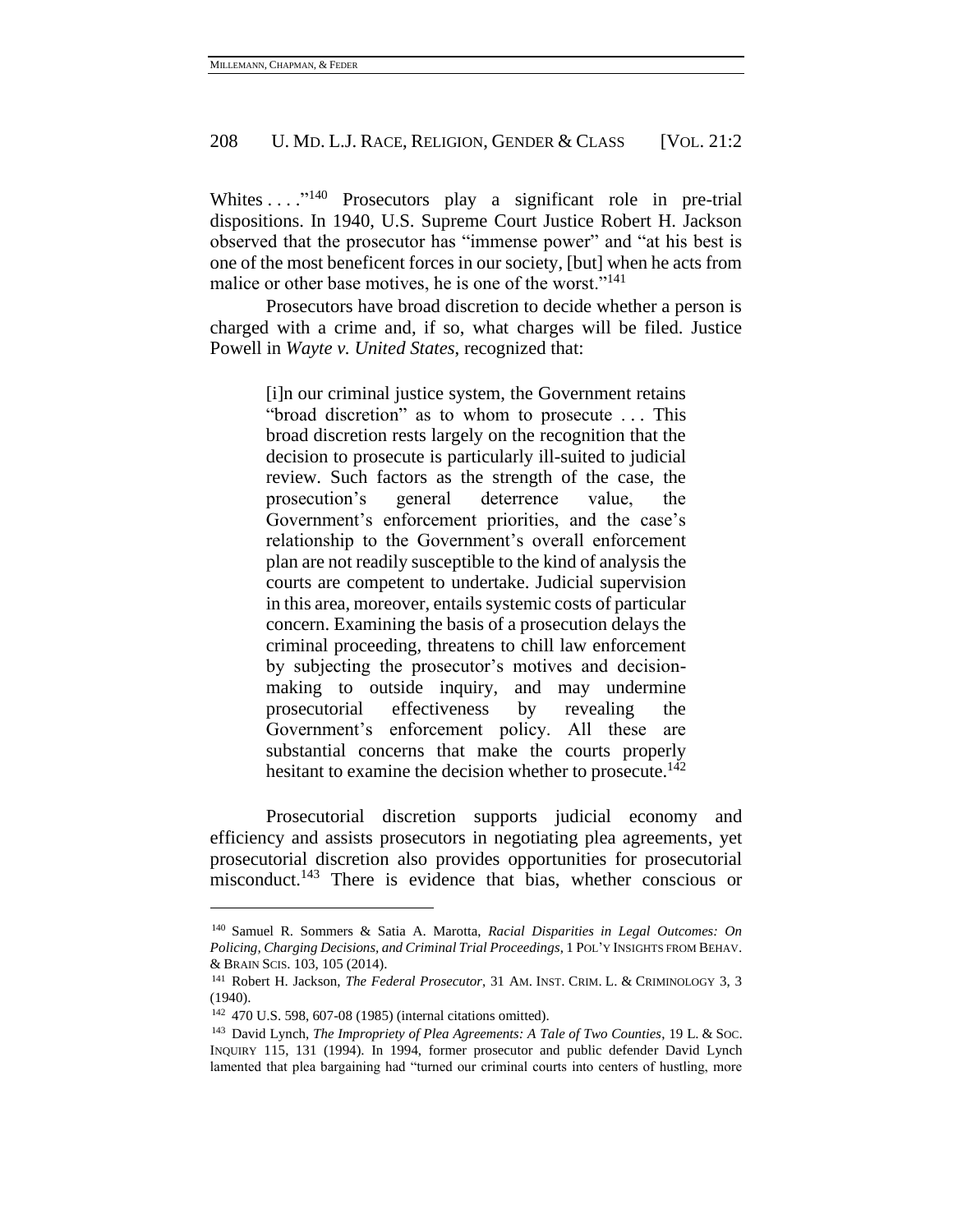unconscious, influences prosecutorial decisions about plea bargaining and sentencing requests, and generally, creates inconsistencies in the criminal justice system. <sup>144</sup> The biased exercise of prosecutorial discretion is most striking in death penalty cases. Approximately 58% of individuals on death row are people of color, and approximately 75% of victims in death penalty cases are white "even though only half of murder victims are white."<sup>145</sup>

More research has been done on the impact of race in death penalty cases, but the research that has looked at the impact of race on other charging decisions points to similar problems. For example, recent analysis of felony murder cases in Cook County, Illinois found "that enforcement of the felony murder rule is staunchly more affective of Black people both in proportion and raw count."<sup>146</sup> Specifically, "74.8% of initiated cases have black defendants [], and only 7.8% have white defendants . . . . "<sup>147</sup> Though this analysis focused on only one Illinois county, the findings support earlier research that found "the felony murder rule quantitatively emphasizes racial inequality, to the severe detriment of Black people."<sup>148</sup> For example, in Pennsylvania, 70% of the over 1,000 people convicted of felony murder and serving life sentences without parole are Black.<sup>149</sup> A 2018 analysis of data from the Wisconsin Circuit Court found:

worthy of an open-air market than a courthouse, and far distanced from the ideal versions of the rule or practice of law." *Id*. For individuals already facing a criminal justice system biased against them, plea bargains can feel like their best option. *See id.* at 131-32.

<sup>144</sup> *See, e.g.*, Tracey L. McCain, *The Interplay of Editorial and Prosecutorial Discretion in the Perpetuation of Racism in the Criminal Justice System*, 25 COLUM.J.L. & SOC. PROBS. 601, 618 (1992).

<sup>&</sup>lt;sup>145</sup> NGOZI NDULUE, DEATH PENALTY INFO. CTR., ENDURING JUSTICE: THE PERSISTENCE OF RACIAL DISCRIMINATION IN THE U.S. DEATH PENALTY 28-29 (Sept. 2020), [https://documents.deathpenaltyinfo.org/pdf/Enduring-Injustice-Race-and-the-Death-Penalty-](https://documents.deathpenaltyinfo.org/pdf/Enduring-Injustice-Race-and-the-Death-Penalty-2020.pdf)

[<sup>2020.</sup>pdf.](https://documents.deathpenaltyinfo.org/pdf/Enduring-Injustice-Race-and-the-Death-Penalty-2020.pdf) *See generally* David C. Baldus et al., *Racial Discrimination and the Death Penalty in the Post-Furman Era: An Empirical and Legal Overview with Recent Findings from Philadelphia*, 83 CORNELL L. REV. 1638 (1998) (examining the impacts of racial discrimination in death penalty cases through empirical research).

<sup>&</sup>lt;sup>146</sup> Kat Albrecht, *Data Transparency & the Disparate Impact of the Felony Murder Rule*, DUKE CTR. FOR FIREARMS L. BLOG (Aug. 11, 2020), https://firearmslaw.duke.edu/2020/08/datatransparency-the-disparate-impact-of-the-felony-murder-rule/. *See also* Molly Greene, *States Should Abolish "Felony Murder" Laws*, APPEAL (Mar. 30, 2021), https://theappeal.org/thepoint/states-should-abolish-felony-murder-laws/ (citing to Duke's Center for Firearms study finding "that in Cook County, Illinois, 81.3% of people sentenced under the felony murder rule are Black").

<sup>147</sup> Albrecht, *supra* note 146.

<sup>148</sup> *Id.* 

<sup>149</sup> Shobha L. Mahadev & Steven Drizin, *Felony Murder, Explained*, APPEAL (Mar. 4, 2021), https://theappeal.org/the-lab/explainers/felony-murder-explained/.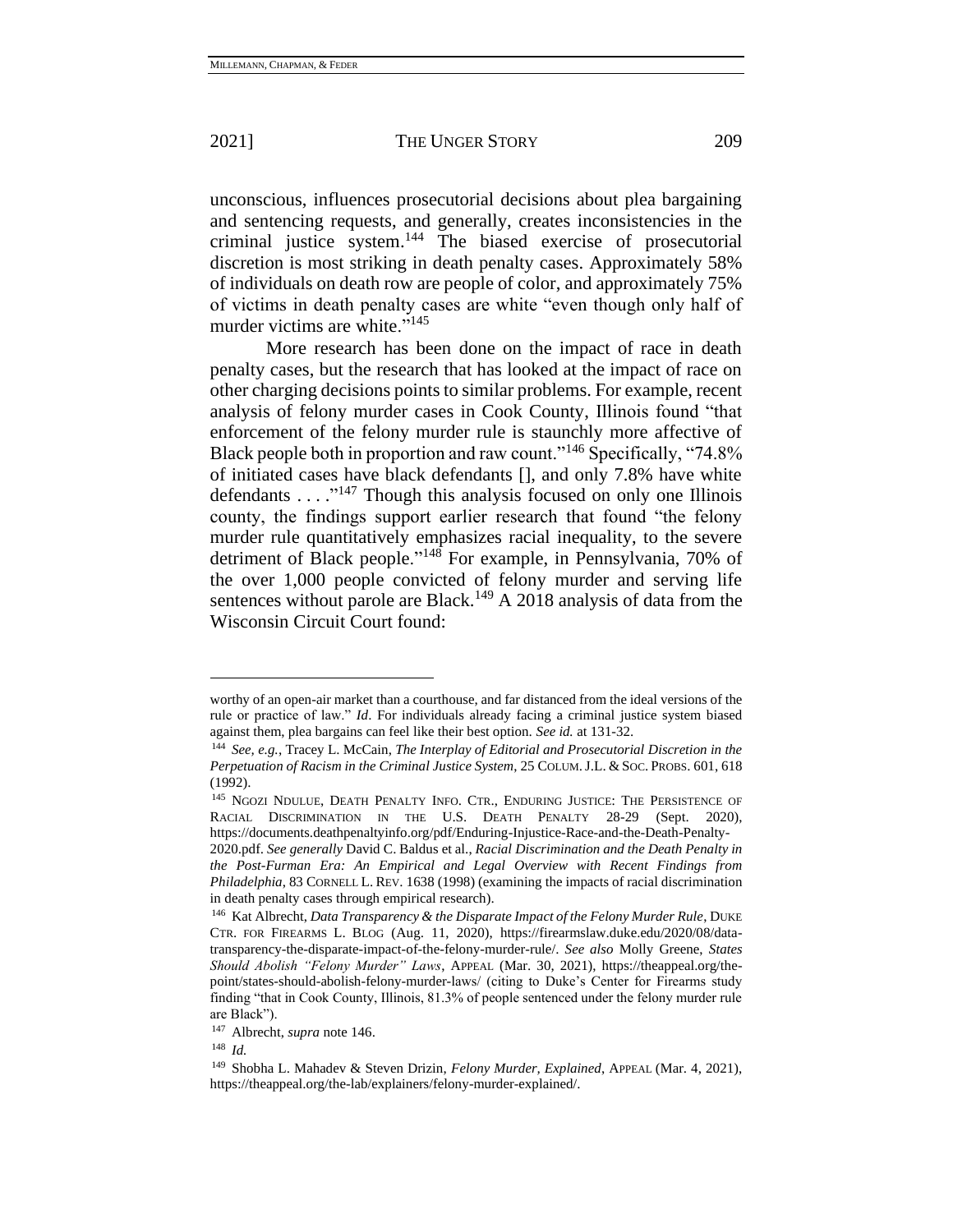[w]hite defendants are twenty-five percent more likely than black defendants to have their most serious initial charge dropped or reduced to a less severe charge . . . [and] white defendants initially charged with misdemeanors are approximately seventy-five percent more likely than black defendants to be convicted for crimes carrying no possible incarceration, or not to be convicted at all.<sup>150</sup>

There is no reason to believe that the disproportionately white prosecutors in Maryland in the 1960s and 1970s were immune from racism and every reason to believe it influenced their charging decisions, including in the Unger group's cases.

# *C. There Was Clear Race Discrimination in the Selection of Jurors in Criminal Trials in Maryland in the 1960s and 1970s, When Almost All in the Unger Group Were Tried and Convicted*

In the 1960s and early 1970s, in Baltimore City and throughout Maryland, most Black people either were not summoned for jury duty or, if they were summoned, were removed from jury panels by prosecutors exercising peremptory challenges when defendants were Black people. Until 1969, Baltimore City had a "key man" system in which the seventeen judges on the circuit court asked friends (known as "key men") to nominate jurors for criminal trials.<sup>151</sup> Jury selection procedures were revised in 1969 to draw potential jurors from selected registered voters rather than "key men" nominations.<sup>152</sup> The new procedures increased representation of Black people on Baltimore City juries. But, even after the "key man" system ended, Black people in Baltimore City, as well as throughout Maryland and the United States,

<sup>150</sup> Carlos Berdejó, *Criminalizing Race: Racial Disparities in Plea-Bargaining*, 59 B.C. L.REV. 1187, 1191 (2018).

<sup>151</sup> Douglas L. Colbert, *Challenging the Challenge: Thirteenth Amendment as a Prohibition Against the Racial Use of Peremptory Challenges*, 76 CORNELL L. REV. 1, 114–15 n.562 (1990). All circuit court judges were white until 1967. *See Archives of Maryland Historical List, Supreme Bench of Baltimore City and Baltimore City Circuit Court, 1867-* , MD. ST. ARCHIVES, [https://msa.maryland.gov/msa/speccol/sc2600/sc2685/html/supbench.html;](https://msa.maryland.gov/msa/speccol/sc2600/sc2685/html/supbench.html) *Judge Harry A. Cole*, BALT. SUN (Feb. 24, 2007), [https://www.baltimoresun.com/features/bal-blackhistory](https://www.baltimoresun.com/features/bal-blackhistory-cole-story.html)[cole-story.html.](https://www.baltimoresun.com/features/bal-blackhistory-cole-story.html)

<sup>152</sup> Colbert, *supra* note 151, at 114 n.562 ("In 1969, Baltimore revised its jury procedures, and selected registered voters to serve as jurors instead of personally selecting 'key-men.' The difference increased black jury representation from 30% to 46.7% in the years 1969 to 1974." (citing JON M. VAN DYKE, JURY SELECTION PROCEDURES: OUR UNCERTAIN COMMITMENT TO REPRESENTATIVE PANELS 33-34 (1977)).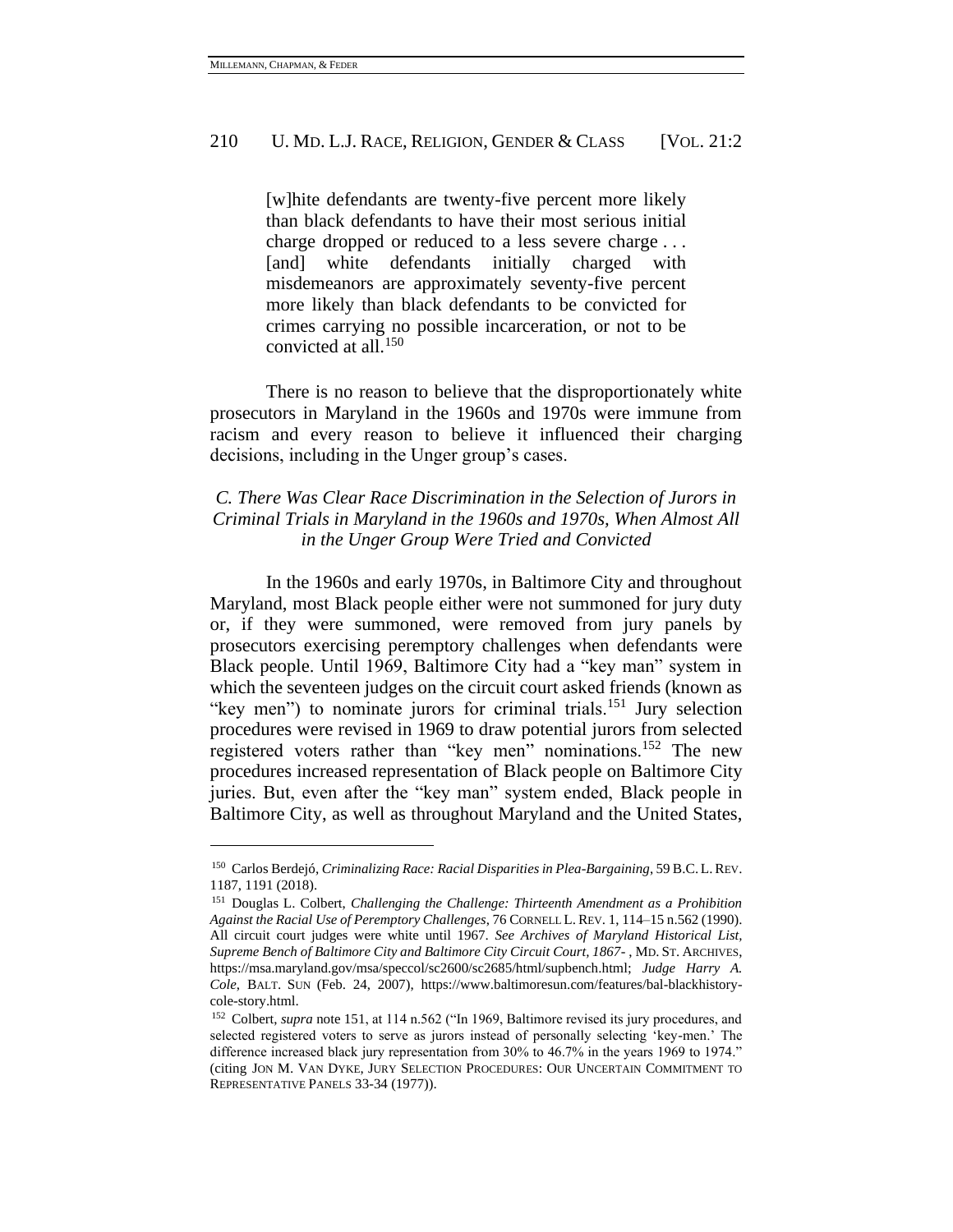were frequently stricken from juries through prosecutors' use of peremptory challenges in trials involving Black defendants. <sup>153</sup> It was not until 1986 that the U.S. Supreme Court held, in *Batson v. Kentucky*, that prosecutors could not use peremptory challenges to strike minorities from a jury.<sup>154</sup> The trial of every member of the Unger group was before *Batson* was decided. <sup>155</sup>

<span id="page-27-0"></span>This is highly detrimental discrimination. Diversity in juries improves the decision-making process.<sup>156</sup> Social science research has begun to demonstrate "that decision making varies by jury racial composition, as the greater the proportion of Whites on a jury, the harsher that jury tends to be toward non-White defendants."<sup>157</sup> One study on the impact of diversity on jury decisions found that white participants "made fewer inaccurate statements when in diverse versus all-White groups.<sup>158</sup> This study suggests "that White jurors processed the trial information more systematically when they expected to deliberate with a heterogeneous group."<sup>159</sup>

In this study, a 2006 mock-jury experiment, Sommers found that racially heterogenous groups "deliberated longer and considered a wider range of information than did homogeneous groups."<sup>160</sup> This was not just due to the individual perspectives of Black participants: "White participants were largely responsible for the influence of racial composition, as they raised more case facts, made fewer factual errors, and were more amenable to discussion of race-related issues when they were members of a diverse group."<sup>161</sup> From this, Sommers concluded: "White jurors processed the trial information more systematically when they expected to deliberate with a heterogeneous group. Such a conclusion is consistent with previous findings that motivations to avoid

<sup>153</sup> *Id.* at 117.

<sup>154</sup> 476 U.S. 79, 99 (1986).

<sup>155</sup> *Id. See also* Colbert, *supra* note 151, at 114 n.562 (noting the revised jury selection procedures "increased black jury representation from 30% to 46.7% in the years 1969 to 1974." (citation omitted)). Legal challenges to the exclusion of racial minorities from juries in Maryland generally failed throughout the 1960s and 1970s. *See, e.g.*, Brooks v. State, 240 A.2d 114 (Md. Ct. Spec. App. 1968) (stating that only 14 of 400 prospective jurors were Black, but this disparity—along with other evidence of race-based exclusion—was insufficient to establish a prima facie case of purposeful discrimination).

<sup>156</sup> *See, e.g.*, Samuel R. Sommers, *On Racial Diversity and Group Decision Making: Identifying Multiple Effects of Racial Composition on Jury Deliberations*, 90 J. PERSONALITY & SOC. PSYCH. 597 (2006); Margaret Bull Kovera, *Racial Disparities in the Criminal Justice System: Prevalence, Causes, and a Search for Solutions*, 75 J. SOC. ISSUES 1139 (2019).

<sup>157</sup> Sommers, *supra* note [156,](#page-27-0) at 598.

<sup>158</sup> *Id.* at 606.

<sup>159</sup> *Id.* at 606-07.

<sup>160</sup> *Id.* at 606.

<sup>161</sup> *Id.*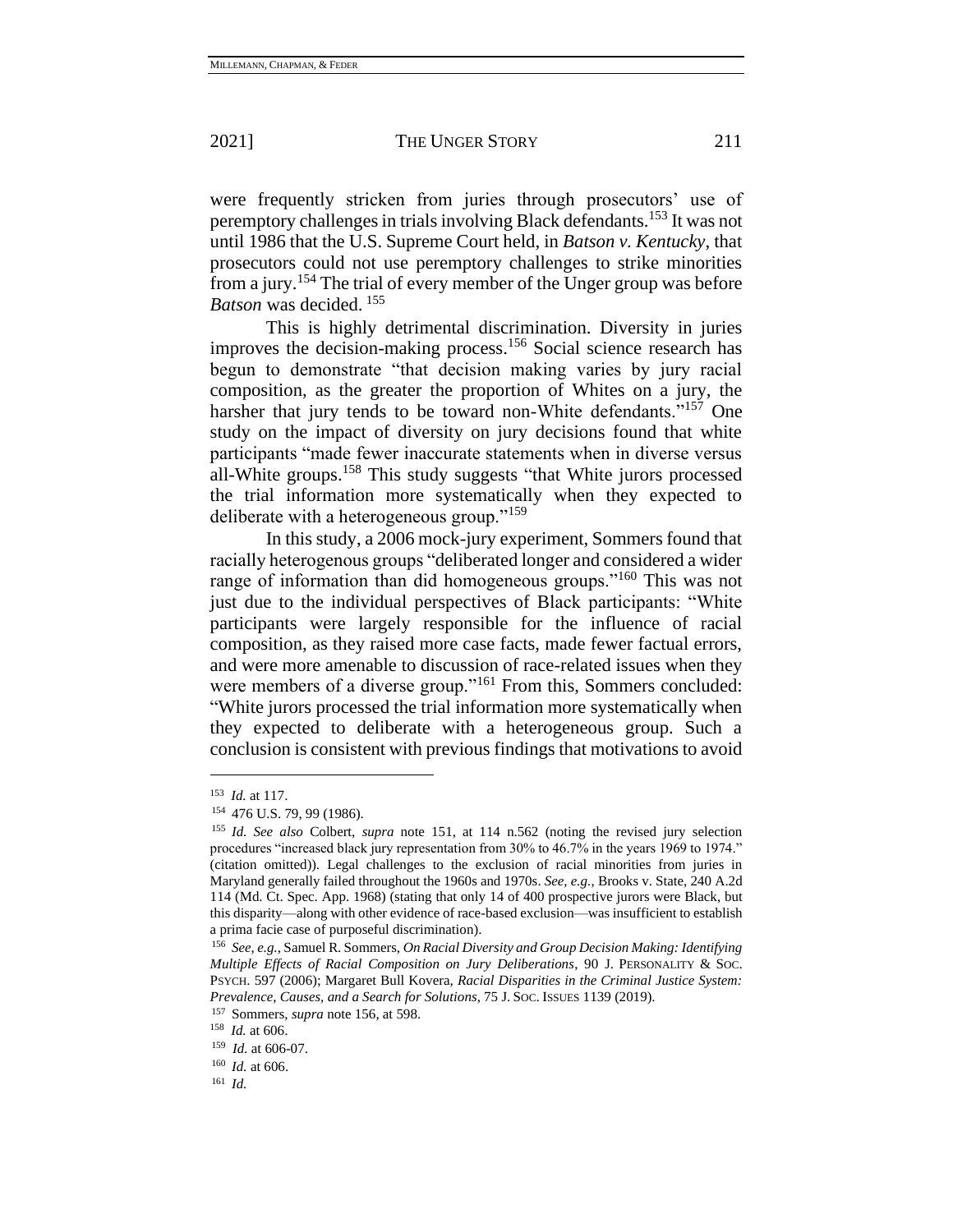prejudice lead Whites to a more systematic and thorough processing of information conveyed by or about Black individuals."<sup>162</sup>

The deliberation and communication processes within juries are also affected by the racial makeup, and "the points of view raised by Black participants in diverse groups, especially with regard to discussion of race-related issues," are very important.<sup>163</sup> Overall, research has found that "[i]n many circumstances, racially diverse groups may be more thorough and competent than homogeneous ones."<sup>164</sup>

In sum, diverse juries are less likely to convict Black defendants and have more thorough case discussions than all-white juries.<sup>165</sup> Allwhite, or disproportionately white, juries convicted those in the Unger group during times when political rhetoric was sowing race-based fear in whites. Judges told these juries that "*you and you alone are the sole judges of the law*."<sup>166</sup> This invited them to give effect to their bias and fear.

# *D. A Race-Based Presidential Ad Campaign in 1988 Affected the Decisions of Maryland Governors to Effectively End Parole for Life-Sentenced Prisoners in Maryland, Including Those in the Unger Group*

All of the 237 Unger prisoners were sentenced to life with the possibility of parole, but none had been paroled even though the Maryland Parole Commission had recommended many for parole, some up to three or four times.<sup>167</sup> When the members of the Unger group were sentenced to life imprisonment, everyone involved—the judge, prosecutor, and defense counsel—expected that if the defendant exhibited good behavior in prison, he or she would be paroled in fifteen

<sup>&</sup>lt;sup>162</sup> *Id.* at 607 (citation omitted).

<sup>163</sup> *Id.* at 606.

<sup>164</sup> *Id.* at 608.

<sup>165</sup> *See, e.g.*, *id.*; Samuel R. Sommers, *Race and the Decision Making of Juries*, 12 L. & CRIMINOLOGICAL PSYCH. 171 (2007).

<sup>166</sup> Trial Tr., *supra* note 27, at 335-42 (emphasis added).

<sup>167</sup> *See generally* WALTER LOMAX & SONIA KUMAR, STILL BLOCKING THE EXIT (2015), https://www.aclu-md.org/en/publications/still-blocking-exit (examining Maryland's parole system regarding individuals serving life sentences). Until 2021, Maryland governors had to approve the parole of some life-sentenced prisoners or disapprove the parole of the others. MD. CODE ANN., CORR. SERVS. § 7-301(d)(4) (LexisNexis 2013); Ovetta Wiggins & Rebecca Tan, *Maryland Revokes Governor's Authority to Overturn Parole Decisions Involving People Serving Life Terms*, WASH. POST (Dec. 7, 2021), https://www.washingtonpost.com/dc-mdva/2021/12/07/maryland-parole-governor-criminal-justice-prison/.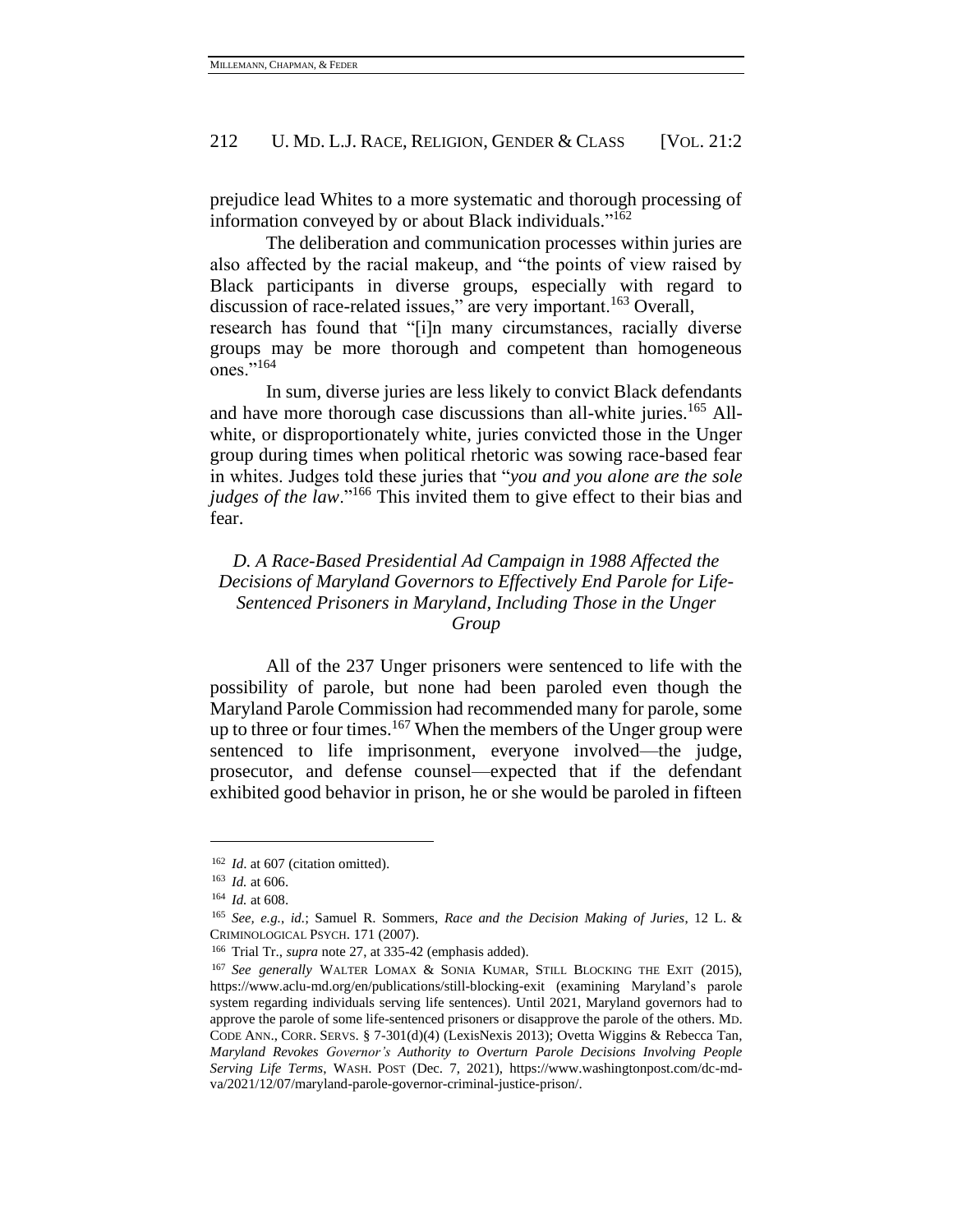to twenty years.<sup>168</sup> That was the established practice, and the established pathway to parole was through work release or furlough programs.<sup>169</sup>

In the 1988 presidential campaign, supporters of George H.W. Bush produced two "Willie Horton" campaign ads that attacked Michael Dukakis, the Democratic candidate, for being soft on crime and leading to Horton's crimes.<sup>170</sup> Horton was a Black man who had been convicted of murder in Massachusetts and had run away from a workrelease center in Massachusetts in 1987 when Dukakis was governor. He then traveled to a Maryland suburb of Washington, D.C., where he raped a white woman twice and brutally assaulted her fiance.<sup>171</sup> The TV ads were among the most racially divisive in modern political history. They appealed to white fear and the worst Black stereotypes.

Five years later, a life-sentenced prisoner in Maryland on work release killed a woman and himself.<sup>172</sup> The state immediately closed down the work-release centers throughout the state and transferred all the inmates back to medium-security prisons.<sup>173</sup> Many in the Unger group were on work release and doing well: taking a bus to work every day; getting good job reviews; and after eighteen months to two years in work release, going home on weekend leaves. They were proving they were no threat to society.

After being returned to maximum security prisons, all but a handful of the Unger group would have died in prison but for the *Unger* decision. That is because two Democratic governors, who undoubtedly understood the political significance of the Willie Horton story, functionally ended parole for the parole-eligible Unger group members.

<span id="page-29-0"></span>

<sup>168</sup> *See* Darren M. Allen, *Killer Asks for Lighter Sentence: Parole Seeker Cites "Oz" for Hope*, BALT. SUN, June 16, 1993, at 1B (quoting then-Chairman of the Maryland Parole Commission, Paul Davis, during his testimony for the sentencing of convicted murderer Abras Q. Morrison, "the lifers now on parole served an average of 20.6 years before being released . . . ").

<sup>169</sup> Beth Schwartzapfel & Bill Keller, *Willie Horton Revisited*, MARSHALL PROJECT (May 13, 2015, 6:37PM), https://www.themarshallproject.org/2015/05/13/willie-horton-revisited. <sup>170</sup> *Willie Horton* (National Security PAC 1988),

http://www.livingroomcandidate.org/commercials/1988/willie-horton; *Revolving Door* (Bush-Quayle '88, Oct. 3, 1988), http://www.livingroomcandidate.org/commercials/1988/revolvingdoor.

<sup>171</sup> *See* Editorial, *George Bush and Willie Horton*, N.Y. TIMES, Nov. 4, 1988, at A34; Schwartzapfel & Keller, *supra* note 169.

<sup>172</sup> Michael James, *134 Lifers Taken from Prerelease System: Midnight Move to Higher Security Follows Murder, Escapes*, BALT. SUN (June 4, 1993), http://articles.baltimoresun.com/1993-06-04/news/1993155079\_1\_lifers-prerelease-preparinginmates.

<sup>173</sup> *Id.*; Byron L. Warnken, *Life Should Not Mean Life Without Parole (Part III)*, PROFESSOR BYRON L. WARNKEN'S BLOG (Mar. 29, 2011), http://professorwarnken.com/2011/03/29/lifewithout-parol/; ASHLEY NELLIS, THE SENTENCING PROJECT, LIFE GOES ON: THE HISTORIC RISE IN LIFE SENTENCES IN AMERICA 14 (2013).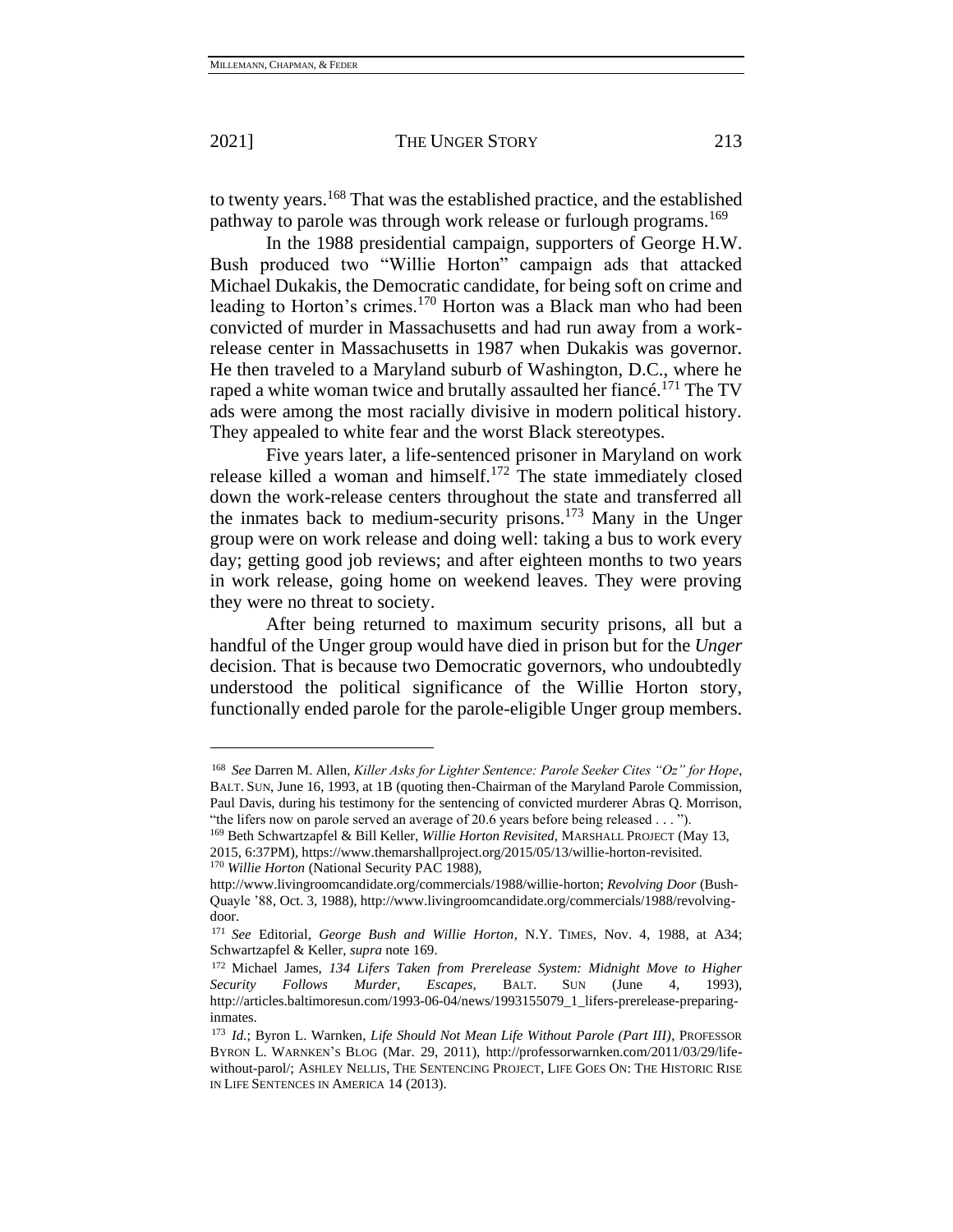In 1995, one of those governors, Governor Paris Glendening, publicly announced that "life means life," and thereafter rejected all of the recommendations by his Parole Commission that lifers be paroled.<sup>174</sup> Governor Martin O'Malley, the other democratic governor, continued this no-parole policy during his two terms.<sup>175</sup> This was the reason there were so many in the Unger group.

Racism and the legacy of racism continued to plague the Unger group.

<sup>174</sup> Kate Shatzkin, *Glendening Acts to End Parole for Inmates with Life Sentences: Those on Work Release Summoned Back to Prison*, BALT. SUN, Sept. 29, 1995, at 2B. In 2018, former Governor Glendening said that he regretted his no-parole policy. He described the policy as "completely wrong" and "a serious mistake" and expressed support for legislation to end the government's power over parole for lifers. Rachel Chason & Ovetta Wiggins, *Glendening, Former Md. Governor, Says He Was Wrong to Deny 'Lifers' Early Release*, WASH. POST (Mar. 7, 2018), https://www.washingtonpost.com/local/md-politics/glendening-former-md-governorsays-he-was-wrong-to-deny-lifers-early-release/2018/03/07/a9e681bc-2211-11e8-94da-

ebf9d112159c\_story.html; Parris N. Glendening, *I Made a Serious Mistake as Maryland Governor. We Need Parole Reform.*, WASH. POST (Mar. 1, 2021), https://www.washingtonpost.com/opinions/2021/03/01/i-made-serious-mistake-marylandgovernor-we-need-parole-reform/. After stalling in the legislature for several years, a bill to

remove the governor from the parole process, SB202, passed during the 2021 Maryland General Assembly Session. Hannah Gaskill, *Legislature Votes to Remove the Governor From the Parole Process*, MD. MATTERS (Apr. 13, 2021), https://www.marylandmatters.org/2021/04/13/legislature-votes-to-remove-governor-from-theparole-process/. Governor Hogan subsequently vetoed the bill, and the legislature overrode the Governor's veto in December 2021. Steve Thompson, *Slew of Hogan Vetoes Includes Bills on Parole, Procurements, Immigrant Protections*, WASH. POST (May 28, 2021), [https://www.washingtonpost.com/local/md-politics/hogan-veto-parole-immigrants-](https://www.washingtonpost.com/local/md-politics/hogan-veto-parole-immigrants-maryland/2021/05/28/93cf315e-bef7-11eb-83e3-0ca705a96ba4_story.html)

[maryland/2021/05/28/93cf315e-bef7-11eb-83e3-0ca705a96ba4\\_story.html;](https://www.washingtonpost.com/local/md-politics/hogan-veto-parole-immigrants-maryland/2021/05/28/93cf315e-bef7-11eb-83e3-0ca705a96ba4_story.html) Ovetta Wiggins & Rebecca Tan, *Maryland Revokes Governor's Authority to Overturn Parole Decisions Involving People Serving Life Terms*, WASH. POST (Dec. 7, 2021), [https://www.washingtonpost.com/dc](https://www.washingtonpost.com/dc-md-va/2021/12/07/maryland-parole-governor-criminal-justice-prison/)[md-va/2021/12/07/maryland-parole-governor-criminal-justice-prison/.](https://www.washingtonpost.com/dc-md-va/2021/12/07/maryland-parole-governor-criminal-justice-prison/)

<sup>&</sup>lt;sup>175</sup> Justin Fenton, *O'Malley Increases Pardons*, *But Remains Stingy Overall*, BALT. SUN (Dec. 18, 2014), https://www.baltimoresun.com/politics/bs-md-omalley-pardons-20141213 story.html. From 1989 to 2017, Maryland governors permitted the parole (excluding medical parole) of only three lifers out of a population of approximately 2,500. Two of those paroled were recently released by current Governor Larry Hogan; prior to his administration, Maryland went over twenty years without approving a lifer for parole. *See* Editorial, *Get Governors Out of Parole Decisions*, BALT. SUN (Feb. 20, 2017), http://www.baltimoresun.com/news/opinion/editorial/bs-ed-parole-20170220-story.html; Declaration of David Blumberg, Chairman of the Maryland Parole Commission, Md. Restorative Just. Initiative v. Hogan, Civ. Action No. ELH-16-1021 (D. Md. 2016). Some additional lifers have been released early through commutations that reduced life sentences to a term of years, but even this form of relief is very rare. *Id*. *See also* Alison Knezevich, *Number of U.S. Prisoners Serving Life Sentences Has Quadrupled*, BALT. SUN (Jan. 31, 2017), http://www.baltimoresun.com/news/maryland/crime/bs-md-sentencing-report-20170131 story.html.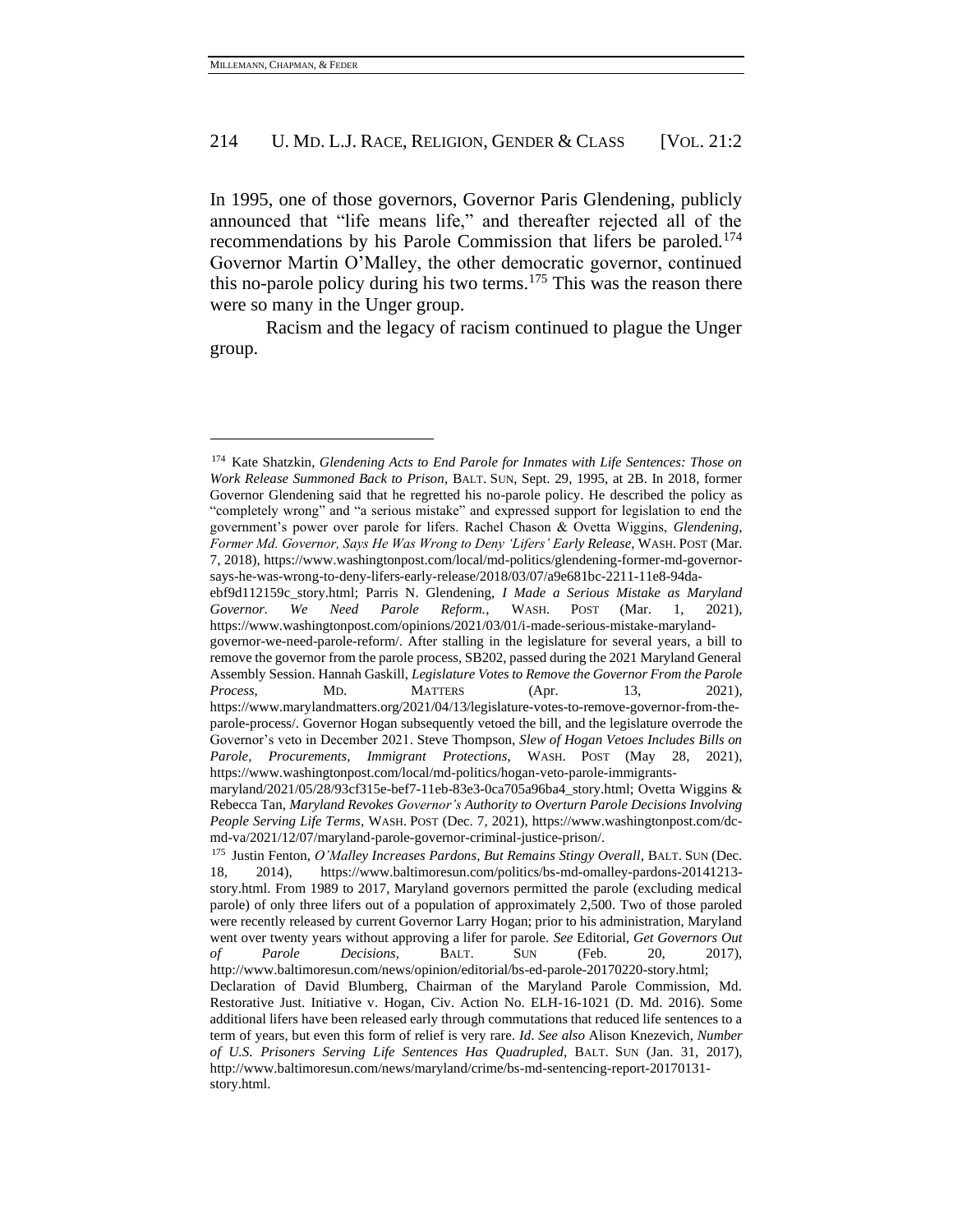## PART IV: THE MARYLAND LITIGATION CHALLENGING THE ADVISORY-ONLY INSTRUCTION SPANNED THREE DECADES

Maryland was one of the last two states to prohibit or severely limit the jury's role in determining the law.<sup>176</sup> There were earlier critics of this, however. During the 1940s and 1950s, judges in Maryland, including two Chief Judges of the Maryland Court of Appeals, criticized the jury's role in determining the law in extra-judicial statements, often in blunt and colorful language. One, in 1943, called it "[a] constitutional thorn from the flesh of Maryland's body of Criminal Law  $\ldots$ <sup>177</sup> In 1947, a second said it is "[o]ur unique and indefensible procedure."<sup>178</sup> In 1955, a third deemed it "'a blight upon the administration of justice in Maryland' and declared it to be 'archaic, outmoded, and atrocious."<sup>179</sup>

So why did they and other judges uphold this patently unconstitutional provision when on the bench? We believe it was an uncritical allegiance to history and precedent, a minimalistic conception of the judicial role, and a dying conception of states' rights in Federalism.

What changed? As the Warren Court in the 1950s and 1960s constitutionalized criminal procedure, it became the big train on the track. Anyone who looked could see the imminent collision. These fundamental constitutional rights, including the presumption of innocence and the requirement of proof beyond a reasonable doubt, were not just good advice; they were the law.<sup>180</sup>

In late 1980, the Maryland Court of Appeals in *Stevenson v. State* addressed the apparent tension between the federal constitutional rights recognized by the Warren Court and the language of Maryland's Article 23.<sup>181</sup> In an unpersuasive application of past opinions, the majority said that Maryland courts had *always* interpreted Article 23 to

<span id="page-31-0"></span>

<sup>176</sup> Wyley v. Warden, 372 F.2d 742, 747 (4th Cir. 1967) ("[A]mong the fifty states, Maryland and Indiana today stand alone in their adherence to [the right of juries in criminal cases to determine the law]. Even Indiana has substantially attenuated its provision by judicial modification.") (citations omitted).

<sup>177</sup> Samuel K. Dennis, *Maryland's Antique Constitutional Thorn*, 92 U. PA. L. REV. 34, 34 (1943).

<sup>178</sup> *Wyley*, 372 F.2d at 747 (quoting William L. Henderson, *The Jury as Judges of Law and Fact in Maryland*, 52 MD. S.B.A. 184, 199 (1947)).

<sup>179</sup> *Id.* (quoting Stedman Prescott, *Juries as Judges of Law: Should the Practice Continue?*, 60 MD. S.B.A. 246, 257 (1955)).

<sup>180</sup> *See, e.g.*, *In re* Winship, 397 U.S. 358, 365 (1970) (holding that the Due Process Clause protects the accused against conviction except upon proof beyond a reasonable doubt of every fact necessary to constitute the crime charged).

<sup>181</sup> 423 A.2d 558, 559 (Md. 1980).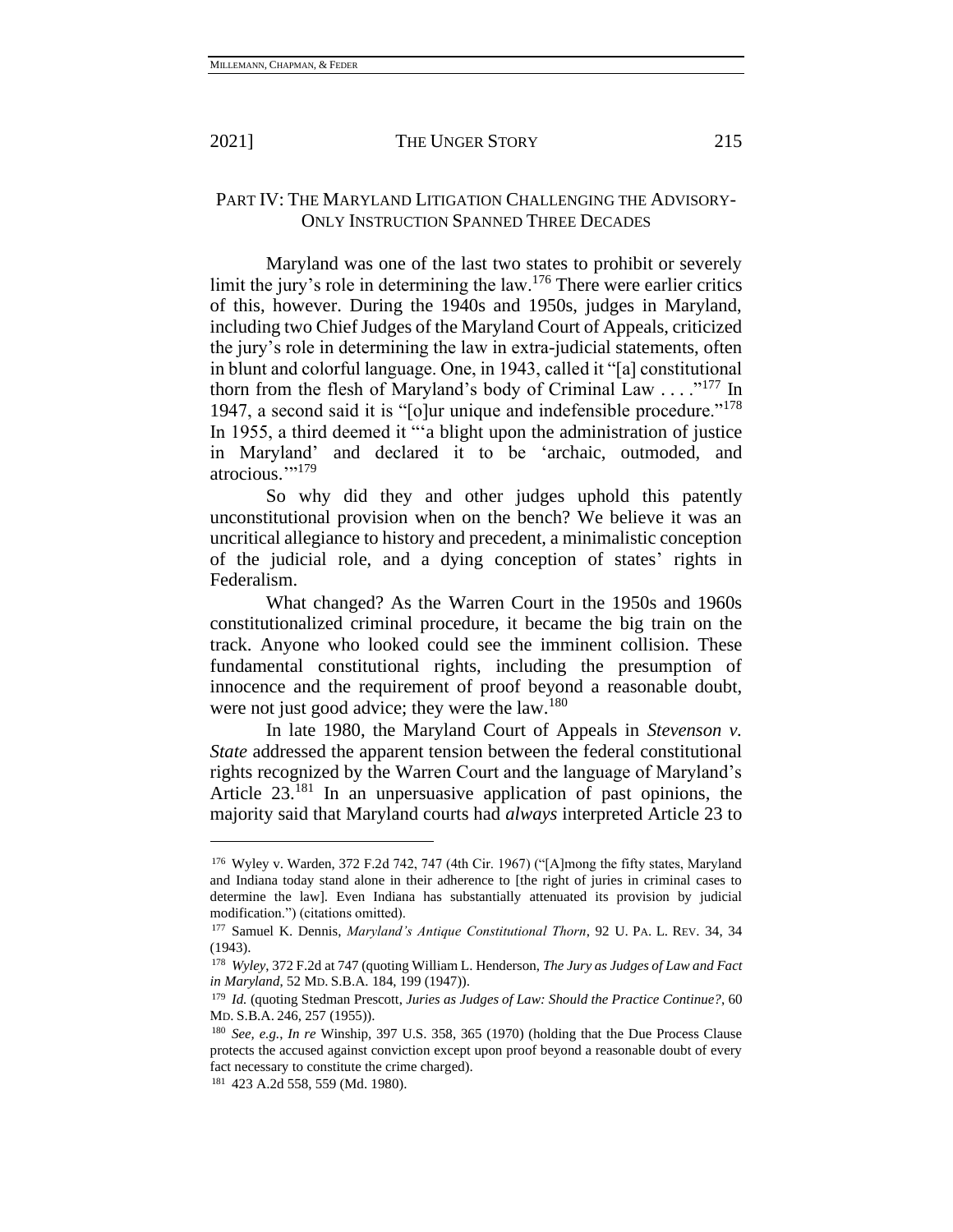dramatically limit the jury's law-determination role. Under this interpretation of Article 23, the jury's law-determination role was limited to deciding what an element of a crime was if it was reasonably in dispute. The law on all other issues, including constitutional rights, was binding and fixed; the jury was not free to interpret it as they saw fit.<sup>182</sup> This interpretation of Article 23 so narrowed it as to effectively nullify it.<sup>183</sup> There is rarely a dispute over the elements of an offense, and there is no reported decision since 1980 in which a jury has decided such a legal dispute. $184$ 

The *Stevenson* majority stated that the propriety of jury instructions was not before it, and that it was only resolving the constitutionality and scope of Article  $23$ .<sup>185</sup> However, it opined that jury instructions should reflect the limited scope of Article 23, as the Court was now interpreting it, and make clear to jurors that instructions on federal constitutional rights were binding.<sup>186</sup> In other words, juries should be instructed that a judge's instructions on the law are binding, except in cases where the elements of a crime happen to be in dispute.<sup>187</sup> The next year, in *Montgomery v. State*,<sup>188</sup> the Court formally held that jury instructions should reflect the limited scope of Article 23 as it had been defined in *Stevenson*. Thus, the only acceptable advisory instructions would be on a good-faith dispute about the elements of a crime. Other legal instructions, including those about federal constitutional rights, would be binding. *Montgomery* reiterated *Stevenson*'s holding that such instructions were consistent with longsettled Maryland law on the scope of Article 23.<sup>189</sup>

<sup>182</sup> *Id*. at 565.

<sup>183</sup> Hunt v. State, 252 A.3d 946, 959 n.20 (Md. 2021) ("Attempting to avoid a perceived conflict with the Federal constitutional provision, the *Stevenson I* court adopted a novel interpretation of Article 23 which rendered it a dead letter effectively."). *See also* Gerard N. Magliocca, *The Philosopher's Stone: Dualist Democracy and the Jury*, 69 U. COLO. L. REV. 175, 181 n.33 (1998) (explaining that the right of juries to determine the law had been "eviscerated by state court decisions" in Maryland).

<sup>184</sup> *See Stevenson*, 423 A.2d at 565 (reviewing *Stevenson* and a post-*Stevenson* decision, the Court of Special Appeals said in *Allnutt v. State*, 478 A.2d 321, 325 (Md. Ct. Spec. App. 1984): "Instances of dispute of the law of the crime are an endangered species rapidly approaching extinction. Once an appellate court has ruled on the "law of the crime," the matter then becomes settled law, and thereafter the jury is no longer the judge of the law with respect to that particular matter. Consequently, disputes of the law of the crime will decrease in number with each successive appellate ruling.").

<sup>185</sup> *Stevenson*, 423 A.2d at 559.

<sup>186</sup> *Id.* at 565.

 $187$  *Id.* 

<sup>188</sup> 437 A.2d 654 (1981).

<sup>189</sup> *Id.* at 657-58.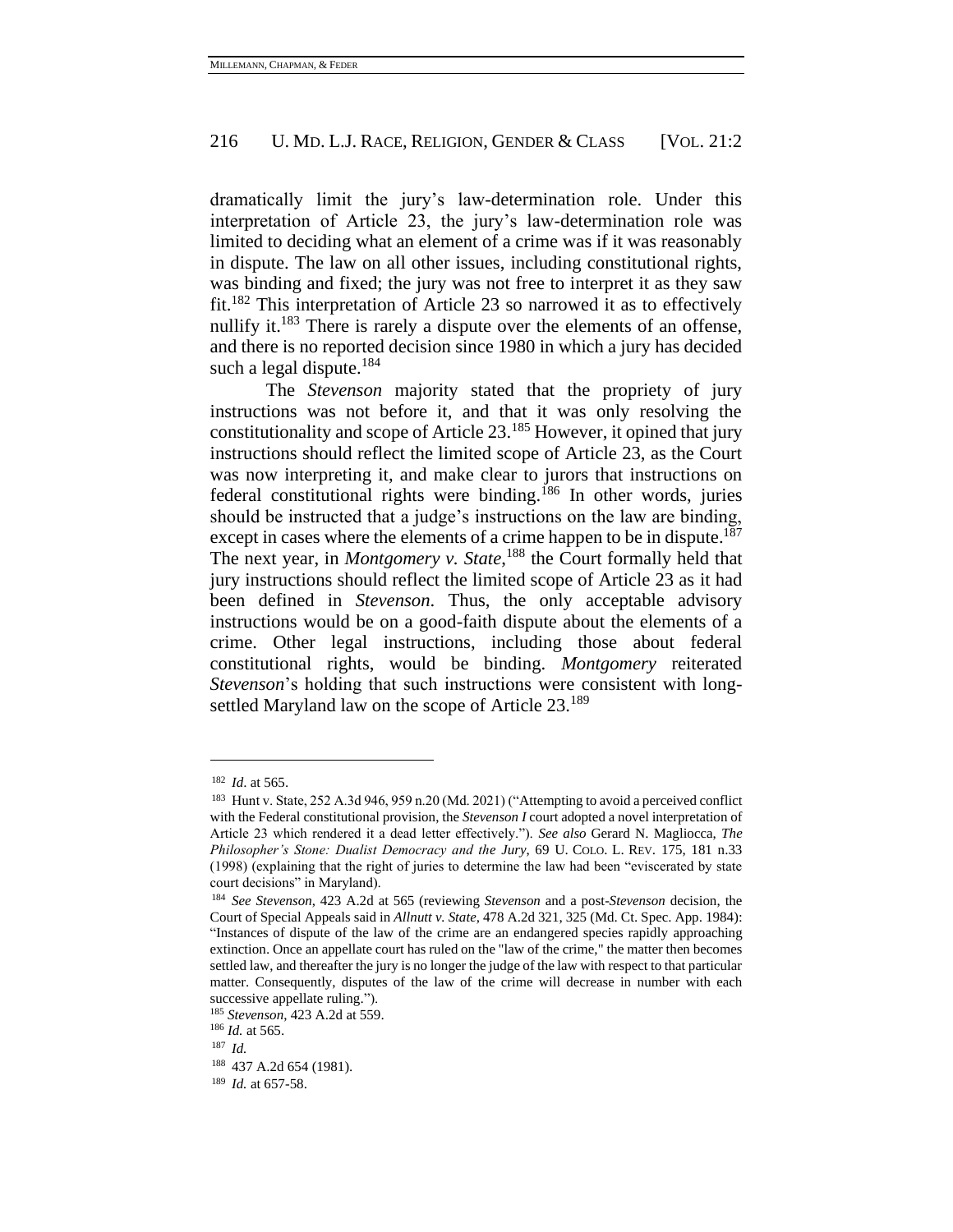There were many problems with *Stevenson*'s interpretation of Article 23. Most importantly, the unqualified text of Article 23 flatly contradicted it. *Stevenson* acknowledged this tension, noting Article 23's "facial breadth" and that the article "does not mean precisely what it seems to say."<sup>190</sup> The court added that "the word 'law' as it is used in Article 23 is not as all-encompassing as it otherwise may be when used in some other context."<sup>191</sup>

Stevenson's interpretation also was a great surprise to the bench and bar in 1980. In implementing the *Unger* decision, Maryland Carey Law School's clinical law faculty and students read sixty-two transcripts of pre-1980 trials.<sup>192</sup> In *none* did either counsel request this limiting instruction. *No* court ever gave it. *No* defense lawyer (or prosecutor) ever objected to the uniformly given, unqualified instruction.

Indeed, the *Stevenson* court's interpretation contradicted the Court of Appeals' own Rule, in effect before and at the time of *Stevenson*. That rule read, with *no qualifications*: "The [trial] court shall in every case in which instructions are given to the jury [this was in all cases], instruct the jury that they are the judges of the law and that the court's instructions are advisory only."<sup>193</sup>

Dissenting in *Stevenson*, Judge Eldridge pointed out all these flaws in the majority's opinion. He began, however, by disagreeing that the majority's limiting interpretation, if one accepted it, saved Article 23.<sup>194</sup> In his view, allowing the jury to make the legal decision about disputed elements of a crime was as unconstitutional as allowing the jury to decide any other rule of law. He said that "the violation of a due process right does not become justifiable by limiting the circumstances under which the violation will be upheld."<sup>195</sup>

More basically, he disagreed that the court had ever so limited Article 23: "In the seven years I have been a judge of this Court, reviewing hundreds of criminal cases, I have never come across a jury instruction comporting with this Court's present view of Article 23.

<sup>190</sup> *Stevenson*, 423 A.2d at 563 (quoting Brady v. Maryland, 373 U.S. 83, 89 (1963)). <sup>191</sup> *Id.* at 566.

<sup>&</sup>lt;sup>192</sup> Information provided by Millemann, who co-taught all of the Unger clinical courses.

<sup>193</sup> *Stevenson*, 423 A.2d at 575 n.3; MD. R. 756b (revised 1977). Rule 756b stated: "The court shall in every case in which instructions are given to the jury, instruct the jury that they are the judges of the law and that the court's instructions are advisory only." In 1977, the rule was revised and renumbered as MD.R. 757b, which included a virtually identical provision. In 1984, the rule was once again revised and restructured as Rule 4-325, which omitted the advisory-only provision. MD. R. 4-325.

<sup>194</sup> *Stevenson*, 423 A.2d at 570 (Eldridge, J., dissenting).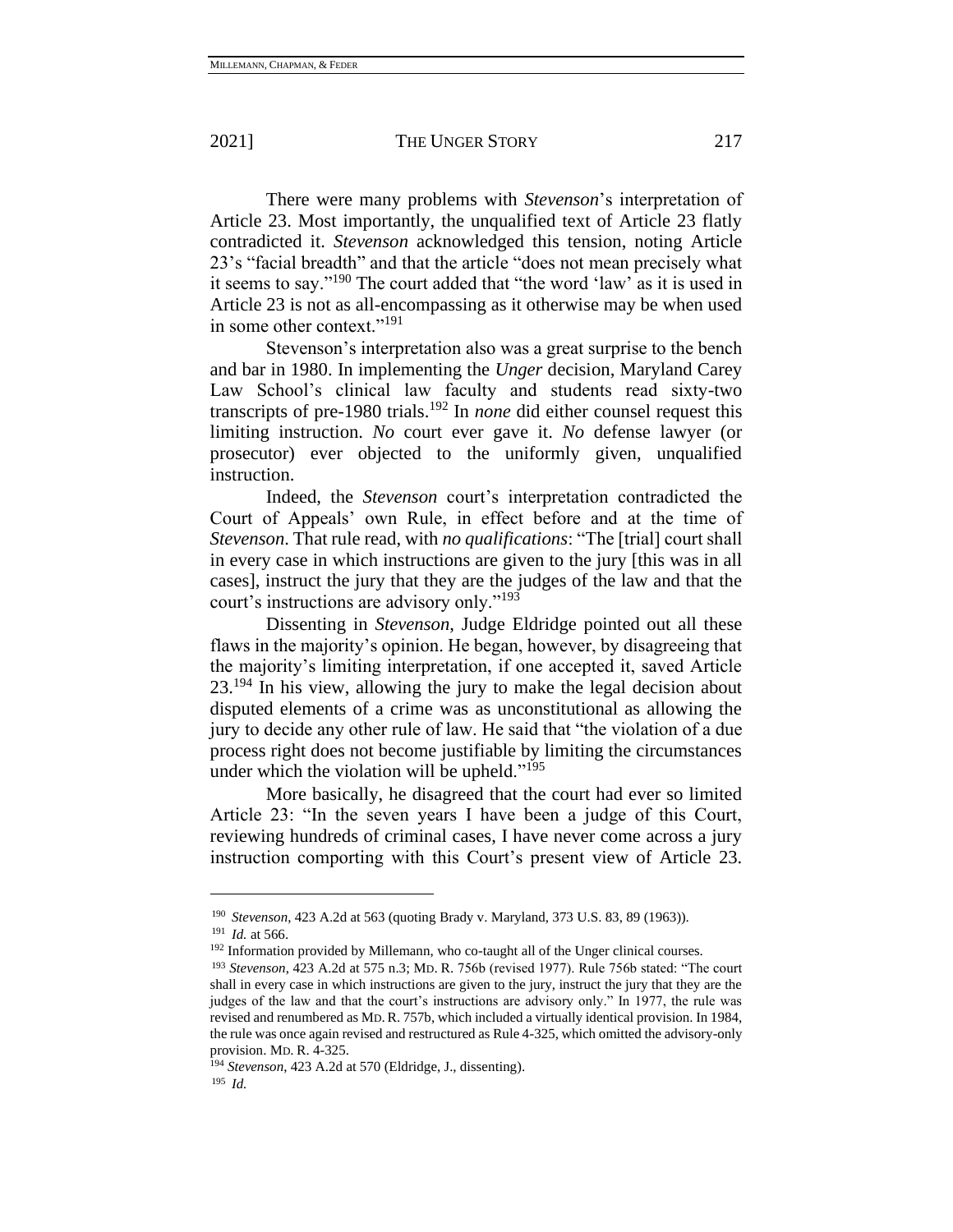Experienced Maryland criminal trial lawyers have never encountered such an instruction."<sup>196</sup> He pointed out that Article 23 flatly states, in unambiguous language, that in "all criminal cases the Jury shall be the Judges of the Law," and that "the instruction given in this case, the instruction required by this Court's Rule 757, and the standard instruction given in virtually all Maryland criminal jury trials, is based upon the language of Article 23 as if that provision meant precisely what it says."<sup>197</sup> He concluded that "the defendant should be awarded a new trial." $^{198}$ 

So why did the *Stevenson* majority interpret Article 23 in such a tortured way? One realpolitik possibility is that the potential practical consequences of directly addressing the constitutional issue drove the court's decision. In the cases of all Maryland prisoners convicted by juries, the jurors had received advisory instructions based on Article 23. The court's dilemma was how to invalidate Article 23, which was in clear tension with Warren Court precedent, without announcing a new rule that would apply retroactively and require hundreds of new trials. By holding in *Stevenson* that its interpretation was established law based on long-standing precedent, the court avoided that dilemma. There was no new rule to apply retroactively. Ostensibly, all defense lawyers should have known about this purportedly well-established interpretation of Article 23. By failing to object to the unqualified jury instruction, which was based on Article 23, the lawyers had thus waived any challenge by their convicted clients to the unqualified instruction. This was the effect of *Stevenson* and *Montgomery*.

The result was that the prisoners who had this instruction in their trials were not getting new trials. The instruction could not be given in the future, but the door was shut on the past. The members of the Unger group had suffered a double injury. They were denied fair trials when their juries were told that they were the ultimate judges of the law. Then, in *Stevenson*, they were unfairly denied the right to challenge their illegal convictions.

Following *Stevenson*, and until the *Unger* decision in 2012, and including *State v. Adams,*<sup>199</sup> Maryland's courts held that prisoners who tried to challenge their advisory instructions had waived these challenges because their trial lawyers should have objected to the

<sup>196</sup> *Id.* at 576-77.

<sup>197</sup> *Id.* at 577.

<sup>198</sup> *Id.*

<sup>199</sup> 958 A.2d 295 (2008).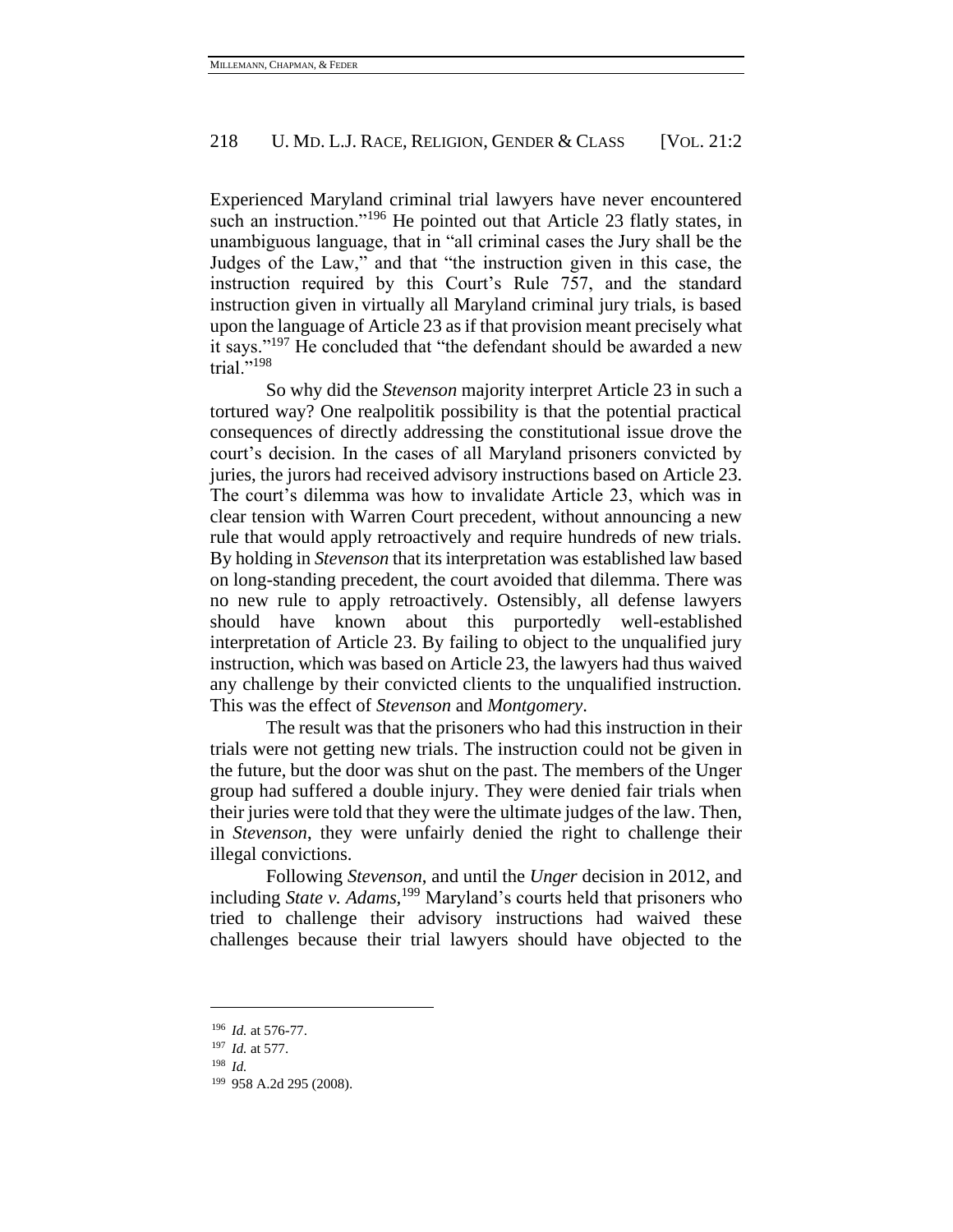advisory-only instruction and had failed to do so.<sup>200</sup> *Unger* was a 4-2 decision written by then-retired Judge Eldridge, the dissenting judge in *Stevenson*, sitting by special designation.<sup>201</sup> The majority opinion unsurprisingly read like Judge Eldridge's dissent in *Stevenson*. The *Unger* court reversed *Stevenson*, holding that *Stevenson* had announced a new interpretation of Article 23 and thus had established a new state constitutional standard.<sup>202</sup> It rejected the *Stevenson* court's reasoning that prior Maryland cases supported its narrow interpretation of Article 23, which led inexorably to the holdings in *Montgomery* and *Adams* that attorneys should have known to request jury instructions that reflected the Article's limited scope.<sup>203</sup> As a result, defense counsel in pre-*Stevenson* cases who failed to assert the *Stevenson* court's novel interpretation had not waived challenges to advisory-only instructions. The *Unger* court said: "Those portions of the Court's *Stevenson*, *Montgomery*, and *Adams* opinions, holding that the interpretation of Article 23 in *Stevenson* was not a new State constitutional standard, were erroneous and are overruled . . . [t]his Court has not hesitated to overrule prior decisions which are clearly wrong."<sup>204</sup> The practical import of this holding was that *Stevenson* now applied retroactively.<sup>205</sup>

In response to the *Unger* decision, several organizations created the Unger Project. The Unger Project partners included: the Maryland Office of the Public Defender (OPD); the Maryland Restorative Justice Initiative and its Executive Director, Walter Lomax; the Unger Project Advisory Committee;<sup>206</sup> private and pro bono lawyers;<sup>207</sup> the Open Society Foundation that provided multi-year funding for two social workers and reentry support; and the University of Maryland Carey

<sup>200</sup> *Id.* at 310-11*.* In *State v. Adams* the Maryland Court of Appeals held that because *Stevenson* merely recognized the (ostensibly) limited scope of Article 23, which was (ostensibly) based on long-standing Maryland law, defense counsel should have foreseen that any broad advisory jury instruction was erroneous prior to 1980. *Id.* at 315-16. The *Adams* court acknowledged that "[t]here is some facial justification for Adams's argument that, prior to S*tevenson*, there appeared to be some level of misconception afield among some contingent of the Bench and Bar regarding the proper role of the jury in criminal cases." *Id.* at 321. However, it pointed to *Stevenson*'s holding that Article 23 had always been of limited scope, as well as a smattering of earlier challenges to Article 23 and related advisory instructions, in holding that Adams' attorneys should have known to raise the issue earlier. *Id.* at 305, 310-11, 315-16.

<sup>&</sup>lt;sup>201</sup> Unger v. State, 48 A.3d 242, 244 (Md. 2012).

<sup>202</sup> *Id.* at 258.

<sup>203</sup> *Id.* at 258-59.

<sup>204</sup> *Id.* at 261-62.

<sup>205</sup> *Id.* at 261.

<sup>206</sup> The Advisory Committee consisted of representatives of programs that had roles in providing reentry services for the Unger clients and was chaired by Walter Lomax. *See infra* not[e 218](#page-38-0) and accompanying text.

 $207$  Private and pro bono lawyers were recruited by the Clinical Law Program and the OPD.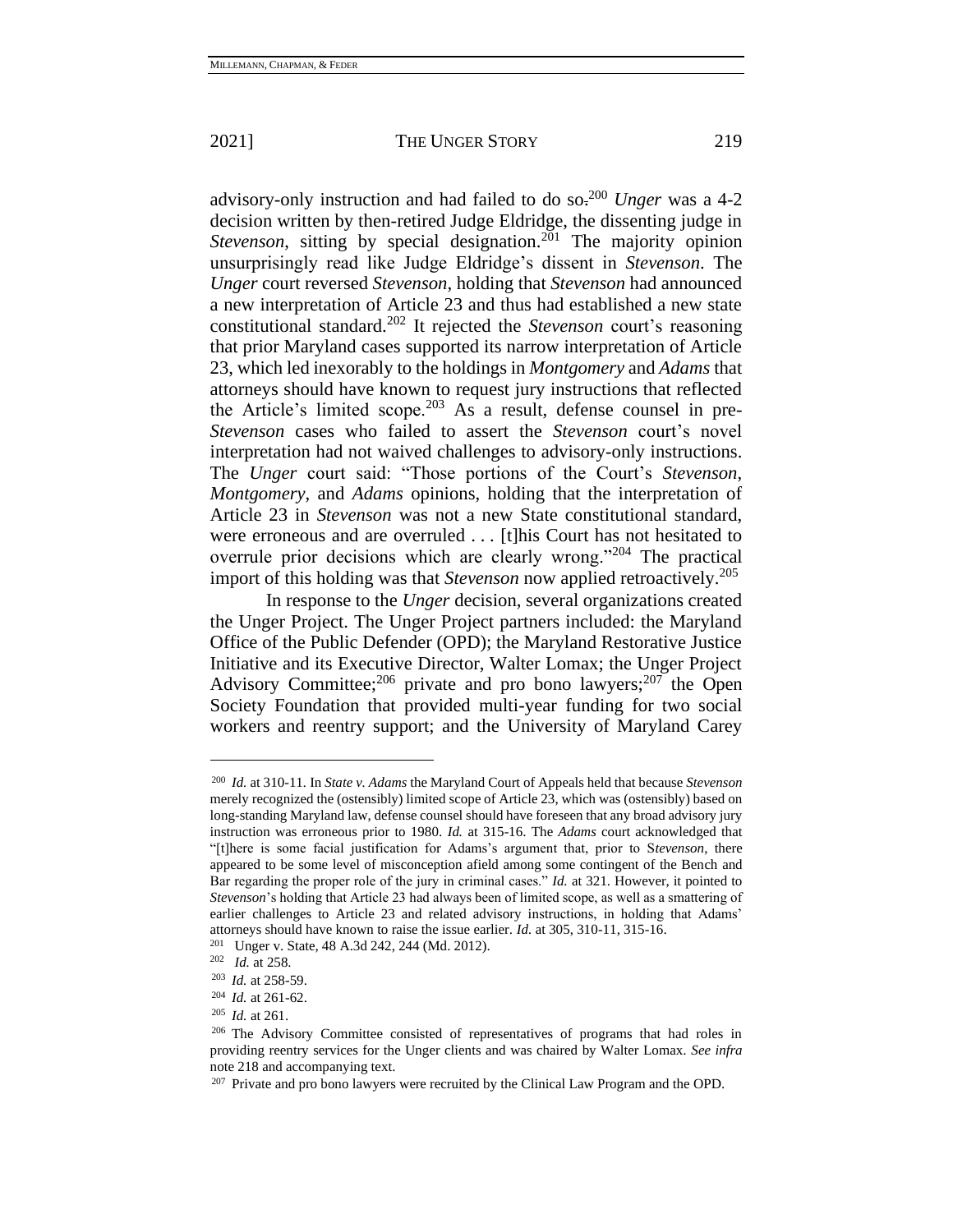School of Law Clinical Law Program. The latter included both teaching lawyers and law students and teaching social workers and social work students. As they were released, many of the members of the Unger group and their families joined the Project.

Over the next five years, the Project partners represented the 237 members of the Unger group, helped to plan for their releases, fought off the state's efforts to reverse or strictly limit *Unger*, and created and implemented model reentry plans for the 200 who were released.

# PART V: THE UNGER PROJECT, THOSE RELEASED, AND THEIR FAMILIES CREATED A MODEL REENTRY PROGRAM THAT INCLUDES A VIBRANT **COMMUNITY**

The Maryland Court of Appeals released its *Unger* decision on May 24, 2012.<sup>208</sup> Many prosecutors disagreed that it required new trials for the 237 prisoners. Some trial judges agreed with these prosecutors and denied the prisoners' initial motions to reopen their post-conviction proceedings so they could assert their *Unger* claims. These prosecutors also pledged to ask the Court of Appeals to reverse or strictly limit the *Unger* decision, which the state did in two cases.<sup>209</sup> From 2012 through 2016, the Unger Project responded to these challenges, and the Court of Appeals rejected all of the State's arguments in the two cases.<sup>210</sup>

However, during these four years, some prosecutors, especially in Baltimore City, were implementing, not resisting, the *Unger* decision by negotiating the releases on probation of selected prisoners.<sup>211</sup> They understood that the vast majority of these older people posed no threat to public safety, and that re-prosecuting them would waste scarce resources better used to prosecute contemporary crimes, especially the large number of murders in Baltimore City.<sup>212</sup> Eventually, with the Court of Appeals' rejections of the State's efforts to reverse or limit the *Unger* decision, the other prosecutors agreed to negotiate releases as

<sup>208</sup> 48 A.3d 242.

<sup>209</sup> State v. Waine, 122 A.3d 294, 298-99 (Md. 2015); State v. Adams-Bey, 144 A.3d 1200, 1208-09 (Md. 2016).

<sup>210</sup> *Waine*, 122 A.3d at 298-300; *Adams-Bey*, 144 A.3d at 1208-11.

<sup>211</sup> Millemann et al., *supra* note 6, at 382.

<sup>212</sup> *See, e.g.*, *Baltimore Homicide Rate is on a Record High, Deadlier than Detroit and Chicago*, USA TODAY (Sept. 25, 2018), https://www.usatoday.com/story/news/2018/09/25/baltimorehomicide-murder-rate-fbi-statistics-death-crime-killings/1426739002/ (describing the recordbreaking homicide rate in Baltimore City for a decade).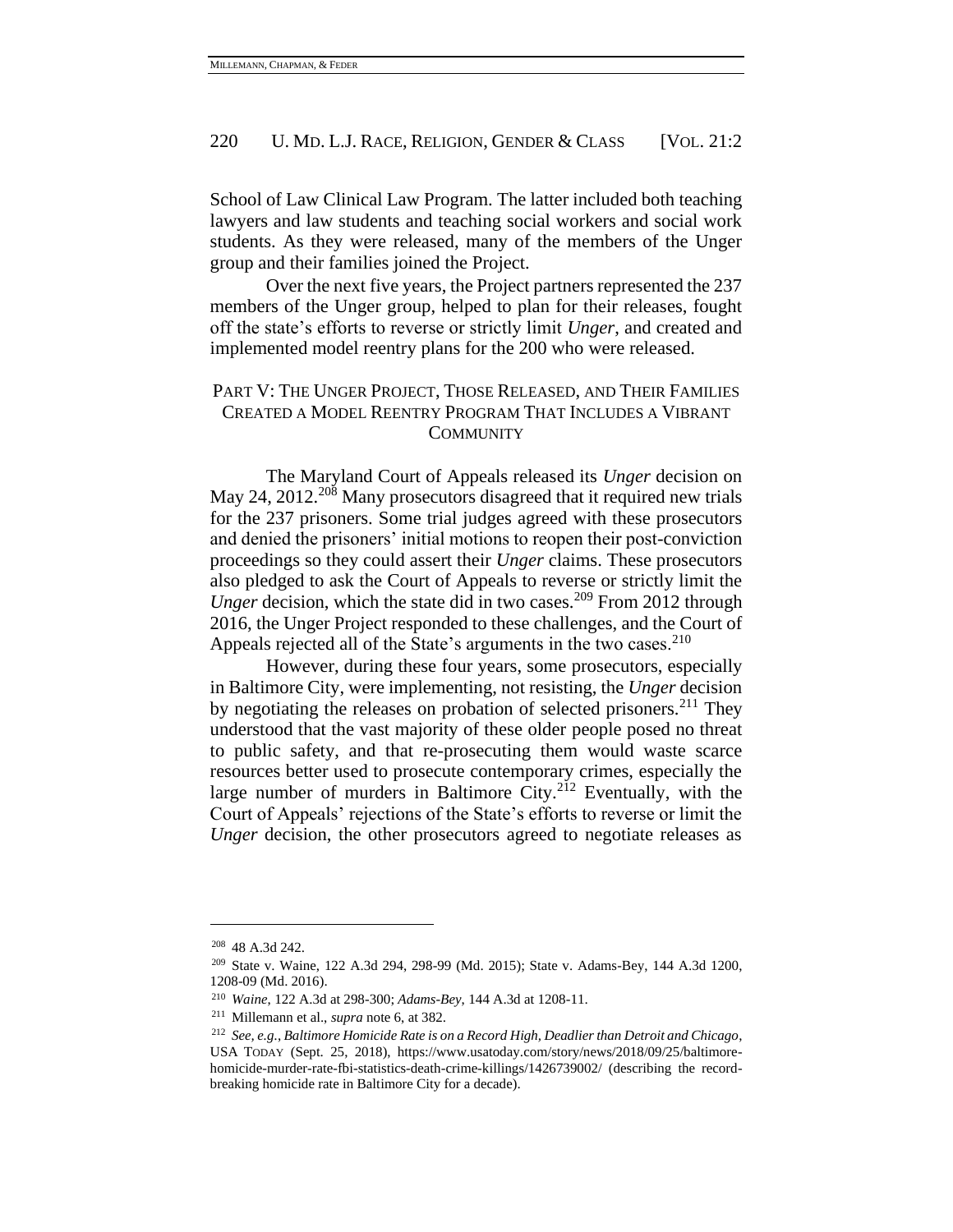well.<sup>213</sup> The members of the Unger group were released in small groups or individually starting in spring 2013 and continuing for five years.

While the *Unger* decision did not generate a public response, the initial releases in Baltimore City one year later in the spring and early summer of 2013 did, with front page headlines and news stories about releases of "murderers."<sup>214</sup> There were also to be understandably sympathetic articles about the survivors of the victims.<sup>215</sup>

Unger Project leaders feared that one "bad case," a released prisoner who committed a violent crime, would sink the whole Project. Maryland prosecutors are elected, and their willingness to negotiate releases and the willingness of trial judges to accept them depended implicitly, if not explicitly, on the good conduct of those released. A bad case or significant numbers of failures also might have given some judges on the Maryland Court of Appeals second thoughts about the wisdom of the *Unger* decision. The Project leaders had in mind the "Willie Horton" experience where one bad case had affected a presidential election.<sup>216</sup> This made the social work component of the Unger Project, the reentry plans and services the social workers and students developed and provided, essential.

There was also a strong sense of community responsibility among most of the members of the Unger group. As they came out of prison, many of those released said they understood they had responsibilities to those still inside and could not fail, not only for themselves and their families but also for these other prisoners. Over time, they created a vibrant, supportive community of those released and their families.

In this community, like many, there are group dinners, bowling trips, and barbeques in local parks, support for friends at funerals, visits to those who are hospitalized, and support for those still inside. They answer late night phone calls of frustration and doubt; they share hardships and triumphs, and they hold each other accountable to their new freedom. Some speak, write, and rally in support of proposed criminal justice reforms, and a number were present in court at

<sup>&</sup>lt;sup>213</sup> In the end, prosecutors retried only eight of the Unger cases and obtained new convictions in seven. There was an acquittal in one. Some of the reasons for settling cases, rather than retrying them, were the weaknesses of the cases. Even with the use of the trial transcripts, it was today's rules of criminal procedure that applied in the retrials, not the original rules that favored the State. In addition, the juries sitting in the retrials would not be all, or disproportionately, white. Millemann et al., *supra* note 6, at 383.

<sup>214</sup> *See, e.g.*, Knezevich, *supra* note 22; Duncan & Wenger, *supra* note 22.

<sup>215</sup> *See, e.g.*, Knezevich, *supra* note 22; Duncan & Wenger, *supra* note 22.

<sup>216</sup> *See supra* note [171](#page-29-0) and accompanying text.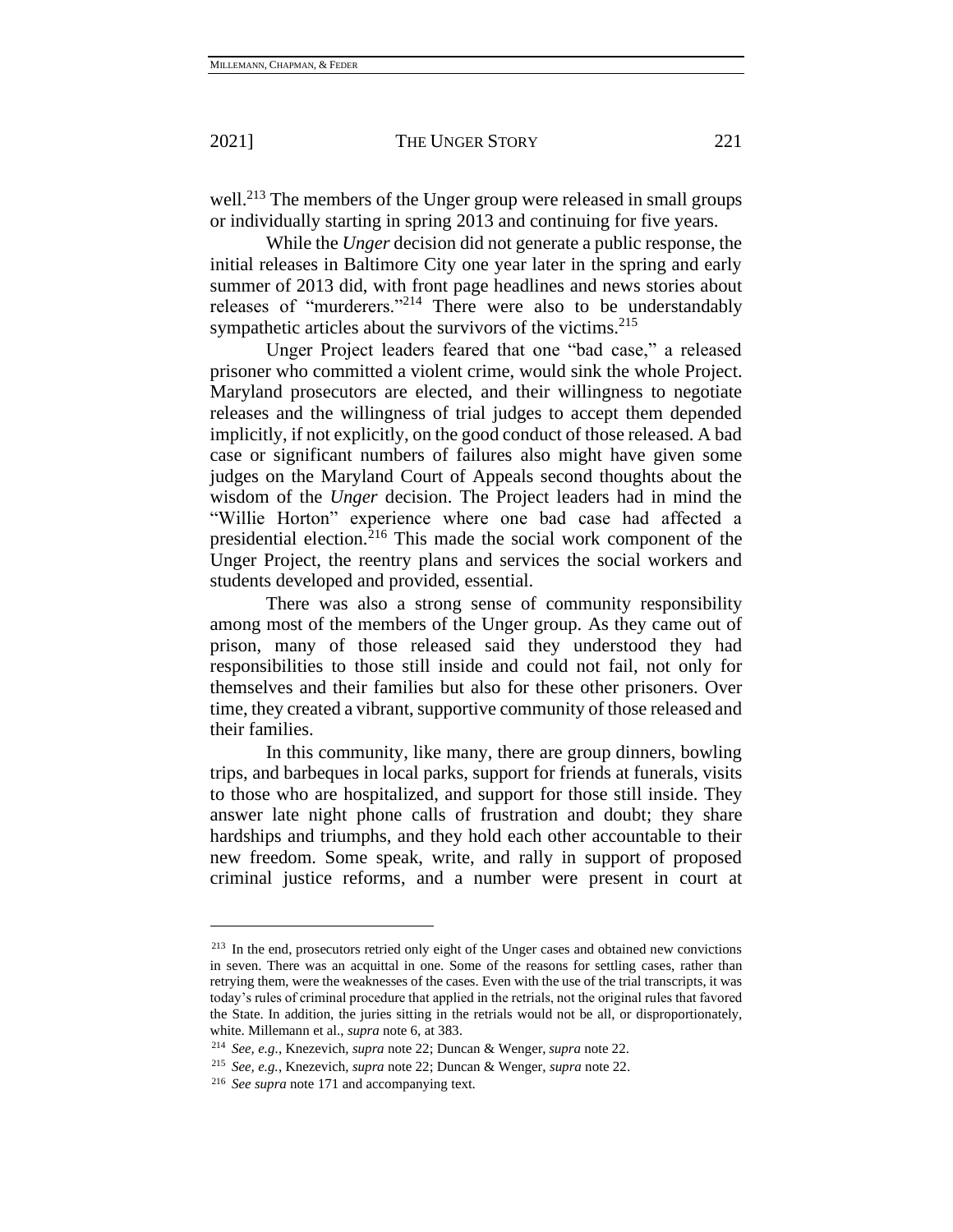settlement hearings to support those coming home. This community has a motto: "Failure is not an option."<sup>217</sup>

<span id="page-38-0"></span>An important leader of this Unger community was, and is, Walter Lomax, the Executive Director of the Maryland Restorative Justice Initiative. He spent thirty-nine years in prison for a crime he did not commit; he was eventually released and exonerated.<sup>218</sup> He knew many members of the Unger group in prison, where he was also an important leader. Like many of the Unger group, Lomax is Black. His trial was in 1968, and thus his judge gave his all-white jury the advisoryonly instruction,<sup>219</sup> which may have contributed to his wrongful conviction. The jury convicted Lomax in the face of strong evidence that he could not physically have committed the crime.<sup>220</sup> Lomax led regular meetings of those released and their families, which initially the social workers and social work students in the law school's clinic helped to organize and to staff.

The Unger community had an important intangible: a widespread expectation of success. This was a new expectation for many of those released. This sense of shared responsibility was captured in a *Huffington Post* article about "The Ungers" in 2016.<sup>221</sup> A reporter for the *Huffington Post* who interviewed several of those released quotes one of the early leaders of this Unger community: "'You don't mess up, so you don't mess up the chances of the guy behind you comin' out,' Kareem Hasan told me. 'That's one of the things we stress when we get everybody together. That's why we try to grab them right when they come out the door."<sup>222</sup> The reporter further explained:

> The [Unger release] experiment is young and tenuous. The state of Maryland is looking to prevent future releases and recently filed the latest in a series of legal

<sup>217</sup> Millemann et al., *supra* note 6, at 421.

<sup>218</sup> *Walter Lomax*, CENTURION, https://centurion.org/cases/walter-lomax/ (last visited June 30, 2021). Conducting its own investigation, the Conviction Integrity Unit of the Baltimore City State's Attorney's Office uncovered extensive exculpatory evidence never provided to the defense, and agreed to the entry of an Order of Actual Innocence. *See* Order of Judge Charles Peters granting Petition for Writ of Actual Innocence, Lomax v. State, No. 1754-56 (1968 Docket) (Md. Cir. Ct. Apr. 2, 2014); Maryland State's Answer to that Petition, Lomax v. State, No. 1754-56 (1968 Docket) (Md. Cir. Ct. Apr. 2, 2014). For an overview of Mr. Lomax's story, see *Walter Lomax*, CENTURION, https://centurion.org/cases/walter-lomax/ (last visited June 30, 2021).

<sup>219</sup> Michael Millemann, Elliot Rauh & Robert Bowie Jr., *Teaching Professional Responsibility Through Theater*, 17 HASTINGS RACE & POVERTY L.J 399, 415 (2020).

<sup>220</sup> *Id.* at 413, n.69.

<sup>221</sup> Fagone*, supra* note 23.

<sup>222</sup> *Id.*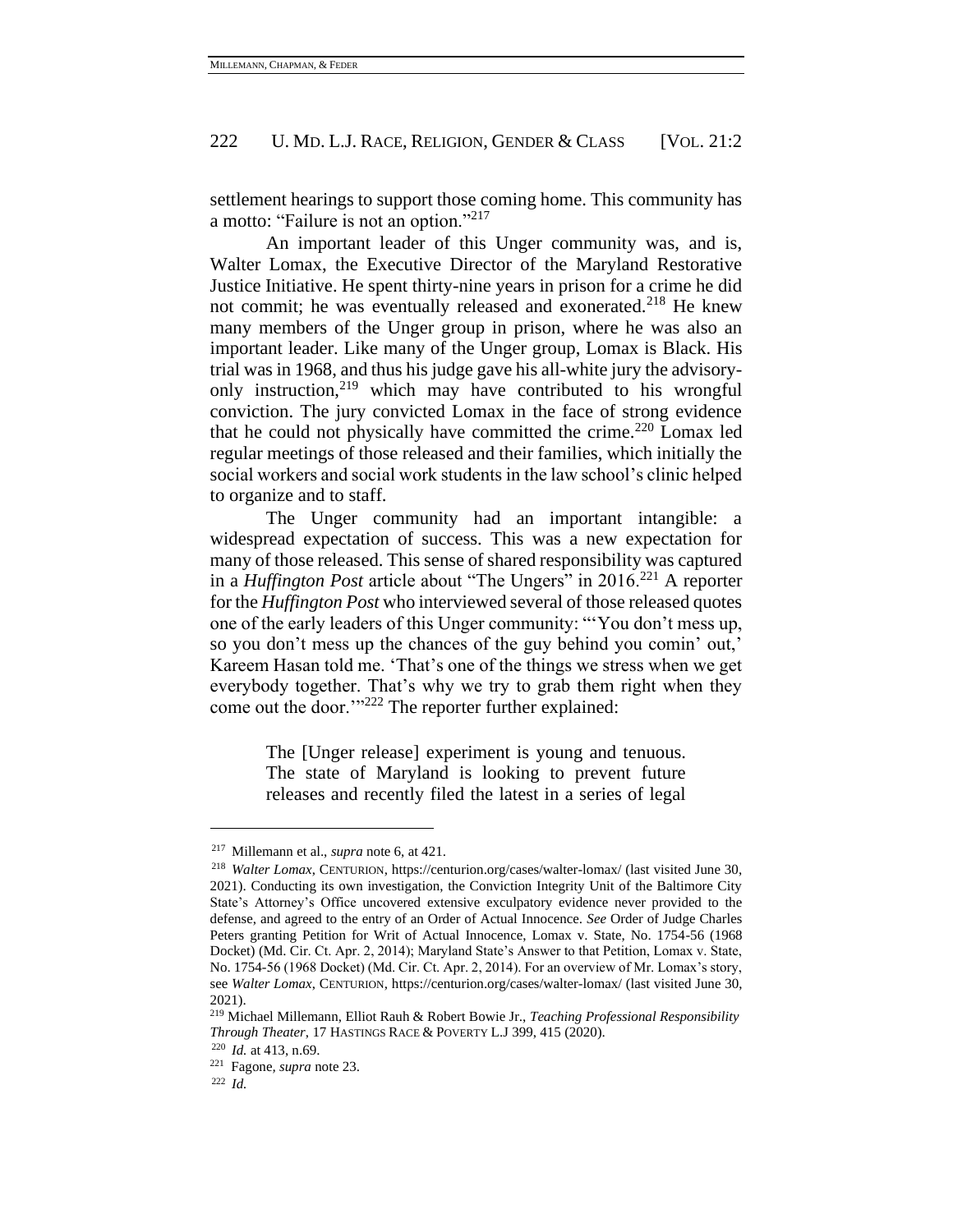challenges to *Unger v. State* in appellate courts. If a single member of the Unger family fails in a big way and even advocates recognize there's a risk of that everyone could be affected. The guilt would be a lot to bear . . . .

[O]f the 143 Ungers who have been released, not a single one has been convicted of anything more serious than a traffic offense. There has only been one probation violation, a technical infraction that resulted in a stern talking-to. Zero of the Ungers have violated parole. Zero have been sent back to prison.<sup>223</sup>

The Unger Project presented data about this extraordinary success in the briefs and arguments before courts, including in the two post-*Unger* cases decided in favor of the Unger litigants by the Maryland Court of Appeals.<sup>224</sup> They also provided this information to the public generally through the media. Eventually, due to the successes of the Project, the perceptions of trial judges, prosecutors, and the public shifted. They came to accept the *Unger* decision and the Project's purposes. Media accounts, both locally and nationally, also shifted from front-page stories of "murderers" being released to positive accounts of the Unger group's success.  $225$ 

In the end, 84% of the 237 in the Unger group were released with only a  $3\%$  re-incarceration rate.<sup>226</sup> As noted in the Introduction, this is especially impressive because these 200 people were not "cherrypicked," i.e., limited to only those who had demonstrated clearly in prison that they were ready for release and who had been approved by the prison system or the Parole Commission. Rather, they were *84% of all state prisoners in Maryland convicted by juries of violent crimes before 1981*. 227

We emphasize that the social workers and social work students, both in the *Unger* clinic and the OPD, were critically important partners in the Unger Project. They provided essential services to the Unger

<sup>223</sup> *Id*.

<sup>224</sup> State v. Waine, 122 A.3d 294 (Md. 2015); State v. Adams-Bey, 144 A.3d 1200 (Md. 2016).

<sup>225</sup> Millemann et al., *supra* note 6, at 397.

<sup>226</sup> UNGER PROJECT DATA, *supra* note [5.](#page-1-0)

<sup>&</sup>lt;sup>227</sup> *Id*. For the complete accounting of the 237 members of the Unger group as of May 14, 2021, see *supra* not[e 11.](#page-2-0)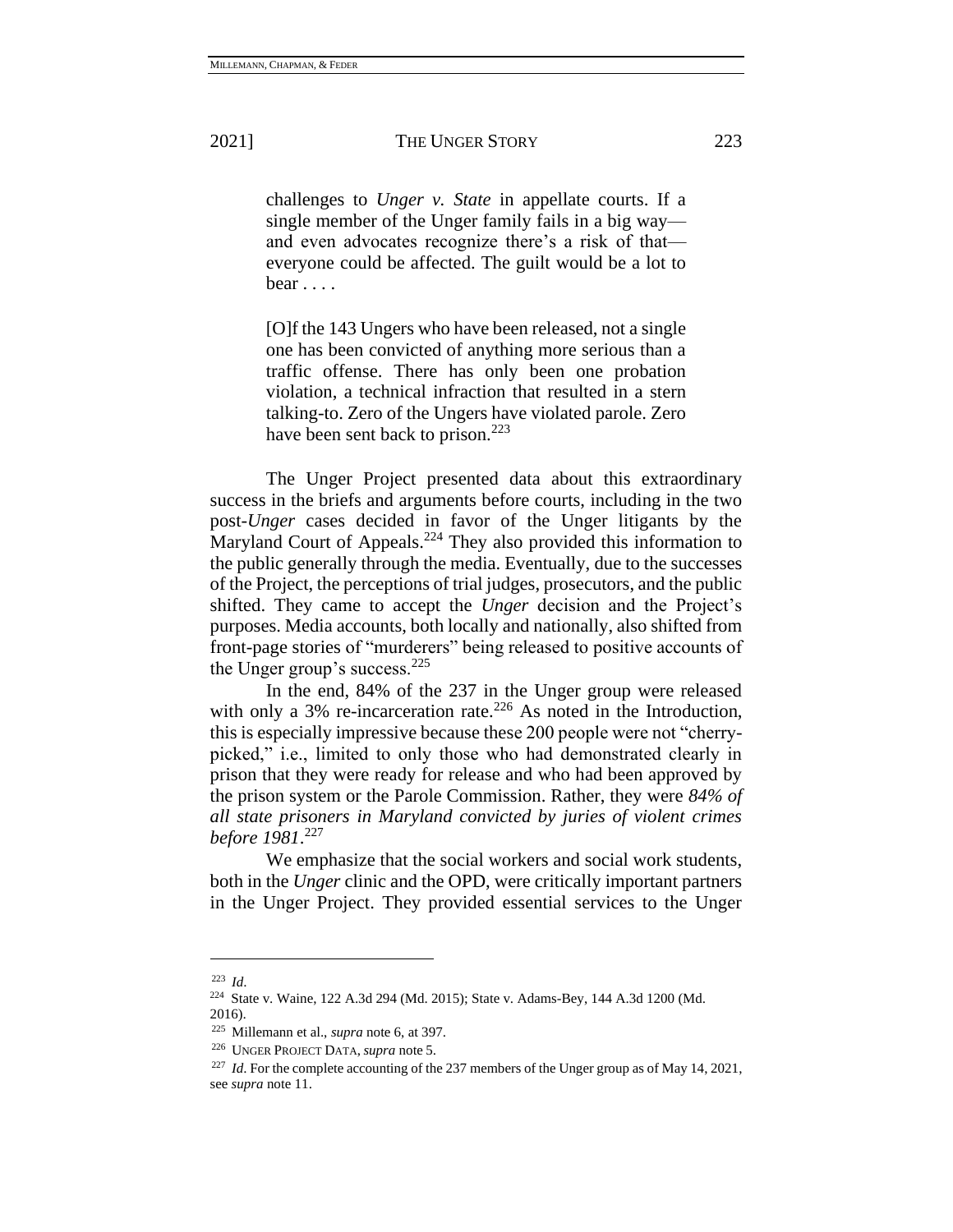group members from prison, through their litigation, and after their releases. One group that evaluated the Unger Project said:

> We need to emphasize the importance of reentry: The success of the Unger group has been the direct result of an ambitious reentry effort. The University of Maryland began its reentry approach while the Unger group was still inside the facility and followed through with individualized treatment and services in the community.<sup>228</sup>

Rebecca Bowman-Rivas, the Manager of the Clinical Law Program's Law and Social Work Services Program, headed the social work team. It also was comprised of social work students and forensic social work fellows and worked closely with the OPD social workers and students. Each client was assigned to a student and one of the forensic social work fellows, both of whom Bowman-Rivas supervised.<sup>229</sup>

The social work team provided two essential services to clients. First, in support of the legal advocacy, it developed the release plans that the legal team used to try to persuade prosecutors and judges to agree to settlements.<sup>230</sup> To develop the release plans, the students interviewed clients and gathered records. Then they talked to institutional staff, including social work and medical staff; family members; and community medical, mental health, housing, and other service providers; as well as administrators of reentry programs.

Second, in cases where the clinic was successful in obtaining clients' releases, the social work team helped them to reenter the free world. That involved helping to implement the release plans and providing a multitude of other services. The members of the Unger group, who had been incarcerated for decades, included many who

<sup>228</sup> *The Ungers, 5 Years and Counting: A Case Study in Safely Reducing Long Prison Terms and Saving Taxpayer Dollars*, JUST. POL'Y INST. 3 (2018), https://abell.org/sites/default/files/files/JPI\_The%20Ungers%205%20Years%20and%20Count ing\_Nov\_2018.pdf. See Millemann et al., *supra* note 6, at Section III.C.-IV.C. for a complete description of the social workers' and students' work.

<sup>229</sup> Ms. Bowman-Rivas also taught a classroom component of the year-long placements.

<sup>&</sup>lt;sup>230</sup> Judges and prosecutors made it clear that these release plans were a prerequisite to settlements. Millemann et al., *supra* note 6, at 395. Simply put, the clinic would not have obtained relief for clients without them.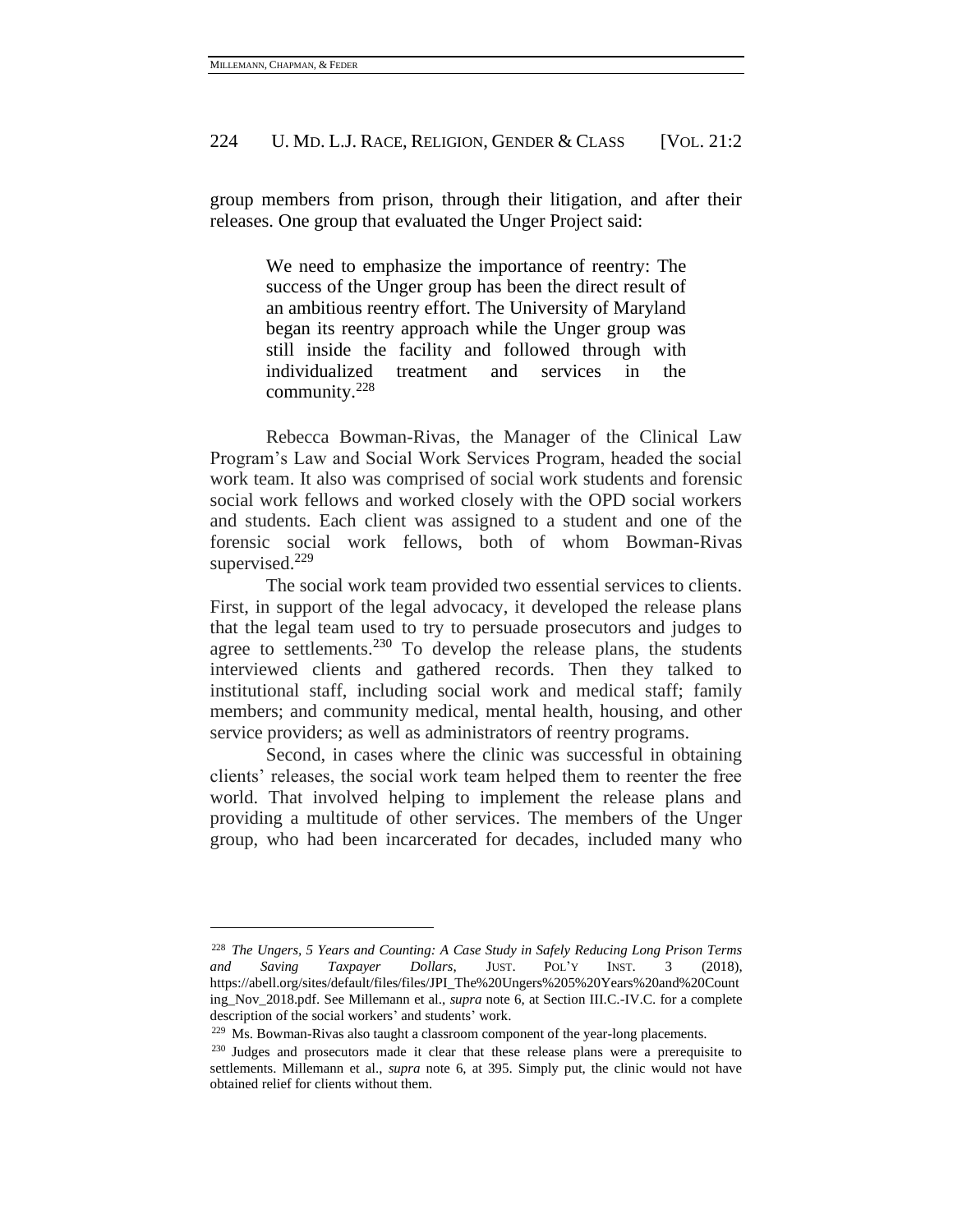entered prison as juveniles. All of the members faced a dizzying array of challenges in adjusting to life in the community.<sup>231</sup>

The returning citizens were almost all poor and disproportionately Black, returning to communities that often lacked access to resources and where many residents faced serious challenges. In an ideal world, the State would provide the services that the Unger Project provided to those whom it was releasing. However, in the real world, that burden fell on the social work team. <sup>232</sup>

Together the released prisoners and their families, and the social workers and students, created an innovative and comprehensive reentry program that stands as a model for the release of older prisoners. In one important way, it stands on its head the typical parole condition imposed on paroled prisoners that they do not associate with other ex-felons.<sup>233</sup> In the Unger Project, it was the ex-felons who often were the most

<sup>231</sup> The social work team helped them meet those challenges, which included obtaining government documents like state identification and Social Security Cards and applying for cash assistance, food stamps, Medicaid or Medicare benefits, transportation assistance, prescribed medications, and required medical care. The social work team also helped some clients—many of whom were excluded from public housing due to their criminal records—find a stable place to live and helped other clients to obtain necessary drug and alcohol treatment and mental health services. The link between criminality and untreated mental illness and addiction, and the enhanced likelihood of recidivism by released prisoners who suffer from those issues, is well established in academic literature. E. Lea Johnston, *Reconceptualizing Criminal Justice Reform for Offenders with Serious Mental Illness*, 71 FLA. L. REV. 515, 518 (2019); Jason Matejkowski & Michael Ostermann*, Serious Mental Illness, Criminal Risk, Parole Supervision, and Recidivism: Testing of Conditional Effects*, 39 L. & HUM. BEHAV. 75, 76 (2015); Mirko Bagaric & Sandeep Gopalan, *A Sober Assessment of the Link Between Substance Abuse and Crime - Eliminating Drug and Alcohol Use from the Sentencing Calculus*, 56 SANTA CLARA L.REV. 243, 295 (2016). Certainly, the link is implicitly understood by prosecutors and judges who have experience in the sentencing of repeat offenders, and who are reluctant to grant release to someone who will go on to endanger the community (and create a public perception that that judge or prosecutor is soft on crime). Finally, the social work team helped clients deal with the emotional and psychological upheaval of adjusting from life in prison to life in the outside world. That often included belatedly dealing with the deaths or absence of friends and family. *See generally* Millemann et al., *supra* note 6.

<sup>&</sup>lt;sup>232</sup> Government services offered to prisoners reentering society are generally meager and insufficient for the significant needs faced by the formerly incarcerated. The gap between what former prisoners need and what the state provides is either addressed by other actors (such as private citizens) or not addressed at all. *See, e.g.*, Reuben Jonathan Miller & Amanda Alexander, *The Price of Carceral Citizenship: Punishment, Surveillance, and Social Welfare Policy in an Age of Carceral Expansion*, 21 MICH. J. RACE & L. 291, 304 (2016); Michael Manganelli, *Recidivism in Former Mentally Ill Prisoners Connected to Lower Funded Mental Health Programs in Prisons*, 29 ANNALS HEALTH L. ADVANCE DIRECTIVE 163, 164 (2020); Crystal S. Yang, *Does Public Assistance Reduce Recidivism?*, 107 AM. ECON. REV. 551, 551, 554 (2017). <sup>233</sup> Standard supervised release conditions include the following instruction: "You must not communicate or interact with someone you know is engaged in criminal activity. If you know someone has been convicted of a felony, you must not knowingly communicate or interact with that person without first getting the permission of the probation officer." ADMIN. OFF. OF THE U.S. CTS., OVERVIEW OF PROBATION AND SUPERVISED RELEASE CONDITIONS 32 (2016).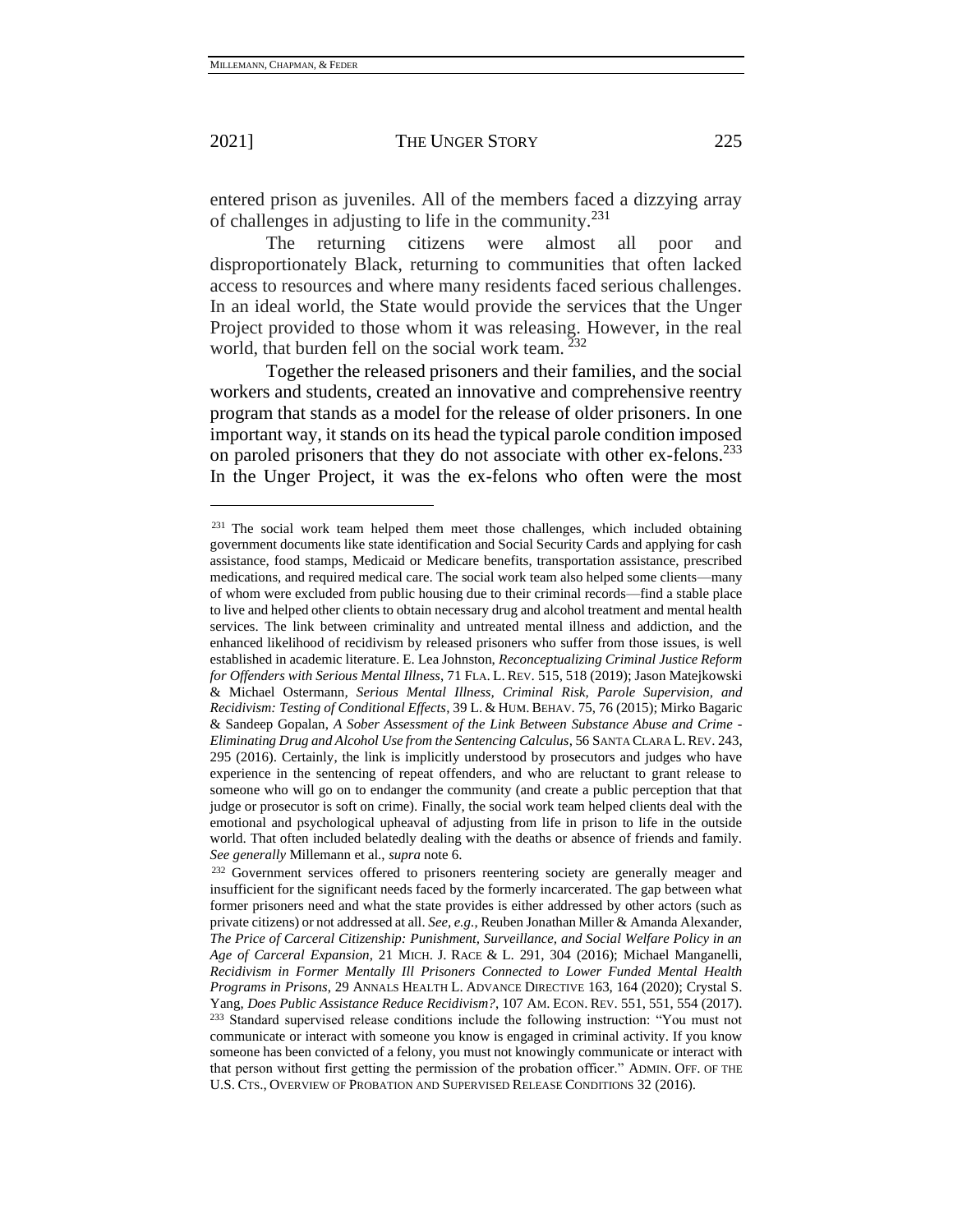important counselors and advisers to those released and the strongest advocates for their lawful conduct. They helped to create and sustain the ethic of shared responsibility that animated the group.

PART VI. THE UNGER GROUP'S SUCCESS HAS NATIONAL SIGNIFICANCE

One assessment of the Unger Project said it "provides a blueprint for safely and smartly reducing length of stay, mitigating the harmful impacts of mass incarceration, and saving taxpayer money."<sup>234</sup> It concluded that the Unger Project "offers powerful lessons for policymakers and stakeholders interested in tackling mass incarceration."<sup>235</sup> In addition to demonstrating the great value of a reentry program for older prisoners and creating such a model program, there are several other lessons from the Unger Project experiences. They include the following four lessons.

Lesson one: As a 2018 Justice Policy Institute report found, "[w]e can safely release people who have committed a serious, violent offense," especially if they have been incarcerated for a significant period of time and are older, as the members of the Unger group were.<sup>236</sup> The recidivist rate, generally, for older, longer-incarcerated released prisoners is very low, especially when they receive reentry support.<sup>237</sup> The percentages of prisoners serving longer sentences are on the rise, so this is an important lesson for today and the future. $238$ 

<sup>234</sup> THE UNGERS, 5 YEARS AND COUNTING, *supra* note 228, at 8.

<sup>235</sup> *Id.* at 3.

<sup>236</sup> *Id.* 

<sup>&</sup>lt;sup>237</sup> Many studies show that elderly people released from prison have a far lower rate of recidivism than the general population, and the few who do recidivate are unlikely to commit a violent crime. *See, e.g.*, Caroline M. Upton, *A Cell for A Home: Addressing the Crisis of Booming Elder Inmate Populations in State Prisons*, 22 ELDER L.J. 289, 300-01 (2014); Johnny Thach, Note, *Not Far Enough: The Rising Elderly Prison Population and Criminal Justice and Prison Reform Following the First Step Act of 2018*, 26 CARDOZO J. EQUAL RTS. & SOC. JUST. 631, 687 (2020). That includes prisoners who had been convicted of, and were serving sentences for, violent crimes. J.J. Prescott, Benjamin Pyle & Sonja B. Starr, *Understanding Violent-Crime Recidivism*, 95 NOTRE DAME L. REV. 1643, 1675-76, 1688 (2020); Michael O'Hear, *Early Release for Prisoners Convicted of Violent Crimes: Can Anyone Escape the Incapacitation-Retribution Catch-22?*, 52 CONN. L. REV. 653, 665-66, 671-72 (2020); Bagaric et al*., supra* note [24,](#page-4-0) at 1000. Finally, the relationship between aging and reduced rates of recidivism is linear: the older a person is when they are released from prison, the less likely they are to commit new crimes. Bagaric et al*., supra* note [24,](#page-4-0) at 1002; Jalila Jefferson-Bullock, *Quelling the Silver Tsunami: Compassionate Release of Elderly Offenders*, 79 OHIO ST. L.J. 937, 974-75 (2018). <sup>238</sup> *E.g.,* THE UNGERS, 5 YEARS AND COUNTING, *supra* note 228 ("The population share of individuals serving 25 or more years in Maryland prisons has increased 211 percent between

<sup>2000</sup> and 2012 and 66 percent for those serving 20–25 years. People who have served at least 20 years in prison now account for more than 7 percent of the population, or 1,577 individuals.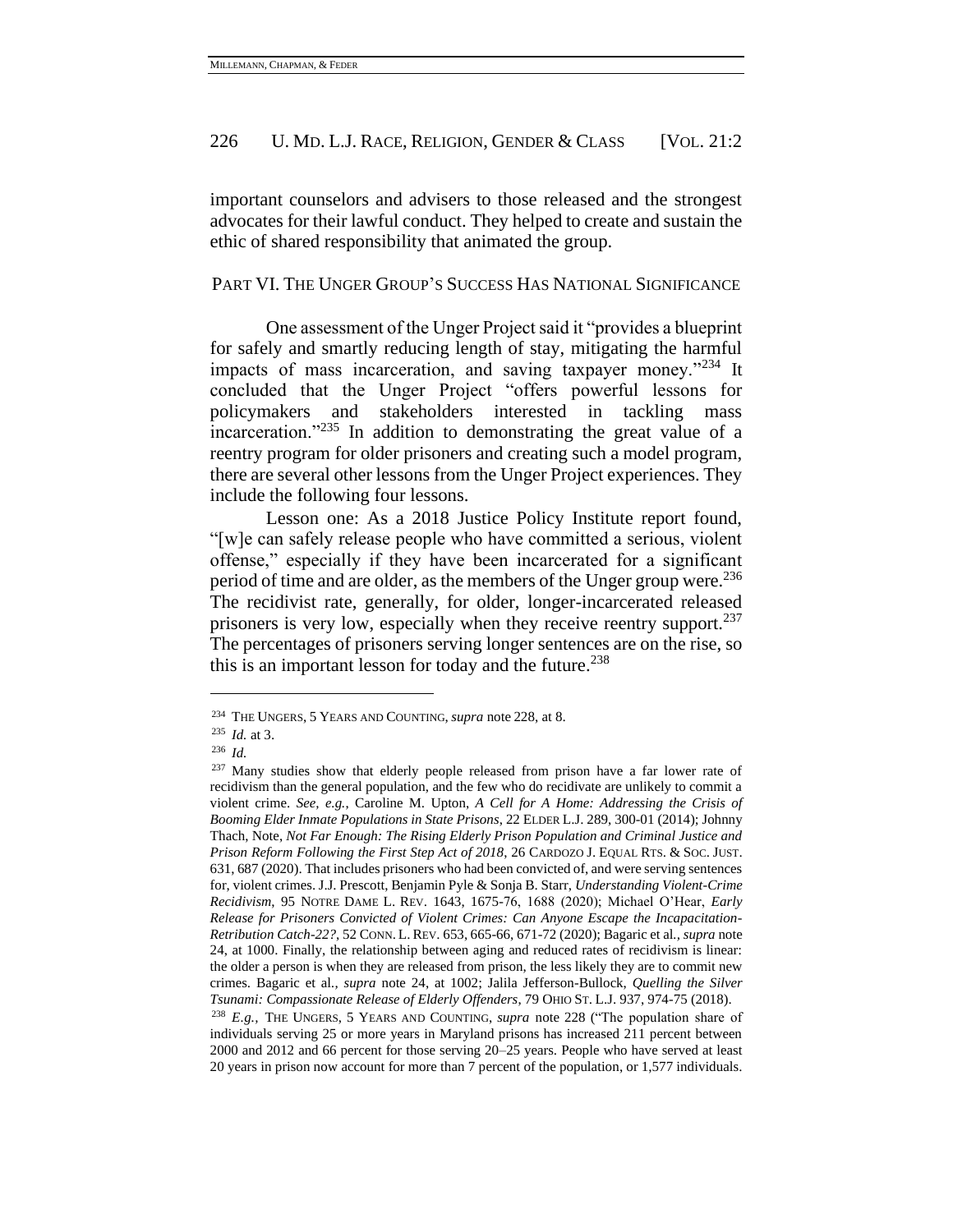Lesson two: There are many prisoners who can be safely released in the fast-growing population of geriatric prisoners,<sup>239</sup> and there are good economic reasons to do this. The aging prison population contributes to the overall rise in annual prison costs, but these costs do little to increase public safety.<sup>240</sup> A recent economic analysis of the Unger Project confirmed the cost savings of releasing older prisoners, finding "[r]eleasing the Unger group resulted in a projected savings of \$185 million for Maryland taxpayers."<sup>241</sup> The economic analysis also projected that the savings from releasing older prisoners could be over a billion dollars a decade and stated:

> The story of the Unger group makes it clear that the prison population that accounts for most of the correctional health care budget can be safely reduced. Millions of dollars can be saved, and the resources can be invested in effective reentry supports similar to the program implemented by the University of Maryland to assure that any individual leaving the system after decades in prison can successfully and safely return to the community. $242$

About one in six people in a Maryland prison had served at least a decade in 2012 (3,857 individuals). This was a 23 percent (3,128 individuals) increase since 2000."). <sup>239</sup> *Id.* at 3.

<sup>240</sup> *See, e.g.*, Cyrus Ahalt et al., *Paying the Price: The Pressing Need for Quality, Cost and Outcomes Data to Improve Correctional Healthcare for Older Prisoners,* 61 J. AM. GERIATRICS SOC'Y 2013, 2013-14 (2013); JUSTICE POLICY INSTITUTE, *supra* note 228, at 3, 6-7 ("Across the country, the increasing size of the aging prison population has been in the making for decades. In 1995, there were 32,600 incarcerated individuals over 55 years old; by 2010 that number had increased 283 percent to 124,900. With the United States' continued commitment to long sentences, it is estimated that by 2030 that number will have increased by 220 percent to more than 400,000 geriatrics incarcerated.").

<sup>241</sup> JUSTICE POLICY INSTITUTE, *supra* note 238, at 18. Analysis by Dr. James Austin of JFA Associates found: "At the time of release, the average age of the Unger cohort was 64 years old. According to the Centers for Disease Control and Prevention, the life expectancy for the Unger group would be 81 years old, which would mean an additional 18 years in prison had they not been released. According to Maryland's Department of Public Safety and Correctional Services (DPSCS), the per diem cost of incarceration is approximately \$46,000 per year, which includes a \$7,956 allocation for medical and mental health services. However, including the additional resources the aging population demands, the cost of imprisoning the Unger group is even higher. Based on estimates that 34 percent of the total health care related costs in the United States is accounted for by individuals 65 and over, and assuming the percentage of health care costs to the general public is the same for the Unger population, the variable health care share for the Unger group is \$18,361 per year. This increases the annual cost to incarcerate an Unger group member to \$53,832." *Id*. at 17-18.

<sup>242</sup> *Id*. at 18, 20.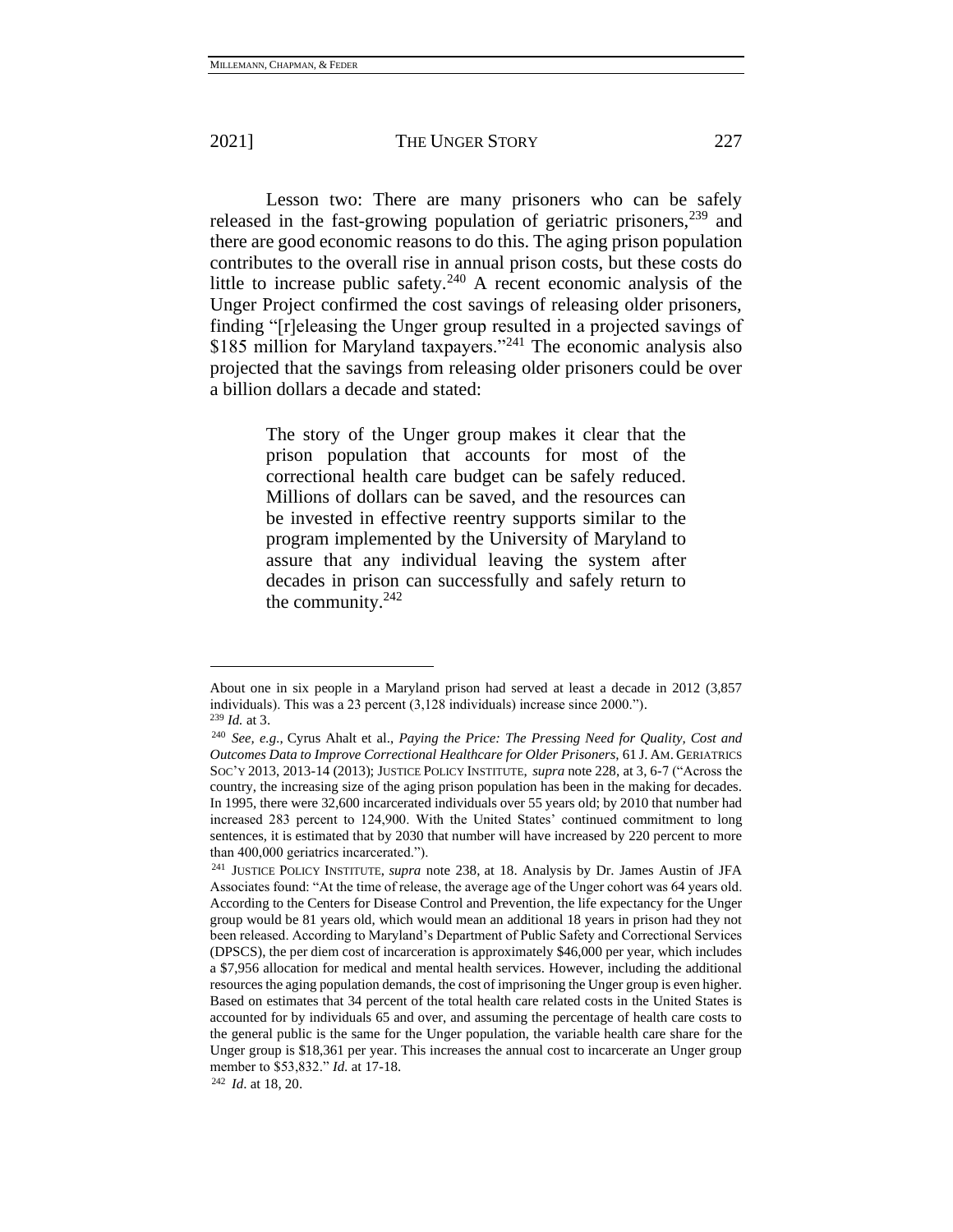We are not saying all older prisoners should be released, only that there are a lot of data, including from the Unger Project, demonstrating that many older prisoners can be safely released, and it is cost-effective to do so. $243$ 

Lesson three: States should reconsider life without parole laws and the elimination of parole. Maryland and many other states have eliminated or severely restricted parole and other prisoner release programs in the last two decades.<sup>244</sup> What was said about the Maryland parole system based on the Unger Project experiences applies in many other states:

> Maryland can significantly reduce the size of its prison population, and the impact on its budget, without negatively affecting public safety by rethinking parole strategies, particularly for those people who have served long prison terms. The current approach to parole is too heavily focused on the offense. Too often, the state fails to appropriately take into consideration a research-based assessment of the risk of reoffending when making release decisions.<sup>245</sup>

Lesson four: There are good reasons, based in equity, fairness, and economics, to adopt "second look" resentencing laws and policies that give older prisoners a second chance to demonstrate there is no public safety reason to keep them in prison.<sup>246</sup> Very recently, two policymakers in Maryland adopted a second look law, rule, and initiative.

<sup>243</sup> *Id.* at 18. ("[A] previous analysis of people 55 years old or older released from Maryland prisons in 2013 found that only 1 in 5 individuals returned to prison and only 7 percent came back for a new crime. If we apply this 80 percent success rate to assume that 4 in 5 geriatric individuals still in Maryland prisons could be released safely, taxpayers would save an estimated \$120 million in the first year, and more than a billion in a decade."). There are contrary data as well: "Recent research indicates that 43 percent of the returning geriatric population will be arrested again within nine years of release." *Id*. at 24.

<sup>&</sup>lt;sup>244</sup> See Beth Schwartzapfel, *Life Without Parole*, THE MARSHALL PROJECT (July 10, 2015), https://www.themarshallproject.org/2015/07/10/life-without-parole; MD. CODE ANN., CORR. SERV. § 7-305 (West 2017) (outlining several factors which must be considered prior to an inmate's release).

<sup>245</sup> *Id*.

<sup>&</sup>lt;sup>246</sup> A number of states and Congress have adopted some form of "second look" laws, which generally allow courts to revise sentences of older prisoners. *See infra* notes 212-220, 224, and accompanying text.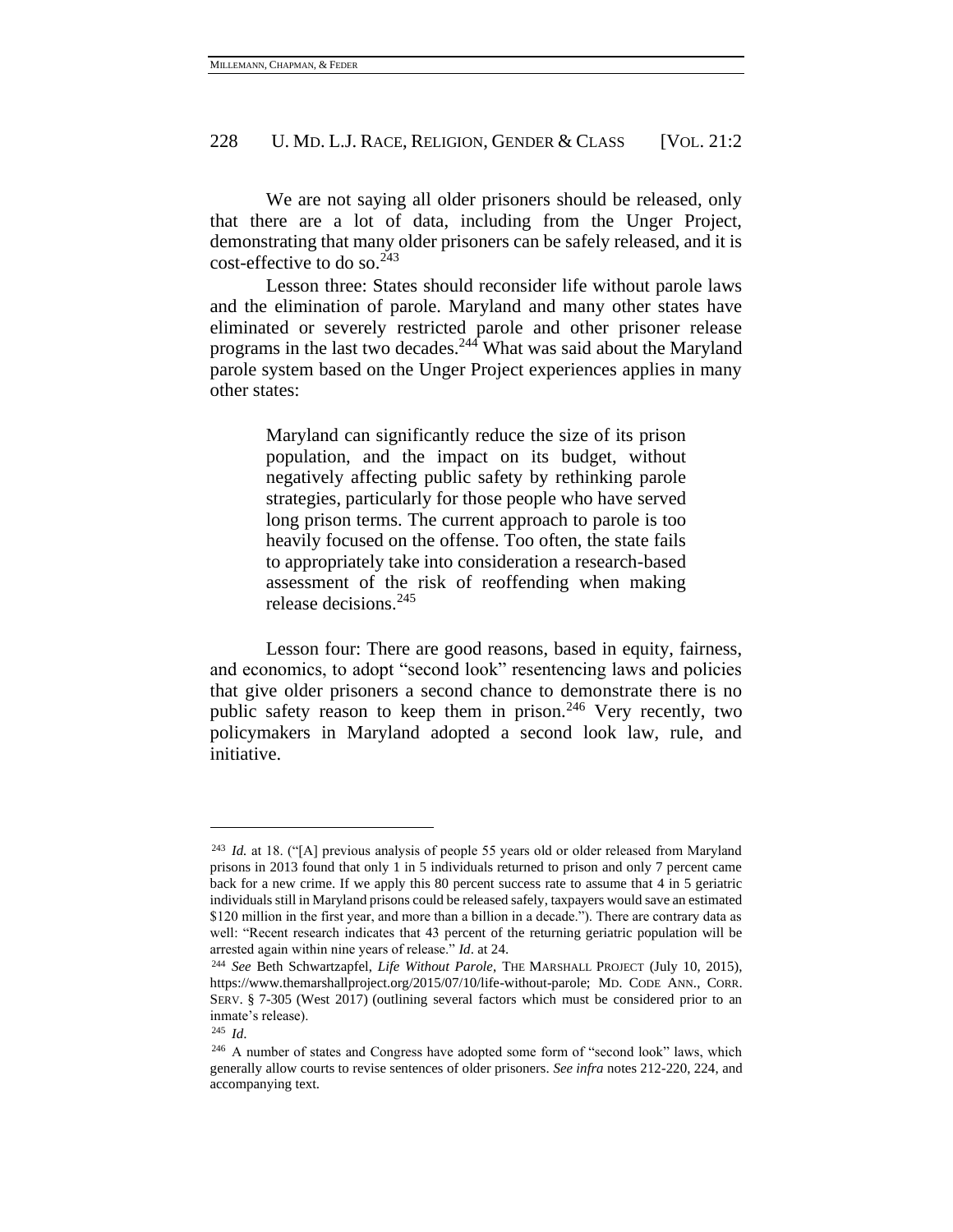First, at its 2021 session, the Maryland General Assembly passed the Juvenile Restoration Act (JRA), effective October 1, 2021.<sup>247</sup> It allows individuals who were under the age of eighteen at the time of the offense and who were sentenced to twenty years or more to petition the court for a modification of sentence after serving twenty years.<sup>248</sup> The JRA requires the court to hold a hearing on the motion and to make findings regarding an individual's suitability to rejoin the community after considering factors such as the nature of the crime, age at the time of the offense, home and community environment, victim impact, and evidence of maturation and rehabilitation.<sup>249</sup>

Second, the Baltimore City State's Attorney's Office created its own second look program through a new Sentencing Review Unit.<sup>250</sup> It did so in partial response to the COVID-19 pandemic, but it will almost certainly continue after the pandemic is over.<sup>251</sup> The State's Attorney's Office also offered racial justice and mass incarceration justifications for the new program.<sup>252</sup>

Former deputy public defender Becky Feldman leads the Unit, and it reviews cases of certain selected incarcerated people to determine whether the office will support their releases from prisons.  $253$  The focus is on prisoners who have a documented serious medical condition, according to Centers for Disease Control and Prevention (CDC) guidance, that places them at a higher risk of serious illness or death if they contract COVID-19, and who either are over the age of sixty and have spent more than twenty-five years in prison on a life sentence or have spent more than twenty-five years in prison on a life sentence for a crime committed as a juvenile (age seventeen and under).<sup>254</sup> They must also have demonstrated change, remorse, and rehabilitation.<sup>255</sup>

Maryland's new second-look initiatives are part of the recent "national movement to permit trial courts in criminal cases to retain the power to revise long prison sentences imposed on [identified]

<sup>255</sup> *Id.* 

<sup>247</sup> S.B. 494, 2021 Gen. Assemb. Reg. Sess. (Md. 2021), (codified as amended at MD. CODE ANN., CRIM. PROC. §§ 6-235, 8-110 (West 2021)).

<sup>248</sup> *Id.*

<sup>249</sup> *Id*.

<sup>250</sup> *Sentencing Review Unit*, BALT. CITY STATE'S ATT'Y, OFF.,

https://www.stattorney.org/office/bureaus-units/sentencing-review (last visited Oct. 31, 2021). <sup>251</sup> *Sentencing Review Unit Frequently Asked Questions*, BALT. CITY STATE'S ATT'Y, OFF., https://www.stattorney.org/images/SRU\_-\_Factsheet\_224.pdf (last visited Oct. 31, 2021).

<sup>252</sup> *Id.*

<sup>253</sup> *Id.*

<sup>254</sup> *Sentencing Review Unit*, *supra* note 250.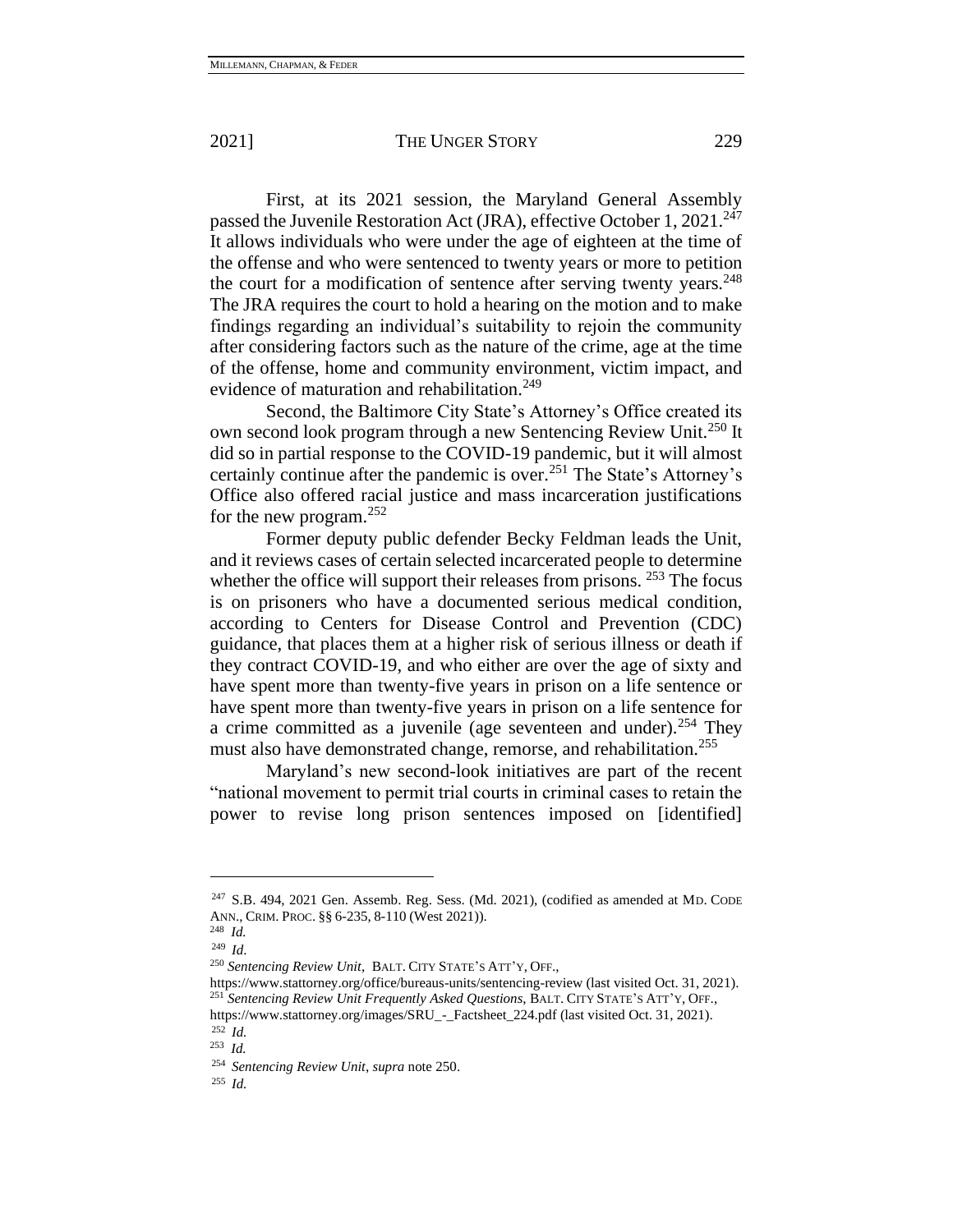persons."<sup>256</sup> Two of the most important parts of the Unger Project are the support it provides nationally for such laws and policies and the action blueprint that it provides for advocates representing clients under these laws and policies.

Many states have adopted some form of second look initiatives. They include new changes in laws that: make certain prisoners eligible to apply to parole or review boards or to governors (through commutation) for release after serving identified periods of incarceration; grant authority to prosecutors to establish second look projects and to file resentencing petitions in courts on behalf of selected prisoners, or to file a resentencing petition in courts at any time after the sentence is imposed; give rights to certain prisoners to petition courts directly for resentencing hearings; grant courts revisory powers over sentences during the durations of the sentences; create discretionary release provisions for certain prisoners sentenced to life without parole; and grant broad authority to a number of decision makers and tribunals to consider the releases of longer-incarcerated prisoners who were convicted as juveniles. $257$ 

The successes of the Unger Project have given Maryland policymakers confidence in these initiatives and reasons to adopt them, and should do the same for national policymakers, and provide an advocacy model for those seeking to use second look laws and policies on behalf of prisoners.<sup>258</sup>

<sup>256</sup> 207TH REPORT OF THE STANDING COMMITTEE ON RULES OF PRACTICE AND PROCEDURE 3 (Apr. 8, 2021), https://mdcourts.gov/media/announcement/2021-04/207th-report-standingcommittee-rules-practice-and-procedure.

<sup>257</sup> *See Second Look Sentencing Explained*, FAMILIES AGAINST MANDATORY MINIMUMS (FAMM), https://famm.org/wp-content/uploads/Second-Look-Infographic.pdf (last visited Oct. 31, 2021); *Second Chance Legislation in the States*, FAMILIES AGAINST MANDATORY MINIMUMS (FAMM) (June 8, 2021), https://docs.google.com/spreadsheets/d/13a-FuNUNGaphzq-GsAd8E54veaZhU\_nWkmh2gxy-iCs.

<sup>&</sup>lt;sup>258</sup> In September 2021, the Maryland Court of Appeals rejected a proposal by the Maryland Rules Committee that would have added additional revisory powers over a sentence imposed for a criminal conviction under certain circumstances. Rules Order, Md. Ct. App. (Sept. 20, 2021)[, https://mdcourts.gov/sites/default/files/rules/order/ro207supplement3.pdf;](https://mdcourts.gov/sites/default/files/rules/order/ro207supplement3.pdf) STANDING COMM. ON RULES & PROC., 207TH REPORT (2021). The Committee described these circumstances and explained why it recommended these changes to the court: "One of the functions assigned to the Rules Committee is to "keep abreast of emerging trends and new developments in the law that may affect practice and procedure in the Maryland Courts." In doing so, the Committee has become aware of a national movement to permit trial courts in criminal cases to retain the power to revise long prison sentences imposed on persons (1) who were juveniles, or under 25, when they committed the crime(s) for which the sentence was imposed, or (2) who have served a significant part of the sentence and reached a certain age (60, 65, 70). With respect to the younger criminal, this movement is based on medical evidence, accepted by the United States Supreme Court and the Court of Appeals, that the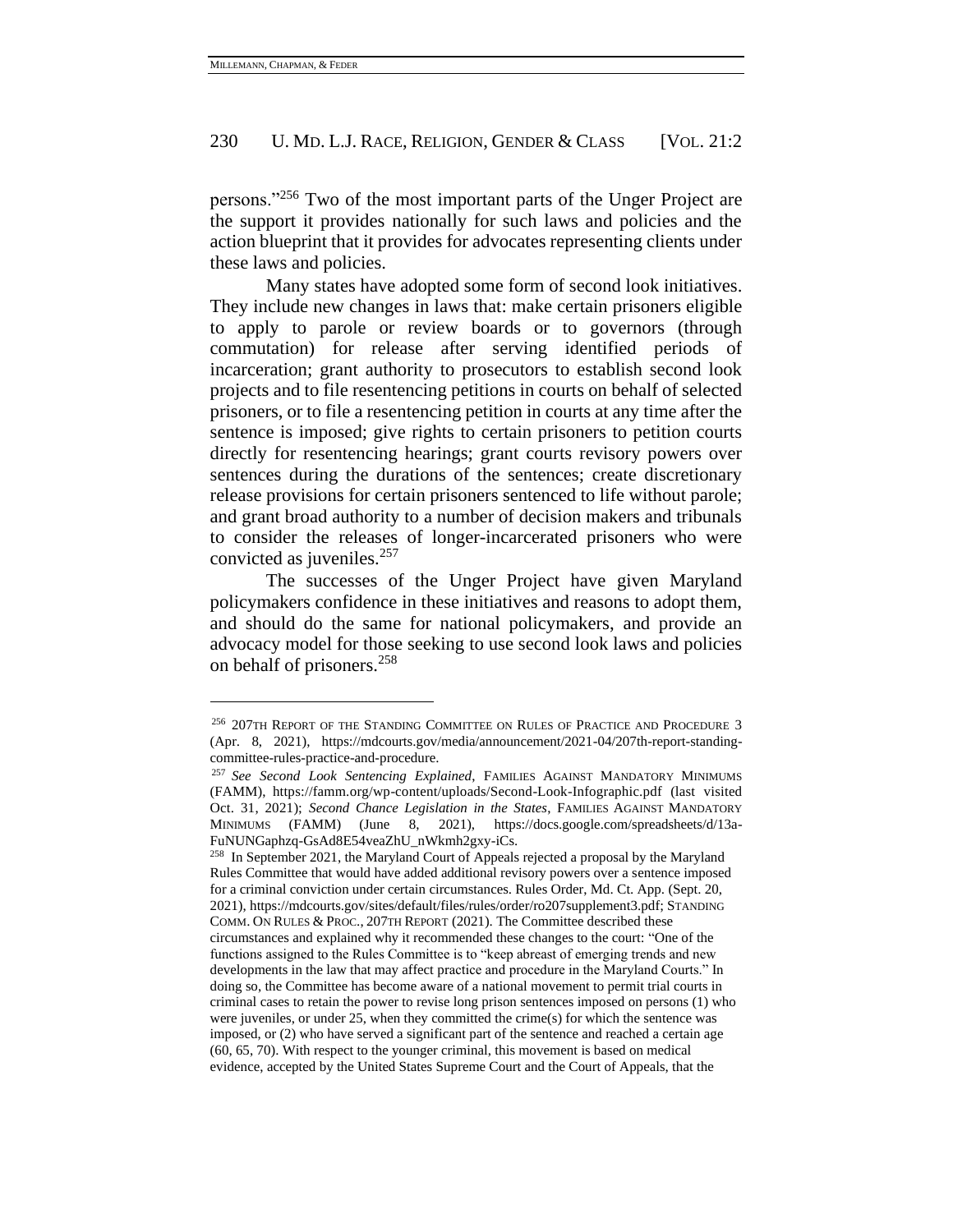# PART VII: FORMER LAW STUDENTS OF THE UNGER CLINIC REFLECT ON THEIR EXPERIENCES

For the Maryland-Carey Law School faculty and students, the Unger clinic had integrated public service and educational goals. With respect to the latter, the faculty designed the clinic to give "students professional relationships with two or more [clients], and the multiple vantage points that come with this; a strong sense of personal responsibility by having 'your own' client or clients; and a significant part in a major law implementation and reform project."<sup>259</sup> The faculty thought this would be "a realistic introduction to actual practice; and [would help students to develop] a deep sense of self-fulfillment, which can be transformative."<sup>260</sup> The latter would come, the faculty hoped, when the students came to understand that "they were competent to help someone who really needed it, and second that they really liked this helping role."<sup>261</sup>

Keeping with the retrospective theme of this article, we decided to ask the former students in the original 2013 Unger clinic to tell us what they learned from their experiences eight years ago. To assure frank responses and as much objectivity as possible, Feder, a former student in the original Unger clinic, conducted the interviews; not

<sup>261</sup> *Id.*

human brain is not fully developed until the age of 25 and that younger people have "a lack of maturity and an underdeveloped sense of responsibility leading to recklessness, impulsivity, and heedless risk-taking" and "lack the ability to extricate themselves from horrific, crimeproducing settings." With respect to the ageing prison population, it is based on the conclusions of criminologists that the continued incarceration of many prisoners in their sixties, seventies, or eighties often serves no rational or public safety purpose." *Id*. at 2-6.

The Committee said that the proposed changes would allow trial courts "to consider whether . . . long sentences, which may have been entirely appropriate when imposed, continue to serve a useful societal purpose [or], indeed, may be antithetical to sound judicial policy." *Id*. at 4. The Committee's proposal "defines the members of the two target populations who may file a petition or motion for relief," as: "[I]nmates who have been sentenced to terms of 15 years or more and who (1) committed the last offense for which the sentence or any part of the sentence was imposed before reaching the age of 25 and has served the greater of 15 years or sixty percent of the sentence, or (2) has served at least 15 years of the sentence and has reached the age of 60." *Id*. at 4-5. The Committee added that under its proposal, the relief a court could grant after a hearing would be "modifying, reducing, or vacating the unexpired term of the sentence, or suspending all or part of the unexpired term and placing the defendant on probation." *Id.* at 5. Additionally, the proposed rule changes were "not intended to displace or be in competition with the Executive Branch parole system" because "[p]aroles do not affect the sentence that was imposed but merely permit the defendant to serve part of that sentence outside the prison walls . . . . [T]he sentence itself remains within the control of the court that imposed it." *Id.* at 6.

<sup>259</sup> Millemann et al., *supra* note 6, at 394.

<sup>260</sup> *Id.*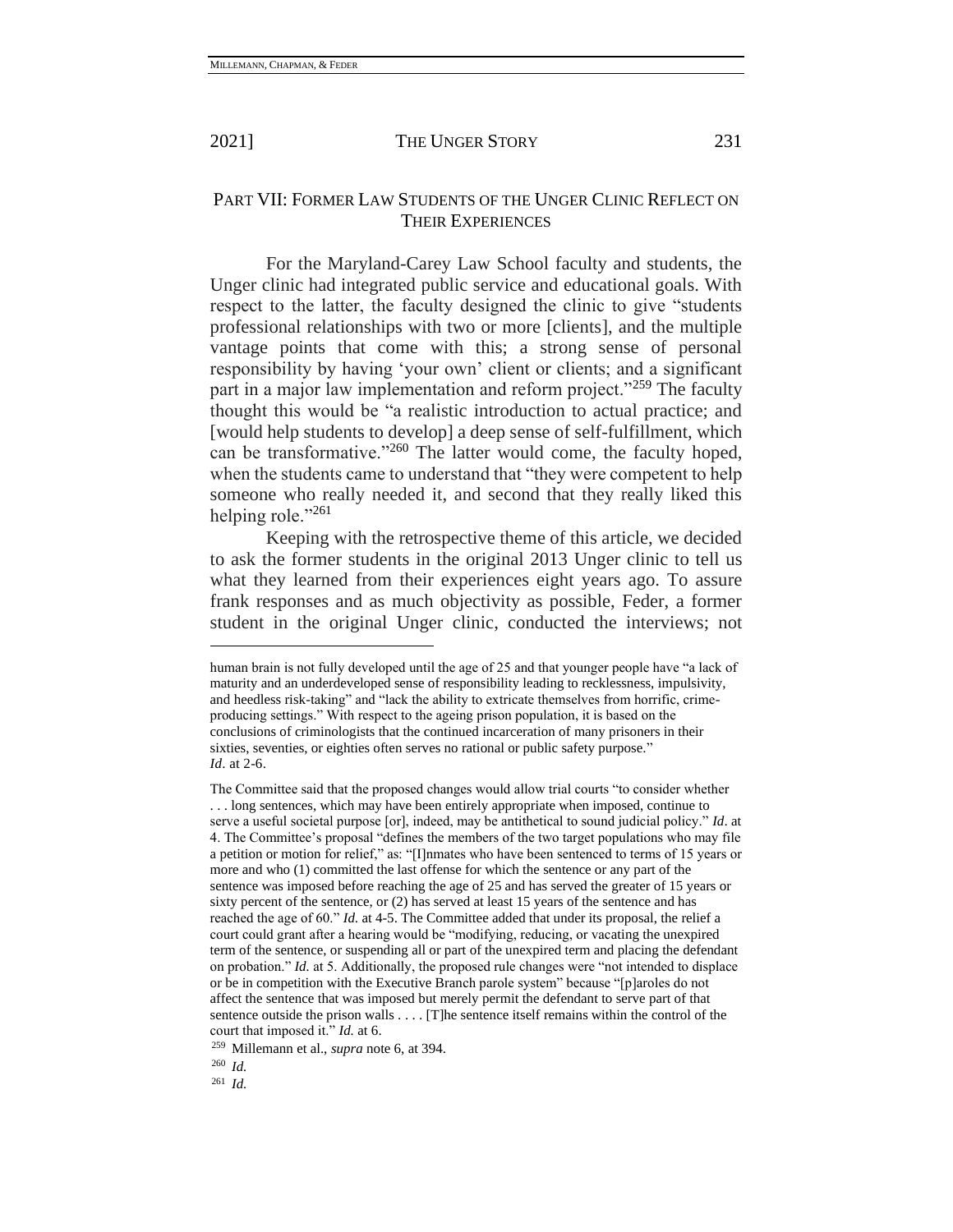Millemann, who co-designed and co-taught the clinic.<sup>262</sup> Before we discuss the results of the interviews, we first describe the law students' roles and responsibilities in the Unger clinic.

## *A. The Law Students' Role and Responsibilities in the Unger Clinic*

The Unger clinic's scope of representation was substantial but limited. The faculty and students investigated and prepared *Unger* motions and helped to negotiate settlement agreements with the State, if possible.<sup>263</sup> There were settlements in twenty-one of the clinic's cases, resulting in twenty releases. Cases that could not be settled, and which required further litigation (e.g., contested motion hearings, retrials, or appeals) were returned to OPD.

Most students were assigned two cases, with several students volunteering to handle three cases.<sup>264</sup> Students were divided into teams comprised of four law students and one social work student. Law students primarily worked on their own cases, but helped other team members with their cases as needed. Their responsibilities were as follows:

1. To write letters of introduction to clients.

2. To schedule and conduct interviews with clients, all of whom were incarcerated. During visits, the students explained, and the clients executed, retainer agreements.

3. To obtain and copy clients' prison records. These included materials like applications for parole, rulings by the parole commission, prison disciplinary records, and documentation of rehabilitative activities (such as classes, treatment programs, and prison jobs).

<sup>&</sup>lt;sup>262</sup> Generally, the interview topics included how they experienced the clinic as students, how the clinic affected their subsequent careers and their views of the criminal justice system, and how their views of the clinic and the criminal justice system have changed since graduating and working for the past seven or eight years. They were promised anonymity to encourage free and open discussions. Feder has assigned each former student a number and refers to them by those numbers in what follows.

<sup>263</sup> The prisoners made the *Unger* argument in motions to reopen their post-conviction petitions. If the trial court agreed, it granted that motion and reopened the proceedings. In the standard terms of the settlement agreements, the parties agreed that the prisoners' convictions would remain in effect, and they would be re-sentenced to life in prison with all but time served suspended. This resulted in their immediate release from prison. The person was placed on probation for one to five years. If, after a hearing, a probationer was found to have violated probation, the judge could impose any of the suspended sentence, up to and including life imprisonment. After judges ordered new trials, the terms of the plea agreements were similar. In another form of settlement agreement, the petitioner agreed to a fixed term rather than the life sentence, making him eligible for immediate parole or a "flat-time" release in a limited number of years. *See* Millemann et al., *supra* note 6, at 370 n.14.

<sup>&</sup>lt;sup>264</sup> Information provided by Millemann, who co-taught all of the Unger clinical courses.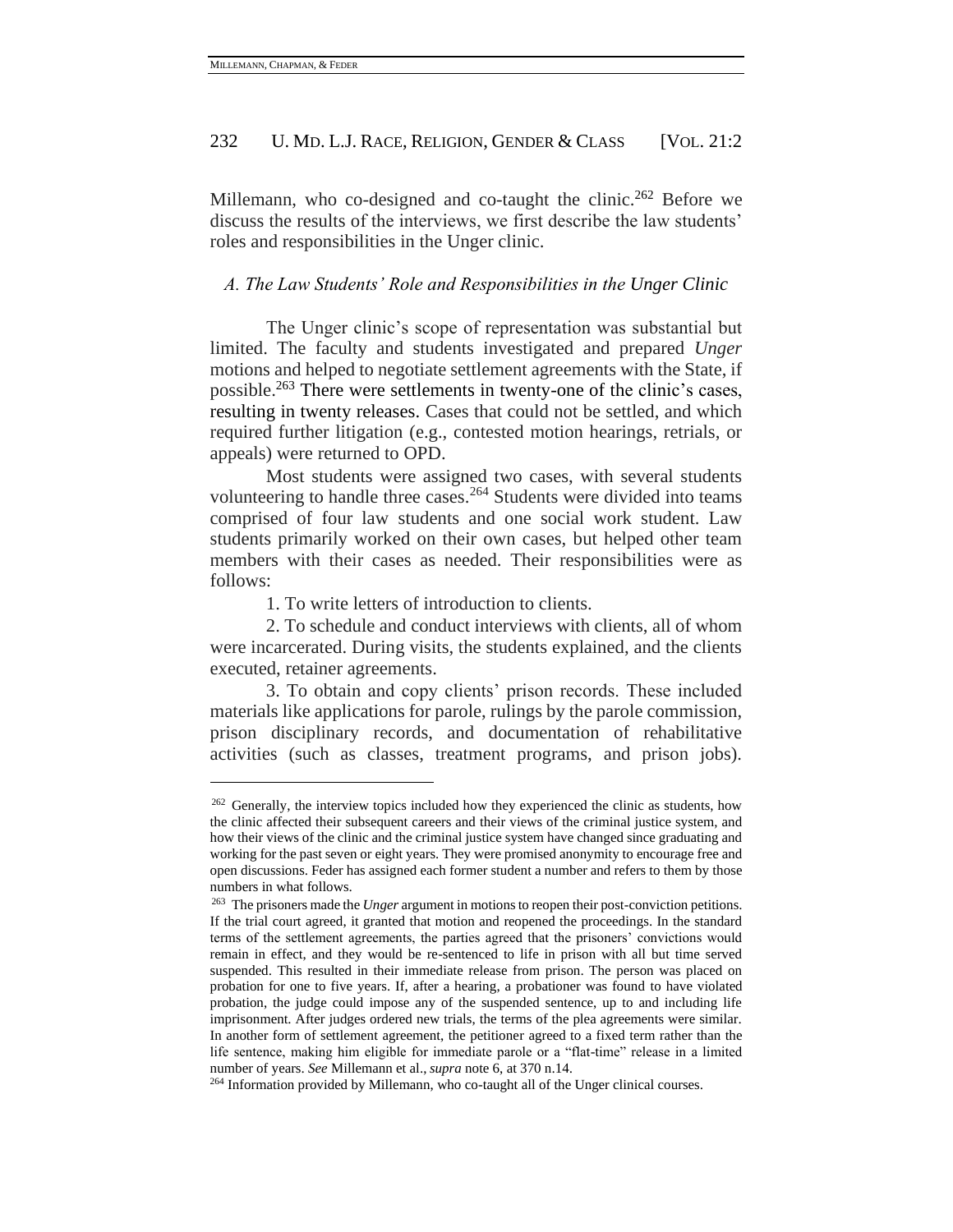Students also obtained records about their clients' crimes and backgrounds prior to entering prison, such as presentence investigations.

4. To locate trial transcripts and post-conviction records. This was often a challenging task, as the documents were decades-old, and in many cases, the Maryland Circuit Court clerk offices as part of a records retention/destruction policy had destroyed them. In all but a few cases, students obtained transcripts and other records from a variety of sources, including clients, their family members, law libraries, the Office of the Attorney General, and the Maryland State Archives, which thankfully had preserved many of them.<sup>265</sup>

5. To draft their clients' post-conviction motions based on the *Unger* decision and a review of all documents, and to file motions, after faculty approval*.* Working off a template, students identified the theories of the prosecution and defense at trial; stated the key facts; summarized the often protracted procedural history; compared the advisory-law instruction in their cases to that given in *Unger*; tried to preempt anticipated counterarguments, especially "harmless error" arguments;<sup>266</sup> and compiled appendices, including transcript excerpts and appellate and post-conviction pleadings, orders, and opinions.

6. To prepare memoranda for State prosecutors to try to persuade them to agree to a favorable settlement. These memoranda relied heavily on release plans developed by the social work team.

7. To advise clients on their options, including the strengths and weaknesses of their cases and the advantages and disadvantages of settling or litigating further. Given the uncertain scope of *Unger* until  $2016$ ,<sup>267</sup> and the delay and chance of losing in further litigation,<sup>268</sup>

<sup>265</sup> Millemann et al., *supra* note 6, at 388 n.107 (discussing the few transcripts the students could not locate).

<sup>266</sup> In 2015, the Maryland Court of Appeals decided *State v. Waine* and rejected the State's request that the court reverse *Unge*r or impose a "harmless error" limitation on it. 122 A.3d 294, 301 (Md. 2015). Instead, it held that the *Unger* error was "structural" and thus not subject to harmless error review. *Id.* A year later, in 2016, the Court of Appeals decided *State v. Adams-Bey* and rejected the State's argument that trial courts had discretion to refuse to reopen *Unger* prisoners' post-conviction proceedings and thereby to deny them any procedural means to assert their *Unger* rights. 144 A.3d 1200, 1206-11 (Md. 2016).

<sup>267</sup> *See Waine*, 122 A.3d 294; *Adams-Bey*, 144 A.3d 1200. In both these cases, the State argued that the Court of Appeals should reverse *Unger* or significantly limit it with harmless error and procedural restrictions. The Court of Appeals reaffirmed *Unger* in *Waine* in 2015 and, in 2016, in *Adams-Bey* the Court of Appeals made it clear that trial judges did not have the discretion to refuse to reopen post-conviction proceedings of those asserting *Unger* claims. *Waine*, 122 A.3d 294, 298-300; *Adams-Bey*, 144 A.3d 1200, 1211-12.

<sup>268</sup> There were good reasons to settle. Until *Waine* and *Adams-Bey* were decided, Circuit Courts could deny prisoners' petitions to reopen post-conviction proceedings. And even if a prisoner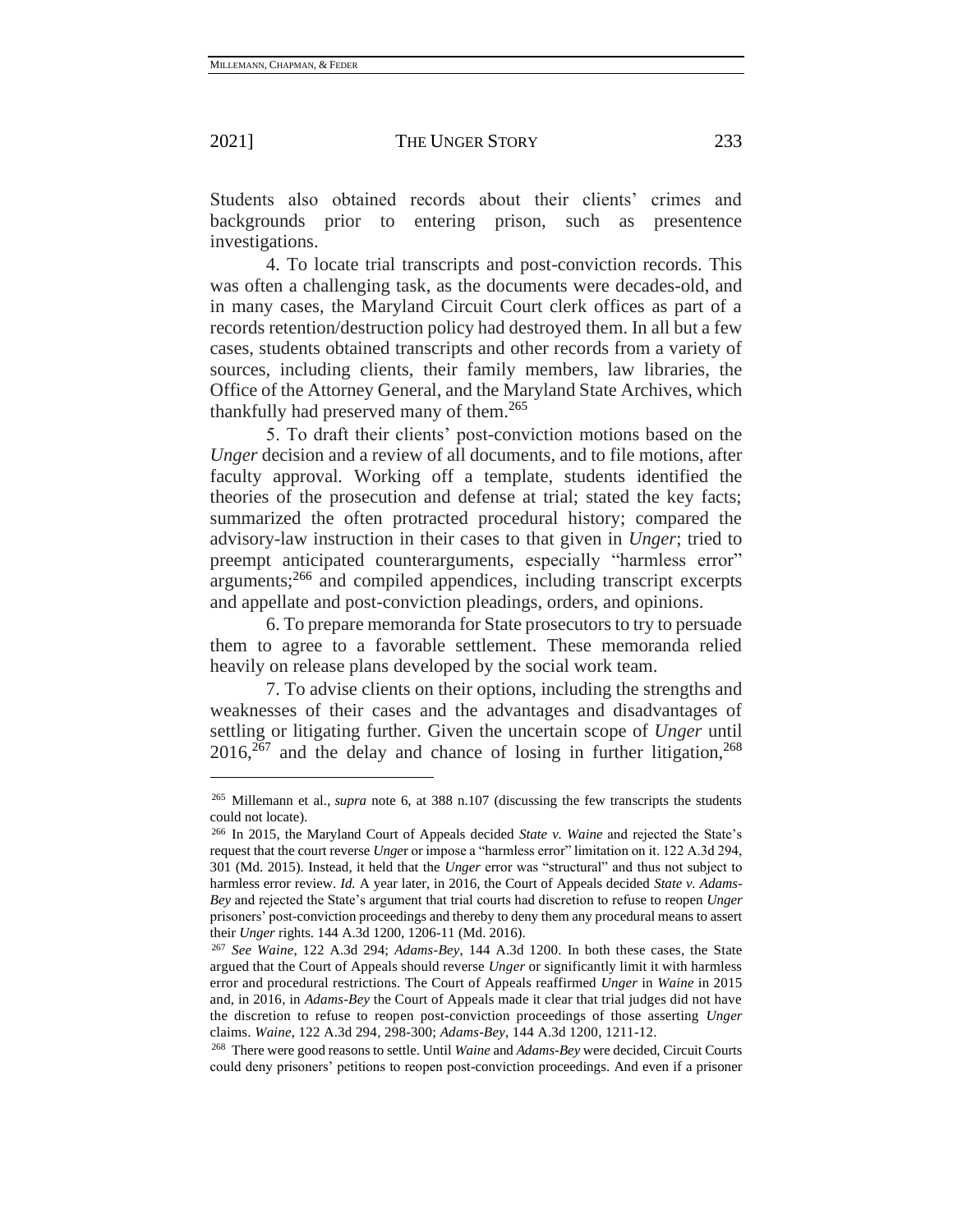students encouraged clients – who were elderly and often faced serious health problems – to take reasonable settlement offers when they were available.

The clinic faculty provided extensive instruction, supervision, and feedback on each of the above tasks.<sup>269</sup> They also reviewed all transcripts and other documents with the students, and reviewed, edited, and signed off on pleadings and settlement proposals. The faculty, in consultation with the students, made the critical strategic decisions, such as encouraging clients to settle.

#### *B. What the Former Law Students Say They Learned in the Clinic*

## *i. Appreciating Interdisciplinary and Collaborative Work*

Karl Popper, a philosopher of science, wrote about the importance of collaborative, interdisciplinary educational relationships: "We are not students of some subject matter, but students of problems. And problems may cut right across the borders of any subject matter or discipline."<sup>270</sup> Law students—as well as law faculty and practitioners are "students of problems," problems that cross all disciplines.<sup>271</sup>

<span id="page-50-0"></span>The students in the Unger clinic saw first-hand that collaboration was essential to meet the essential needs of the Unger clients. The collaborative, interdisciplinary nature of the clinic taught students the value of the holistic approach to representing clients who had problems that "cut right across the borders of any subject matter or discipline."<sup>272</sup>

In the interviews for this article, many of the former law students praised the collaboration with the social work team and the

won his motion, the State may well have appealed. Finally, even if a prisoner won his motion and/or any ensuing appeal, the State may have sought to retry the case. This process could take years, and some prisoners lost. *See, e.g.*, Bonnett v. State, No. 0193, 2016 Md. App. LEXIS 265 (Md. Ct. Spec. App. June 10, 2016); Cohen v. State, No. 1471, 2015 Md. App. LEXIS 801 (Md. Ct. Spec. App. Nov. 23, 2015); Williams v. State, No. 2265, 2015 Md. App. LEXIS 1046 (Md. Ct. Spec. App. Nov. 23, 2015); Nolan-El v. State, No. 0605, 2015 Md. App. LEXIS 400 (Md. Ct. Spec. App. Aug. 31, 2015).

<sup>&</sup>lt;sup>269</sup> This included classes with assigned readings, lectures, and discussions on applicable law (including Maryland's highly complex post-conviction process), trainings and mock sessions on interviewing clients, weekly team meetings, and routine meetings and communications between students and professors that addressed discrete issues and concerns as they arose.

<sup>&</sup>lt;sup>270</sup> KARL R. POPPER, CONJECTURES AND REFUTATIONS: THE GROWTH OF SCIENTIFIC KNOWLEDGE 88 (1963).

<sup>271</sup> POPPER*, supra* note [270,](#page-50-0) at 88.

<sup>272</sup> *Id.*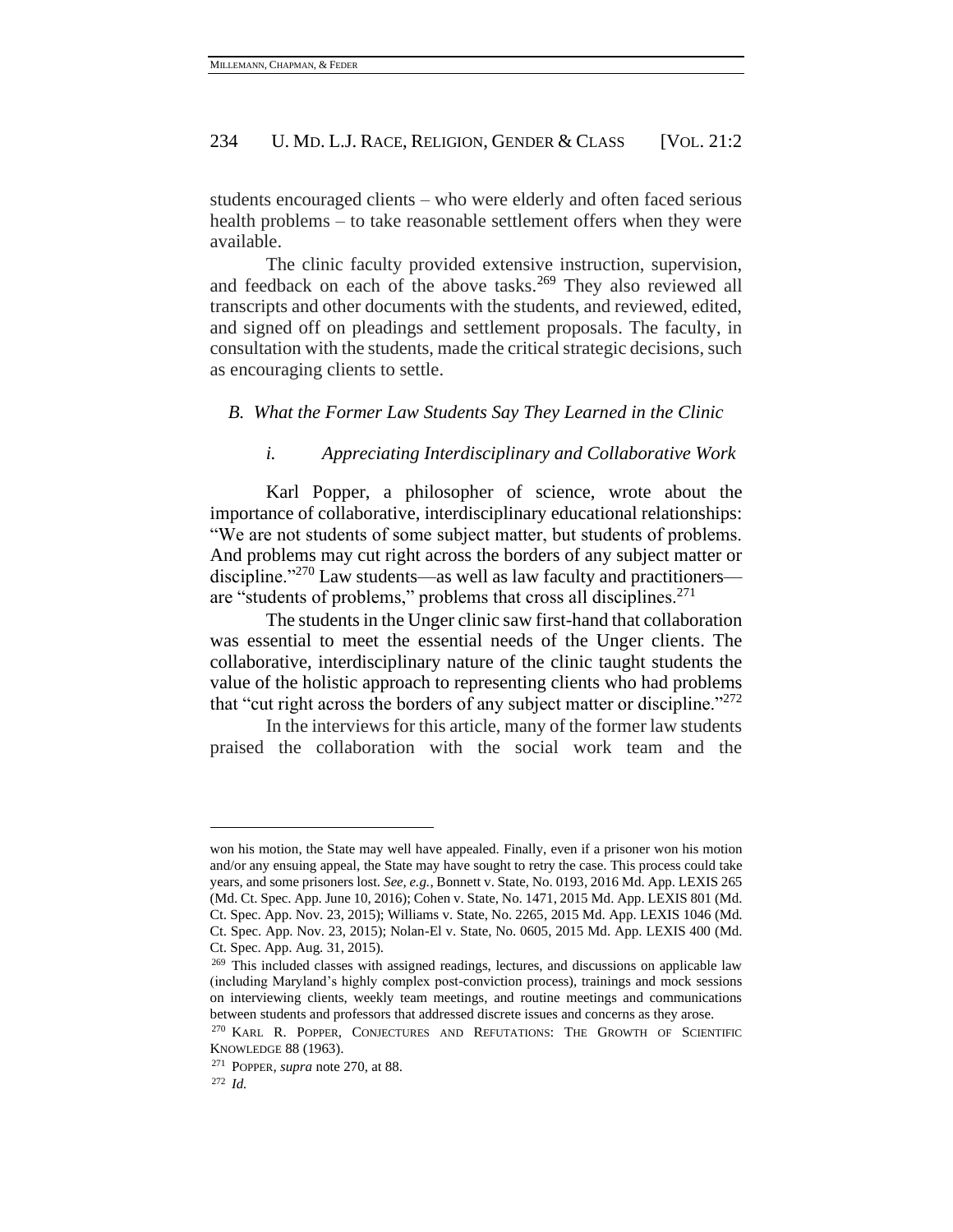interdisciplinary nature of the clinic.<sup>273</sup> One praised "the holistic aspect of her representation;" she appreciated that it was not just confined to "representing clients in their criminal case."<sup>274</sup> Another former student added, "I really enjoyed the cross-pollination with the School of Social Work. Real credit is due to the social workers."<sup>275</sup> Two others said that they appreciated the opportunity to work with social workers as "partners."<sup>276</sup>

# *ii. A Transformational Experience and Process of Self-Discovery*

A number of former students reported that the Unger clinic was very important in their development as lawyers or, for those students who did not go on to practice law, in their chosen professions. Some said that it led them to unexpected roles in public interest law and public policy.<sup>277</sup> The clinic also taught students valuable professional skills and taught many, including those who had gone directly to law school from college, how to navigate a workplace.

<sup>&</sup>lt;sup>273</sup> Scholars have encouraged collaboration between social work students and law students. Such collaboration, in the right setting, can result in better education and more effective representation of clinic clients. *See, e.g.*, Susan McGraugh, Carrie Hagan & Lauren Choate, *Shifting the Lens: A Primer for Incorporating Social Work Theory and Practice to Improve Outcomes for Clients with Mental Health Issues and Law Students Who Represent Them*, 3 MENTAL HEALTH L. & POL'Y J. 471, 502-03 (2014); Sara R. Benson, *Beyond Protective Orders: Interdisciplinary Domestic Violence Clinics Facilitate Social Change,* 14 CARDOZO J.L. & GENDER 1, 6-8 (2007).

<sup>274</sup> Interview with Student No. 2, Clinical L. Student, Univ. of Md. Francis King Carey Sch. of L. (Jan. 23, 2021). "Holistic" defense is a model of public defense. It can be contrasted with the more typical model of public defense, in which a client is represented by an individual attorney whose sole mission is achieving the best possible outcome in a client's criminal case (e.g., dismissal of charges, acquittal, etc.). In contrast, in offices with a holistic defense model, each client is represented by a team, which includes criminal defense lawyers, social workers, and specialists in areas like housing, immigration, and substance abuse. The holistic model seeks to address a client's needs beyond the courtroom. *See generally* JAMES M. ANDERSON, MAYA BUENAVENTURA & PAUL HEATON, RAND CORPORATION, HOLISTIC REPRESENTATION: AN INNOVATIVE APPROACH TO DEFENDING POOR CLIENTS CAN REDUCE INCARCERATION AND SAVE TAXPAYER DOLLARS – WITHOUT HARM TO PUBLIC SAFETY 1 (2019), https://www.rand.org/pubs/research\_briefs/RB10050.html.

<sup>275</sup> Interview with Student No. 13, Clinical L. Student, Univ. of Md. Francis King Carey Sch. of L. (July 13, 2021).

<sup>276</sup> Interview with Student No. 3, Clinical L. Student, Univ. of Md. Francis King Carey Sch. of L. (Jan. 23, 2021); Interview with Student No. 11, Clinical L. Student, Univ. of Md. Francis King Carey Sch. of L. (Mar. 1, 2021).

 $277$  The legal profession recognizes that even lawyers who work exclusively in private, forprofit work have an obligation to engage in—and benefit from engaging in—some pro bono work, and the Unger clinic helped to introduce students to this. MODEL RULES OF PRO. CONDUCT r. 6.1, cmt. 1 (AM. BAR ASS'N 1983).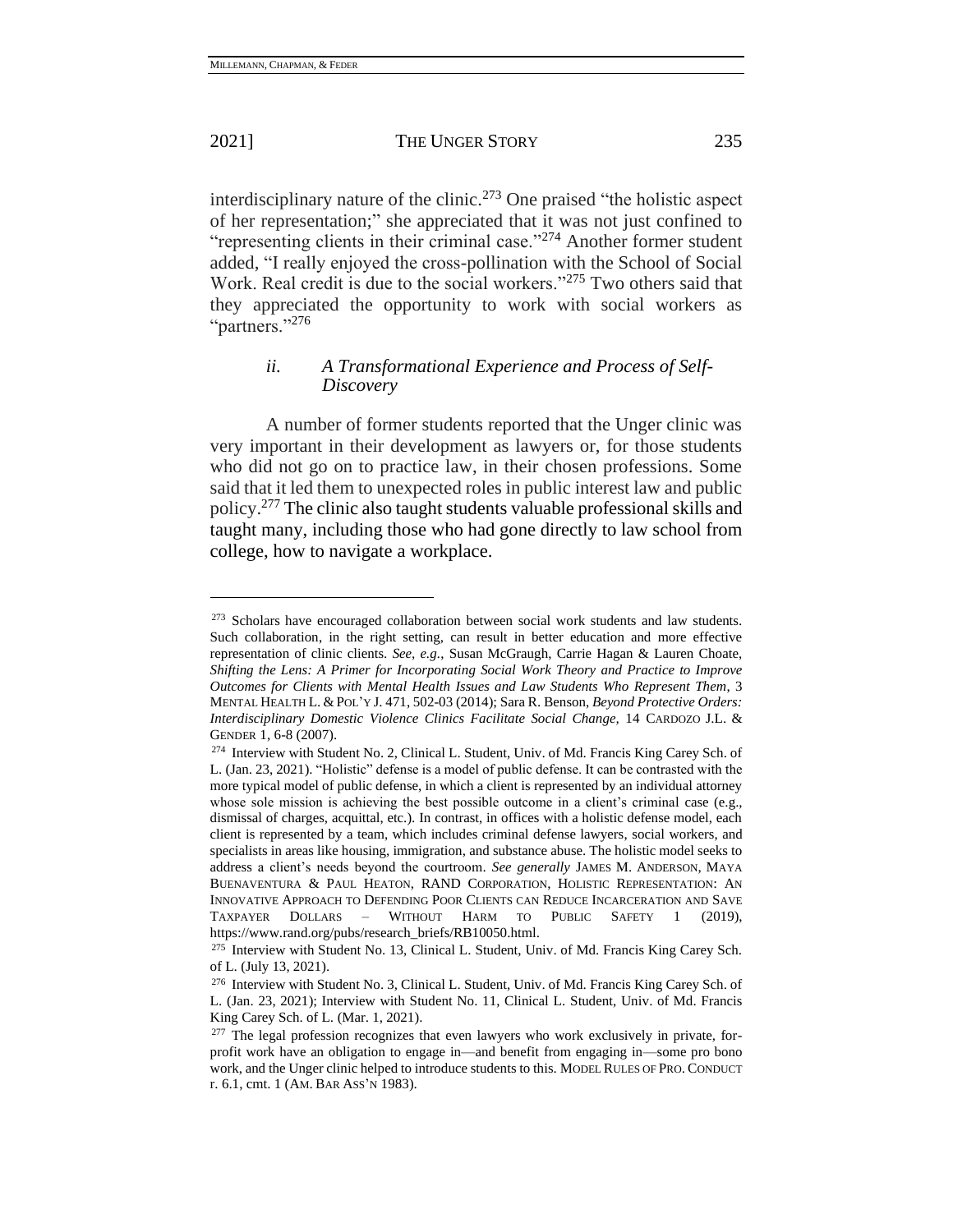The clinic experience encouraged students to do public interest work either full-time or as an integrated part of private practice. <sup>278</sup> A former student, who now works in healthcare law, reported that "working in the *Unger* clinic changed the trajectory of my career. I was sold on working in corporate law when I entered law school, but after working with these clients, I realized how important it was to help the community."<sup>279</sup>

Another said that although she "had not been considering a career in criminal law" before the clinic, the clinic made her realize she had a "passion" for it. She became a public defender in Brooklyn.<sup>280</sup> Another said: "I didn't go to law school to become a public defender. I was going to be a rich, fancy lawyer with big windows  $\dots$  the clinic . . . was the reason I went into public defense.<sup>281</sup>

Still another student became a Judge Advocate General because the clinic "opened his eyes to how much he enjoyed the work" and transformed how he thought of criminal defendants and the criminal justice system. He became far more sympathetic to incarcerated people and developed an "abolitionist" perspective. <sup>282</sup>

One former student said that his time in the clinic led him to do substantial pro bono work alongside his private practice: "[t]o see the impact that my representation had firsthand, including getting to see my client's emotional reunion with his family on the day he was released,

<sup>278</sup> Commentators have argued that along with teaching students practical legal skills, law school clinics should work toward social justice goals (e.g., reducing the sentences of indigent prisoners, protecting the environment from pollution, etc.). Commentators have also asserted that clinics should teach the pursuit of social justice as a value. Spencer Rand, *Social Justice as a Professional Duty: Effectively Meeting Law Student Demand for Social Justice by Teaching Social Justice as a Professional Competency*, 87 U. CIN. L. REV. 77, 81, 95-96 (2018); Jennifer Rosen Valverde, *Preparing Tomorrow's Lawyers to Tackle Twenty-First Century Health and Social Justice Issues*, 95 DENV. L.REV. 539, 542-43 (2018); Marcy L. Karin & Robin R. Runge, *Toward Integrated Law Clinics That Train Social Change Advocates*, 17 CLINICAL L. REV. 563, 564-65 (2011). *But see* Julie D. Lawton, *Teaching Social Justice in Law Schools: Whose Morality Is It?*, 50 IND. L. REV. 813, 818 (2017) ("'[m]andatory pro bono, while reflective of my personal ideals, is an encroachment upon law students' personal morality and an attempt to impose social justice service upon students based upon the moral and ethical lens of professors.").

<sup>279</sup> Interview with Student No. 7, Clinical L. Student, Univ. of Md. Francis King Carey Sch. of L. (Feb. 2, 2021).

<sup>280</sup> Interview with Student No. 1, Clinical L. Student, Univ. of Md. Francis King Carey Sch. of L. (Jan. 20, 2021).

<sup>281</sup> Interview with Student No. 14, Clinical L. Student, Univ. of Md. Francis King Carey Sch. of L. (July 14, 2021).

<sup>282</sup> Interview with Student No. 3, *supra* note 276. For a discussion of abolitionist perspective, see Bill Keller, *What Do Abolitionists Really Want?*, MARSHALL PROJECT (June 13, 2019), https://www.themarshall project.org/2019/06/13/ what-do-abolitionists-really-want.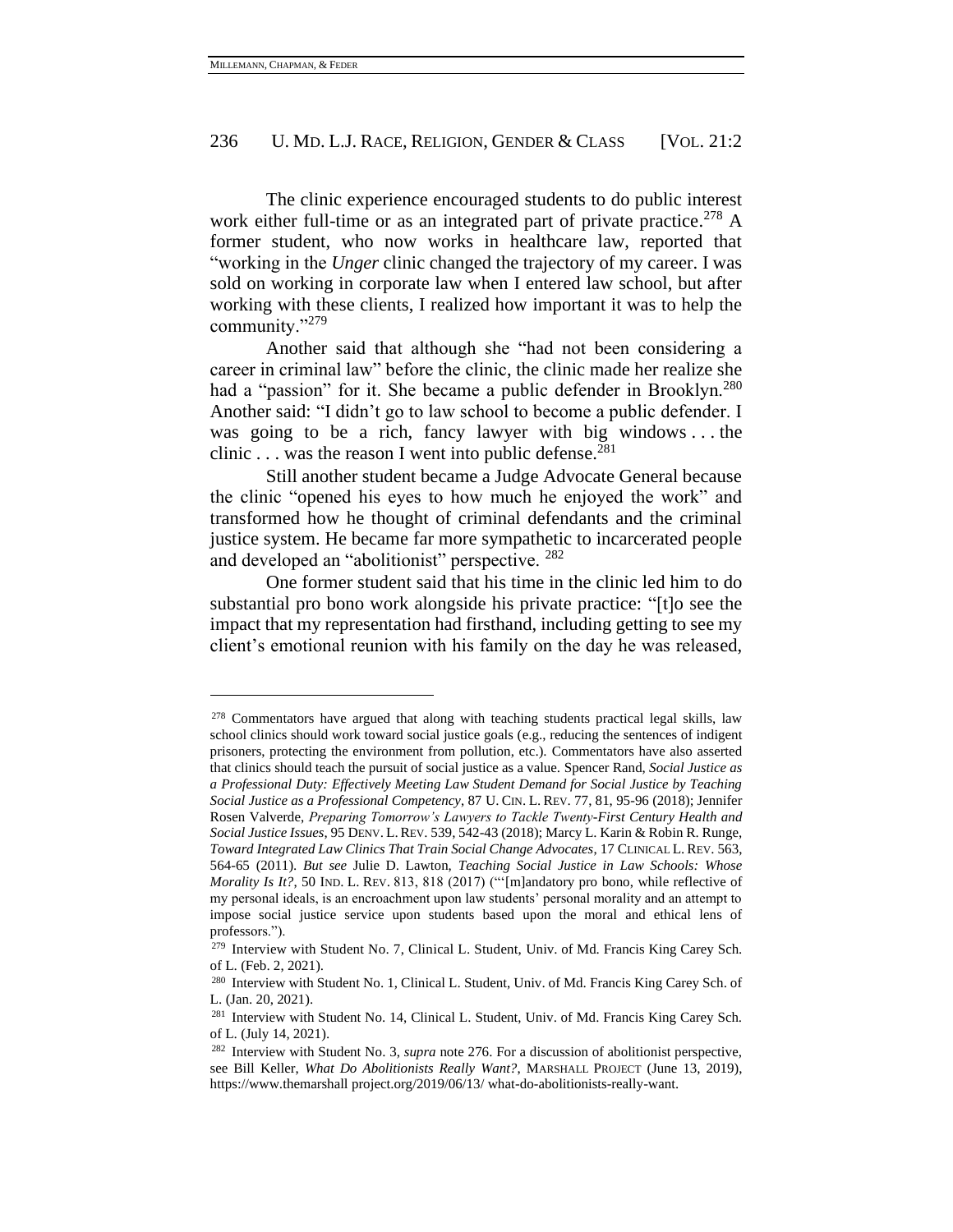was very powerful."<sup>283</sup> He added, "I work at a big firm and do trusts and estates and commercial litigation. But because of my time in the *Unger*  clinic, I've continued to do a lot of pro bono work on criminal appeals and post-convictions."<sup>284</sup>

Another former student said that his time in the clinic had led him to do criminal pro bono work, including death penalty work, alongside his day-to-day work at a high-end law firm: "The clinic was my first exposure to that area, and it put me on the path of wanting to do more work like that."<sup>285</sup>

Another, who is now writing her dissertation in public policy, said that "seeing what clients went through in the clinic did impact my research interests—it encouraged me to focus on equity in policy outcomes, and how law is used to implement policy in unequal ways."<sup>286</sup>

Finally, a former student commented that:

While I am not a litigator or even a traditional lawyer, I consistently remember the lessons I learned during clinic. I work in emergency management policy . . . I often consider and apply the lessons I learned about the criminal justice system and the inequalities in it as I assist emergency management personnel.<sup>287</sup>

<sup>283</sup> Interview with Student No. 12, Clinical L. Student, Univ. of Md. Francis King Carey Sch. of L. (July 13, 2021).

<sup>284</sup> *Id.*

<sup>285</sup> Interview with Student No. 13, *supra* note 275.

<sup>286</sup> Interview with Student No. 6, Clinical L. Student, Univ. of Md. Francis King Carey Sch. of L. (Feb. 3, 2021).

<sup>&</sup>lt;sup>287</sup> Interview with Student No. 10, Clinical L. Student, Univ. of Md. Francis King Carey Sch. of L. (Feb. 26, 2021). One noted that "participating in the clinic really helped me develop a persuasive writing style. Using client stories persuasively and as part of advocacy is a useful skill in civil law, which is where I've practiced since graduating." Interview with Student No. 2, *supra* note 274. Another commented that "the clinic taught me the importance of listening as a skill, and of building a rapport with clients, witnesses, etc." Interview with Student No. 4, Clinical L. Student, Univ. of Md. Francis King Carey Sch. of L. (Jan 25, 2021). Another added that his time with the clinic taught him "how to interact with clients with different backgrounds from you, how to manage expectations, and how to help them navigate a system that is often unfair. Those are invaluable skills that stay with you as you represent clients in the real world." Interview with Student No. 12, *supra* note 283. One former student said that she had struggled badly in her first year of law school, but that in the clinic, "I . . . became extremely organized because I had to. In order to keep up with the tasks, communication with the clients, materials associated with each client, etc . . . . I became more structured." Interview with Student No. 7, *supra* note 279. Finally, another student said that "[d]oing the legwork to obtain" old court files and prison records "taught me some practical lessons about dealing with clerks, what to look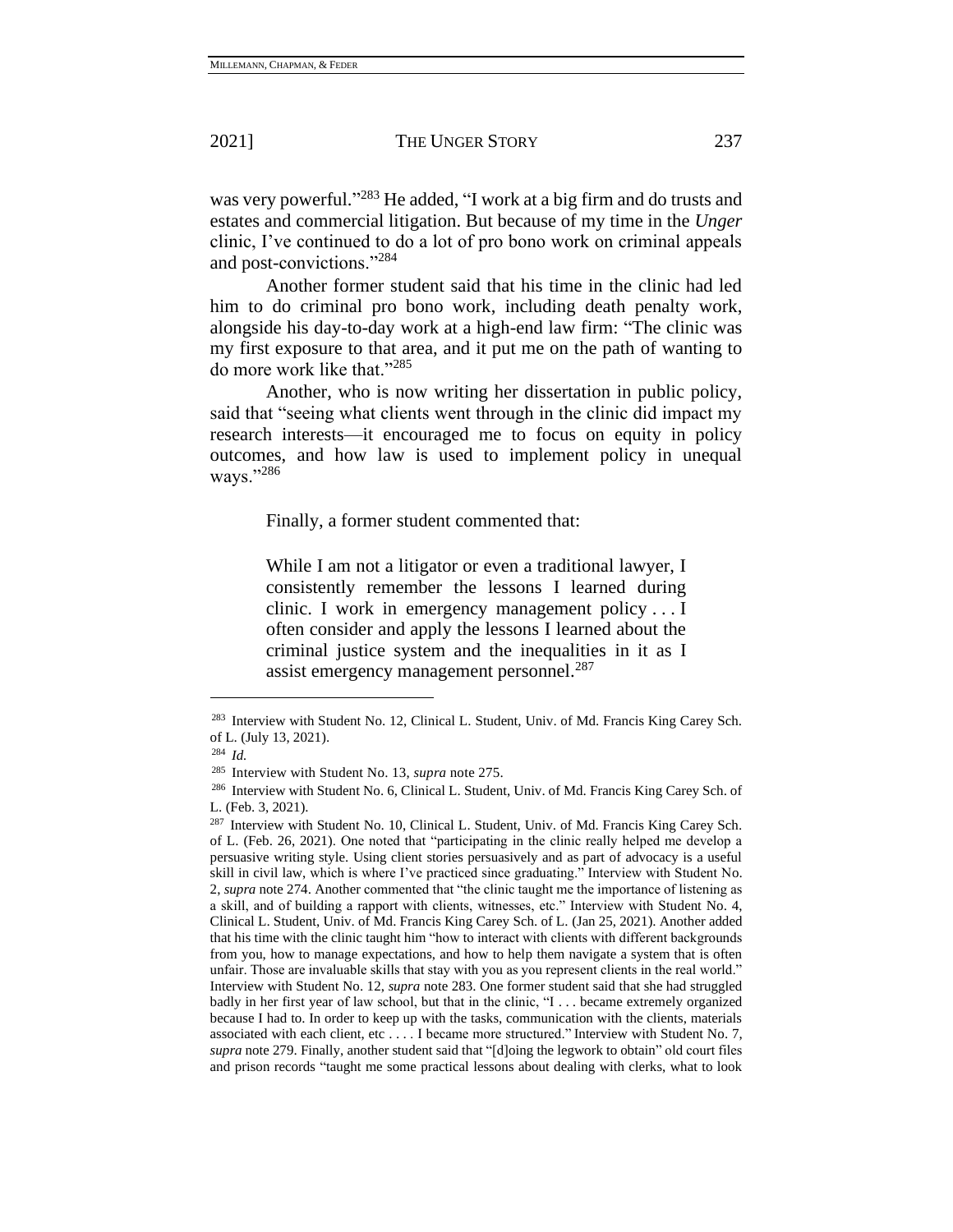## *iii. Learning from the Clients: Challenging Stereotypes and Assumptions*

Many of the former students reported that getting to know their clients changed their preconceived views about incarcerated people, including those convicted of very serious crimes.<sup>288</sup> It bears repeating that every clinic client had been convicted of rape or murder, along with other violent crimes. Although some clients appeared to be factually innocent, or were relatively less culpable (e.g.*,* they had a strong selfdefense claim), others had committed brutal crimes with no apparent mitigating factors.<sup>289</sup> Many students came into the clinic without having previously met, let alone worked closely with, an incarcerated person, particularly one convicted of a very serious crime. The clinic experience changed their views on criminal sentencing and rehabilitation.

One former student said, "I entered the clinic with preconceived notions about incarcerated people . . . . Getting to know my clients and working with them closely really changed my perspective."<sup>290</sup> Another commented:

> I grew up in a sheltered suburb. I'd never been inside a prison, never mind a maximum-security prison, let alone going by myself to interview someone convicted of murder. Most of what I knew was built on stereotypes

for, and where to look." Interview with Student No. 8, Clinical L. Student, Univ. of Md. Francis King Carey Sch. of L. (Jan. 26, 2021).

<sup>288</sup> Although most former students reported that their clinic experiences changed their preconceived notions about the criminal justice system and incarcerated people, others reported that what they saw did not surprise them. These students already had opinions about the criminal justice system or personal experiences with it and incarcerated persons or both, and the clinic experience reinforced them. One student said, "I already knew that the system was terrible and disproportionately impacted poor people and people of color." Interview with Student No. 1, *supra* note 280. Another student, who had prior internships at public defender offices and had participated in an innocence clinic before transferring from another law school, was not surprised to see how unfair the system was to clients, or that "people who have committed terrible crimes are often kind, reasonable people, and a pleasure to work with." Interview with Student No. 11, *supra* note 276.

<sup>&</sup>lt;sup>289</sup> We add an important caveat: transcripts of trials where clients had poor representation were particularly unlikely to shed light on any mitigating evidence; if defenses were not developed at trial, and mitigating evidence was not presented at sentencing, a trial transcript might show a client in the worst, and an inaccurate, light. *See, e.g.*, Lisa Kern Griffin, *Criminal Adjudication, Error Correction, and Hindsight Blind Spots*, 73 WASH. & LEE L. REV. 165, 196 (2016); Beth Caldwell, *Appealing to Empathy: Counsel's Obligation to Present Mitigating Evidence for Juveniles in Adult Court*, 64 ME. L. REV. 391, 402-03 (2012).

<sup>290</sup> Interview with Student No. 2, *supra* note 274.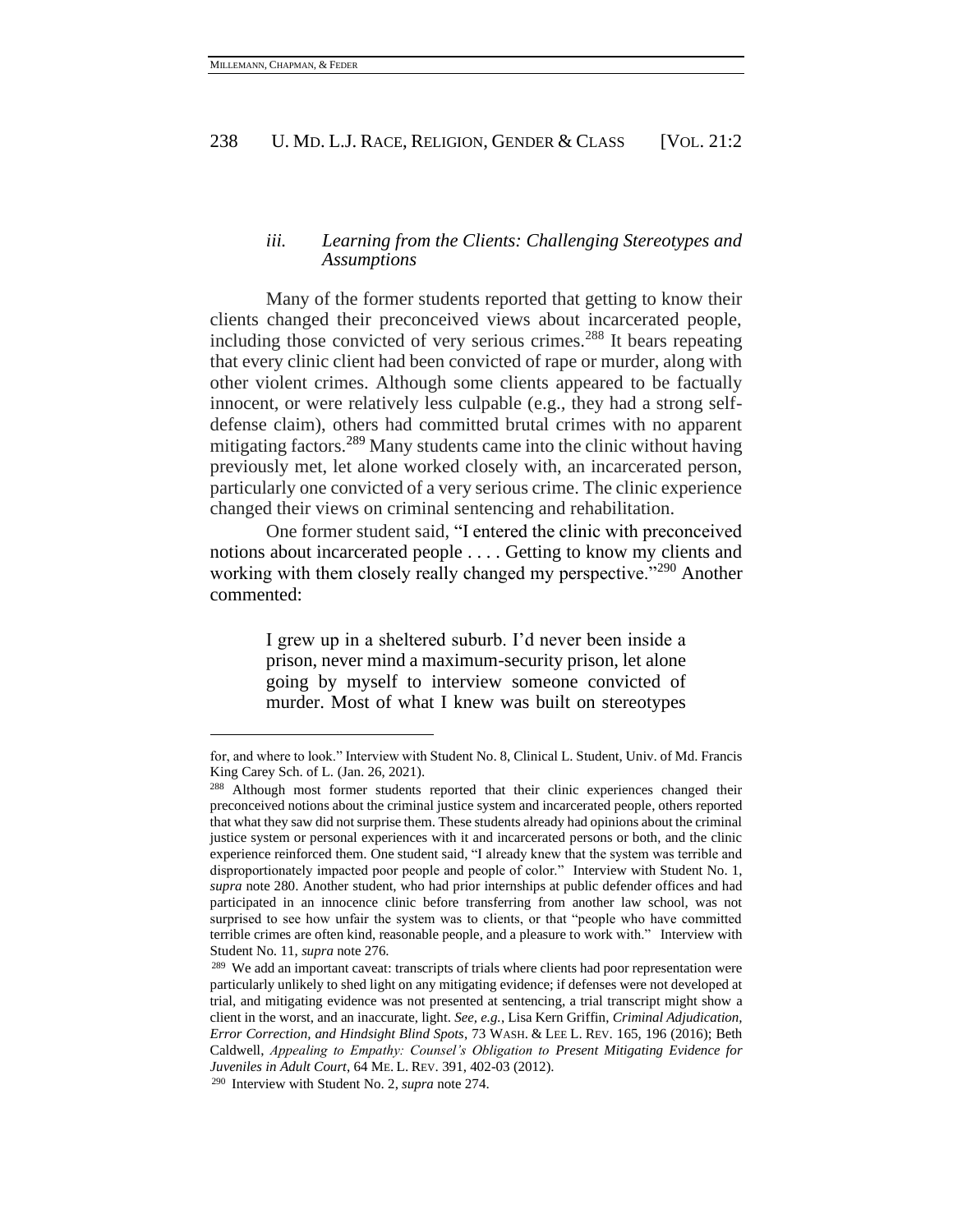and Hollywood clichés. Representing my client acquainted me that these are real human beings.<sup>291</sup>

Another commented, "I grew up thinking there are good people and bad people, and bad people do bad things and go to jail. In the clinic, I learned that good people sometimes do bad things, and that people are capable of redemption."<sup>292</sup> Another former student said:

> It completely changed how I view convicted criminals . . . . It was hard to believe that these kindly old men were convicted of murder. I came to see how time changes people and the boys who committed these heinous acts were simply not the same people 40 years later."<sup>293</sup>

#### *iv. Shock Value: Introductions to the Real World*

A common experience that former students reported was shock. This came in two forms: first, the shock students experienced when starting the clinic and getting acquainted with the criminal justice system for the first time, especially the version of the system that existed in Maryland prior to 1981. Second, former students looking back at the clinic eight years later reported that their time in the clinic may have given them an unrealistic view of what the practice of law, including criminal defense, was like in "the real world."

Those who reported being shocked by what they saw while in the clinic included those who were shocked by the advisory-only instruction at issue in *Unger*, which contradicted everything the students learned about in classes like Criminal Law and Criminal Procedure. Two former students called the instruction "insane," with one commenting, "I couldn't believe that that instruction was actually given to jurors." $294$  One of them said, "I was excited to deal with the instruction as an abstract legal issue, just because it was so bizarre."<sup>295</sup>

Another former student, who had prior experience interning at public defender offices, also commented on some of the shockingly poor representation that clinic clients received at trial in the 1960s and 1970s. Along the same lines, another commented that he was shocked

<sup>291</sup> Interview with Student No. 12, *supra* note 283.

<sup>292</sup> Interview with Student No. 14, *supra* note 281.

<sup>293</sup> Interview with Student No. 3, *supra* note 276.

<sup>294</sup> Interview with Student No. 1, *supra* note 280.

<sup>295</sup> Interview with Student No. 13, *supra* note 275.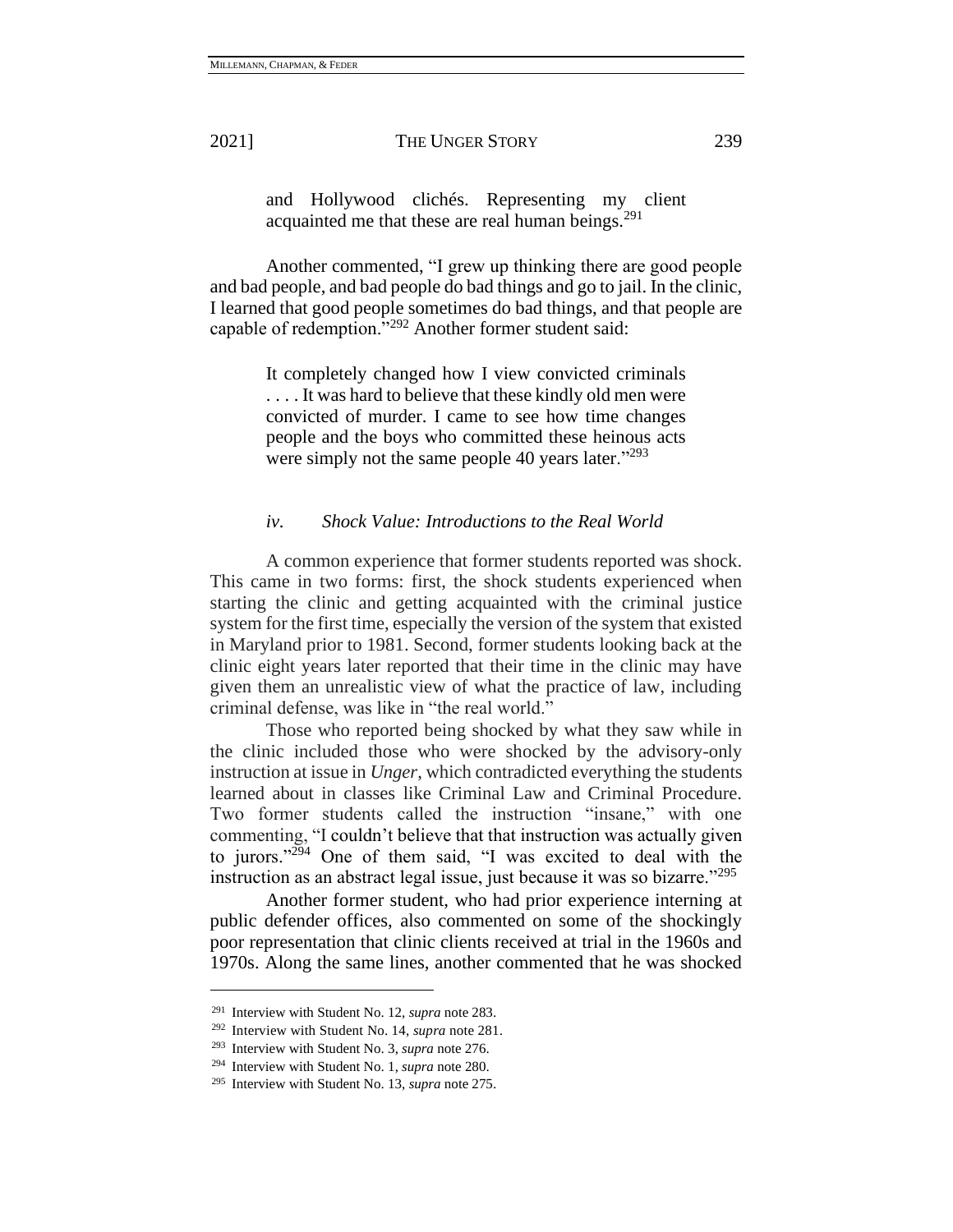and saddened by his client's surprise at receiving attentive, engaged representation. He stated:

> One shocking thing was a client's gratitude for my work, which seemed to be largely based on his low expectations and bad experiences with prior counsel. The client was grateful that I followed through on promises I'd made, and that I said we have 'our' hearing coming up, rather than 'your' hearing. He wasn't used to that level of investment from an attorney.<sup>296</sup>

Another former student remarked that when he read his clients' transcripts, he was shocked by "the openly racist tinge to how some of the cases were handled. It's not like we're past that now, or that the criminal justice system isn't affected by racism. But it was shocking to see how open and apparent it was in the transcripts."<sup>297</sup> Another expressed shock at:

> [t]he inhuman way that the system grinds up those who don't have access to the means of justice. A lot of clients had their files destroyed or lost—not through malice, but through the complete carelessness of the bureaucracy . . [i]f not for the clinic, our clients would have had no recourse. It revealed a dramatic gulf between the haves and the have nots.<sup>298</sup>

Another also brought up the destruction of clients' records, calling it "Kafka-esque."<sup>299</sup> Another common refrain was that former students only realized what an exceptional opportunity the Unger clinic had been after they had gained experience as attorneys. That included attorneys who represent criminal defendants, but who have had to adjust to far less support and success than they experienced when they were with the clinic. As one said, "naively, I thought the sort of representation the clinic engaged in was typical in criminal cases—thorough, holistic representation with a successful outcome."<sup>300</sup> Another said that "as a

<sup>296</sup> Interview with Student No. 5, Clinical L. Student, Univ. of Md. Francis King Carey Sch. of L. (Jan. 25, 2021).

<sup>297</sup> Interview with Student No. 4, *supra* note 287. See *supra* Part III for a description of race and its likely impact on the trials of the members of the Unger group.

<sup>298</sup> Interview with Student No. 12, *supra* note 283.

<sup>299</sup> Interview with Student No. 13, *supra* note 275.

<sup>300</sup> Interview with Student No. 2, *supra* note 274.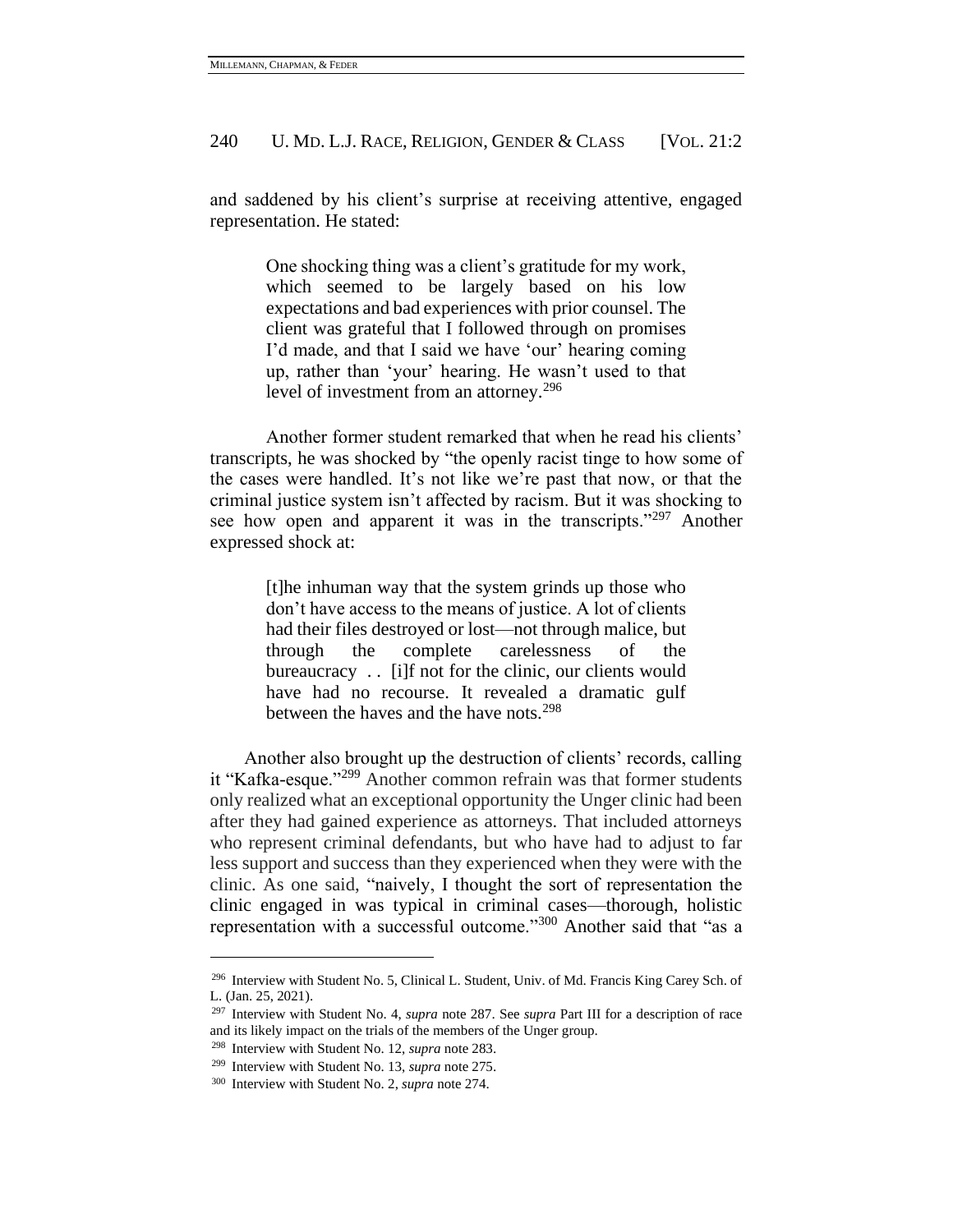defense attorney, I now appreciate what a unique opportunity *Unger* presented to obtain real relief for a large number of clients . . . "301

#### *v. Discovering Other Motivations to Do Good Work*

Criminal defense attorneys are taught that to be effective advocates, they must be able to call upon different motivations in different cases. For example, if an attorney is motivated only by sympathy for clients, how can they effectively represent a particularly unsympathetic client? If an attorney is motivated only by dislike for the system, how they can they be effective in a case where the system is being relatively fair and humane? And if an attorney is motivated solely by a broad concern for civil rights and racial justice, how can they effectively represent a client in a case where those concerns are not at issue? The answer is that defense attorneys must be able to draw on multiple separate motivations, which may vary from case to case, so they can represent all their clients zealously and effectively.<sup>302</sup>

The clinic students seemed to intuitively develop a similar approach, and to call upon various motivations when necessary. Some students were not emotionally moved by their client's plight—either because their client was unsympathetic, the student was not inclined to sympathize with people convicted of very serious crimes, or some combination thereof.<sup>303</sup> Some students were also not particularly

<sup>301</sup> Interview with Student No. 3, *supra* note 276. Another student commented, "as an appellate public defender, I've gotten very used to losing. Freeing that many clients serving life sentences was incredible. Working in a resource-starved, often dysfunctional environment, I also really appreciate the high level of supervision and the social worker resources that were available in the clinic." Interview with Student No. 11, *supra* note 276. A third student, also now a public defender, said: "I only realized what a big deal the clinic was looking back . . . The Unger clinic was an once-in-a-lifetime opportunity to walk clients out of prison after they had served so much time . . . seeing how criminal practice typically works makes the clinic all the more striking in retrospect." Interview with Student No. 5, *supra* note 296.

<sup>302</sup> *See generally* Charles J. Ogletree, Jr., *Beyond Justifications: Seeking Motivations to Sustain Public Defenders*, 106 HARV. L. REV. 1239 (1993) (examining how drawing on multiple motivations, such as empathy and a desire to change the system, can help prevent burnout in defense attorneys).

<sup>&</sup>lt;sup>303</sup> Examples of this included one former student who described meeting with a client who "was genuinely frightening. That was quite a contrast to the other clients we interacted with . . . it was comforting to know there was a correctional officer in the room." Interview with Student No. 6, *supra* note 286. Another described a case that "shocked" her. In the "majority" of cases she saw, she thought clients' factual guilt was in doubt or, at least, their conduct was not especially egregious (for example, they played a relatively minor role in a robbery that resulted in death and were convicted of felony murder. *See, e.g.*, Watkins v. State, 744 A.2d 1, 6-7 (Md. 2000)). In those cases, "it was easy to see why our clients deserved early release." In contrast, the client's conduct in one case, a home invasion rape that took place near her hometown, was "disturbing" and "hit close to home." Interview with Student No. 7, *supra* note 279.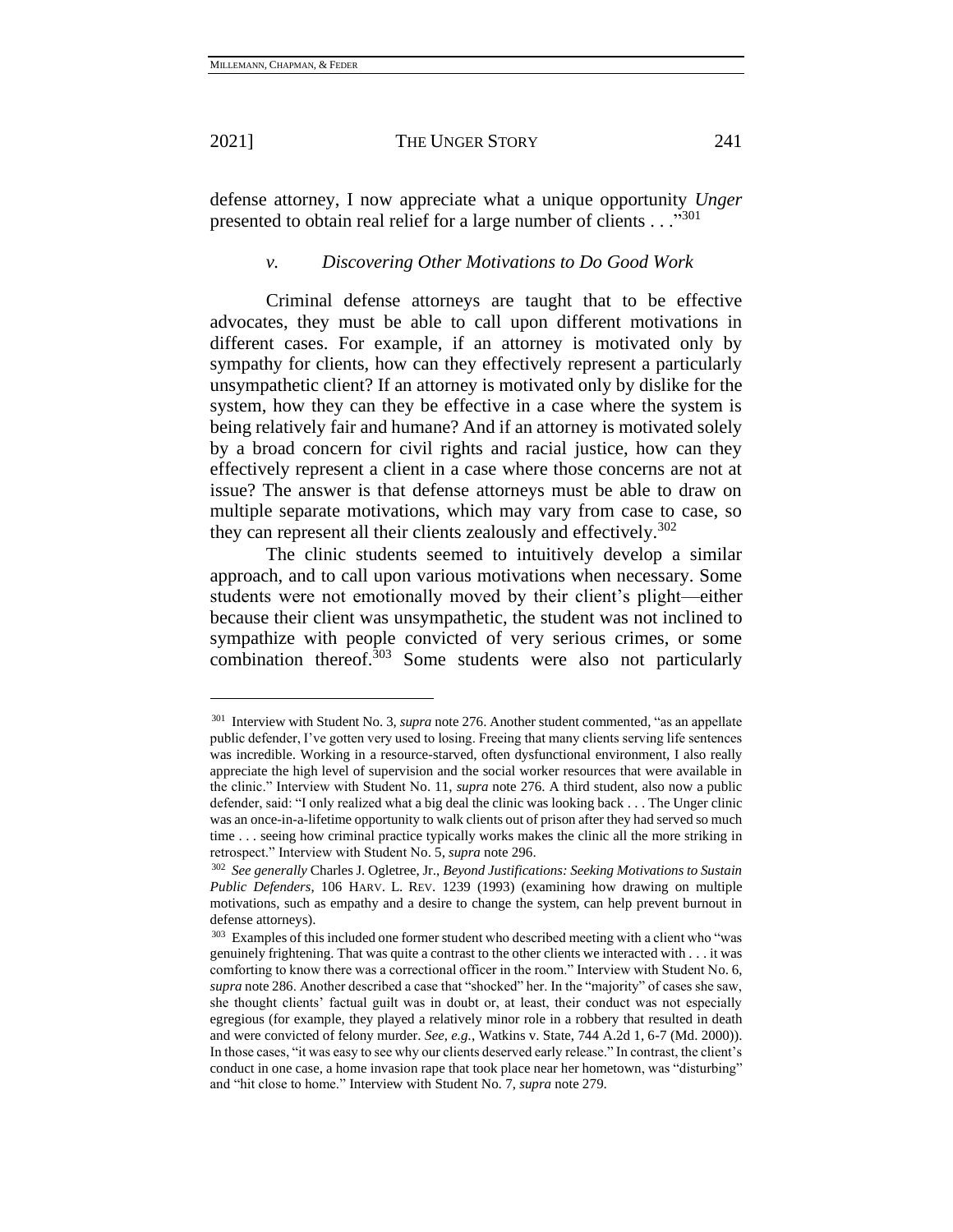reformist or opposed to severe criminal penalties in general. In summary, not every student had the same perspectives as the students who had come to deeply sympathize with Unger clients and to question the carceral system. However, these students were not necessarily less effective advocates. Rather, they found other motivations to represent their clients zealously.

As stated by one former student who subsequently handled both defense and prosecution as a Judge Advocate General:

> A big part of the clinic, to me, is respect for the system. And the system had not worked here . . . a lot of the clients were factually guilty. I wasn't focused on that the important thing is that the process worked correctly, and it had not in these trials.<sup>304</sup>

Another was motivated not by the pursuit of social justice, or sympathy for clients, so much as ensuring the fair application of the law. He reported, "you can't decide to not uphold justice because you think that it's helping a 'bad person.'"<sup>305</sup> He added that "there were some clients whose facts of their case were pretty appalling. However, the bottom line was that their trials were unconstitutional, and any emotional judgments needed to be put aside."306

#### *vi. Learning to Manage Stress*

Former students reported various reactions to learning they would be representing real clients in life-sentence cases. Some students initially felt overwhelmed and worried. For many, this was their first experience in the practice of law, and one of their first professional experiences of any kind. And certainly, for the vast majority of students, it was their first experience having a central role in representation that might determine whether or not their client would die in prison.

Former student reactions included that "the work was stressful because of imposter syndrome—I was 22 years old and found myself representing clients serving life sentences.."<sup>307</sup> Another said, "it was stressful because this was the first time we had had any kind of real world experience, both with having any client experience (and then

<sup>304</sup> Interview with Student No. 4, *supra* note 287.

<sup>305</sup> Interview with Student No. 9, Clinical L. Student, Univ. of Md. Francis King Carey Sch. of L. (Jan. 27, 2021).

<sup>306</sup> *Id.*

<sup>307</sup> Interview with Student No. 6, *supra* note 286.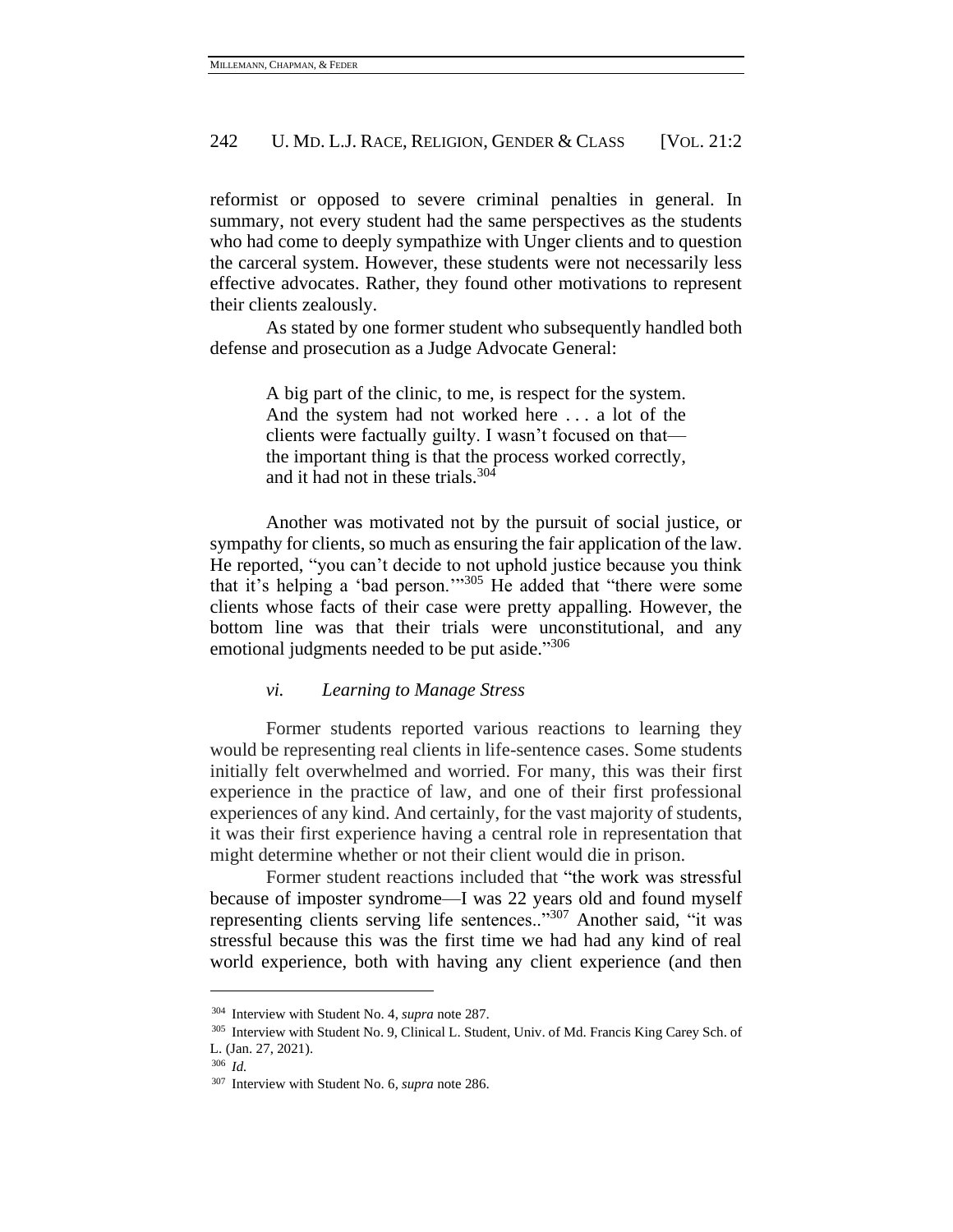visiting them in jail) and having any real life courtroom experience."308 Another commented, "[f]or a law student who hadn't represented clients before, it was nerve racking to be doing that in any setting, particularly one representing convicted murderers."<sup>309</sup> Still another underscored that for many students, high-stakes criminal law was an unexpected challenge, "I attended law school with a focus on environmental law and policy; this clinic was *way* out of my comfort zone."<sup>310</sup> She added that her reaction when finding out what the work would entail was "terror with a dash of excitement. The idea that the work I was doing would directly affect whether my client remained behind bars for the rest of his life or have the chance to live free was overwhelming."<sup>311</sup> Another said:

> I was thrust into this scenario with so much responsibility . . . the workload was heavy, but the real stress was having someone's fate resting on your shoulders. That was a very different kind of stress from a practice oral argument, or writing a law school exam . . . There's more at stake than getting a good grade or furthering your career.  $312$

Finally, another former student noted that the stress he felt representing real clients was heightened by how closely he worked with them, and how well he got to know them on an individual basis. "It pushes you to work harder when there's a real client on the case. . . there's also a larger sense of stress when there is that personal connection. Because we got to know our clients so well, the stakes felt higher."313

Along with the potential consequences of their work, some former students were initially intimidated by the workload. One commented, "the sheer amount of work we were presented with initially was overwhelming."<sup>314</sup> Another said her experience was, at times, "overwhelming and stressful. We were so busy, we basically lived in the clinic."<sup>315</sup> One emphasized the large amount of "physical and logistical work," such as "going to courthouses and asking for records."

<sup>308</sup> Interview with Student No. 7, *supra* note 279.

<sup>309</sup> Interview with Student No. 9, *supra* note 305.

<sup>310</sup> Interview with Student No. 10, *supra* note 287. <sup>311</sup> *Id.*

<sup>312</sup> Interview with Student No. 12, *supra* note 283.

<sup>313</sup> Interview with Student No. 13, *supra* note 275.

<sup>314</sup> Interview with Student No. 7, *supra* note 279.

<sup>315</sup> Interview with Student No. 14, *supra* note 281.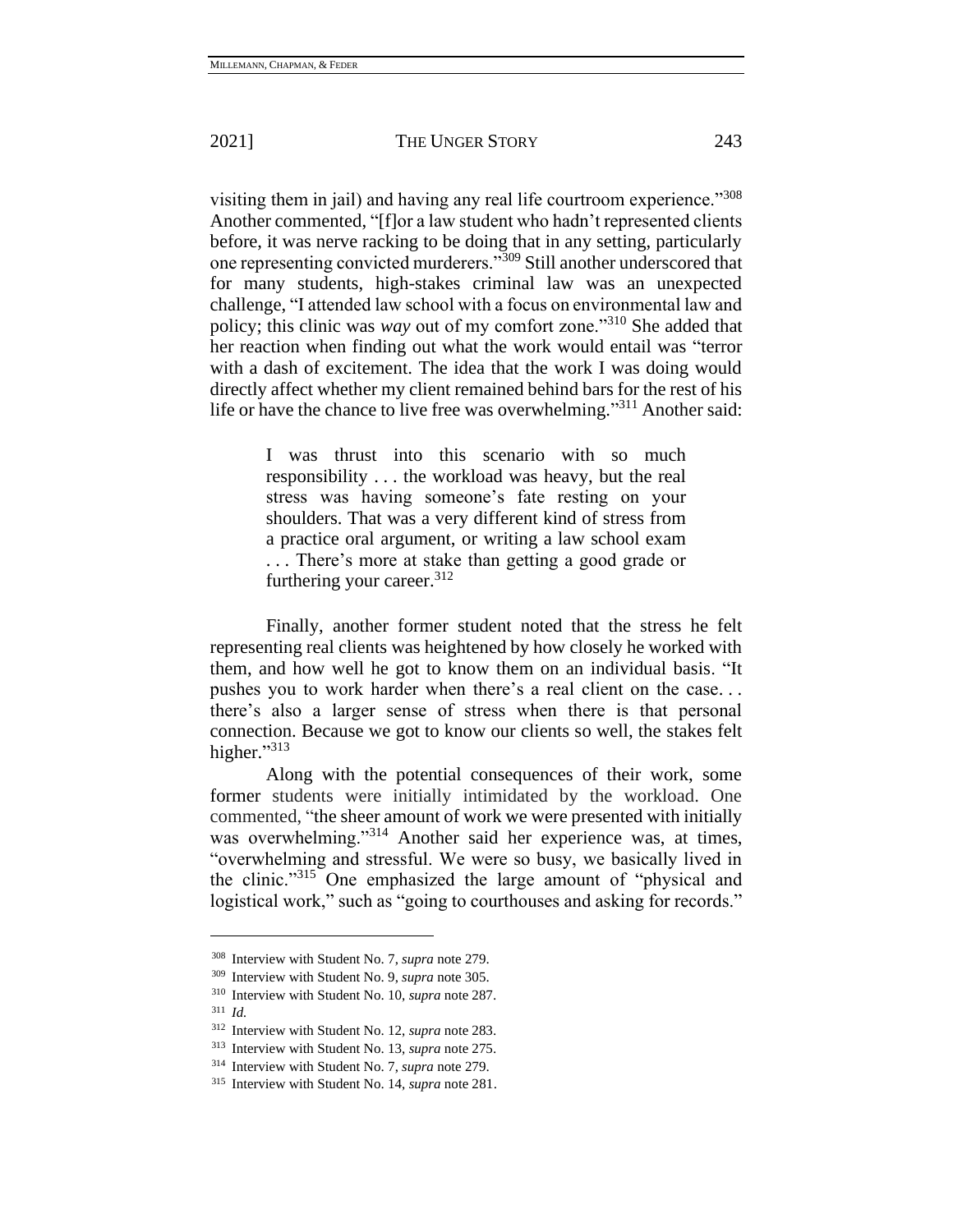He added, "it's such a different kind of work than law students usually do. Like in actual practice, the cases were often more about the facts than the law. After all, the templates were already drafted. Our focus was the investigative work, which can be a huge part of being a lawyer."316

On the other hand, some reported feeling excited by the prospect of doing important work on behalf of a real client.<sup>317</sup> They said that the weighty, real-world responsibilities of the clinic helped them work with a motivation and clarity they lacked in purely theoretical, doctrinal classes. That included former students who had also reported feeling stressed and intimidated by their responsibilities and what was at stake; those emotions often existed side by side. As one reported, "I was excited to have a client whose case I could have a tangible impact on. Unlike what I'd experienced in law school beforehand, it wasn't just theoretical."<sup>318</sup> Another student remarked:

> It was an exciting opportunity to work on something that really mattered and learn a lot while doing it . . . the workload was heavy, but if anything, representing a real client made the workload seem OK because at least you knew that the work was related to a real person.<sup>319</sup>

Articulating a common theme, another former student commented that "along with stress, the high stakes were motivating."<sup>320</sup> Another said that "I was ridiculously excited that my work could result in helping someone gain his freedom."<sup>321</sup>

<sup>316</sup> Interview with Student No. 13, *supra* note 275.

<sup>&</sup>lt;sup>317</sup> A critical pedagogical benefit of clinics is that they expose law students to the nuance and complexity of working with real clients in real cases, and help students build the practical skills essential to effective lawyering. *See*, *e.g.*, Kathleen G. Noonan & Sarah Davis, *Law in Action: Learning Health Law Through Experience with Stakeholders at the Patient and System Levels*, 9 IND. HEALTH L. REV. 557, 563 (2012); Margaret Martin Barry et al., *Experience the Future: Papers from the Second National Symposium on Experiential Education in Law*, 7 ELON L.REV. 1, 27 (2015). Scholars have referred to the "twin goals of clinical education: social justice and student learning." Anna E. Carpenter, *The Project Model of Clinical Education: Eight Principles to Maximize Student Learning and Social Justice Impact*, 20 CLINICAL L. REV. 39, 44 (2013). *See, e.g.*, Esther Canty-Barnes, *Serving the Needs of Disabled Children: A Look at the Special Education Clinic at Rutgers Law School-Newark*, N.J.LAW. MAG.,June 2003, at 71- 72.

<sup>318</sup> Interview with Student No. 4, *supra* note 287.

<sup>319</sup> Interview with Student No. 9, *supra* note 305.

<sup>320</sup> Interview with Student No. 3, *supra* note 276.

<sup>321</sup> Interview with Student No.10, *supra* note 287.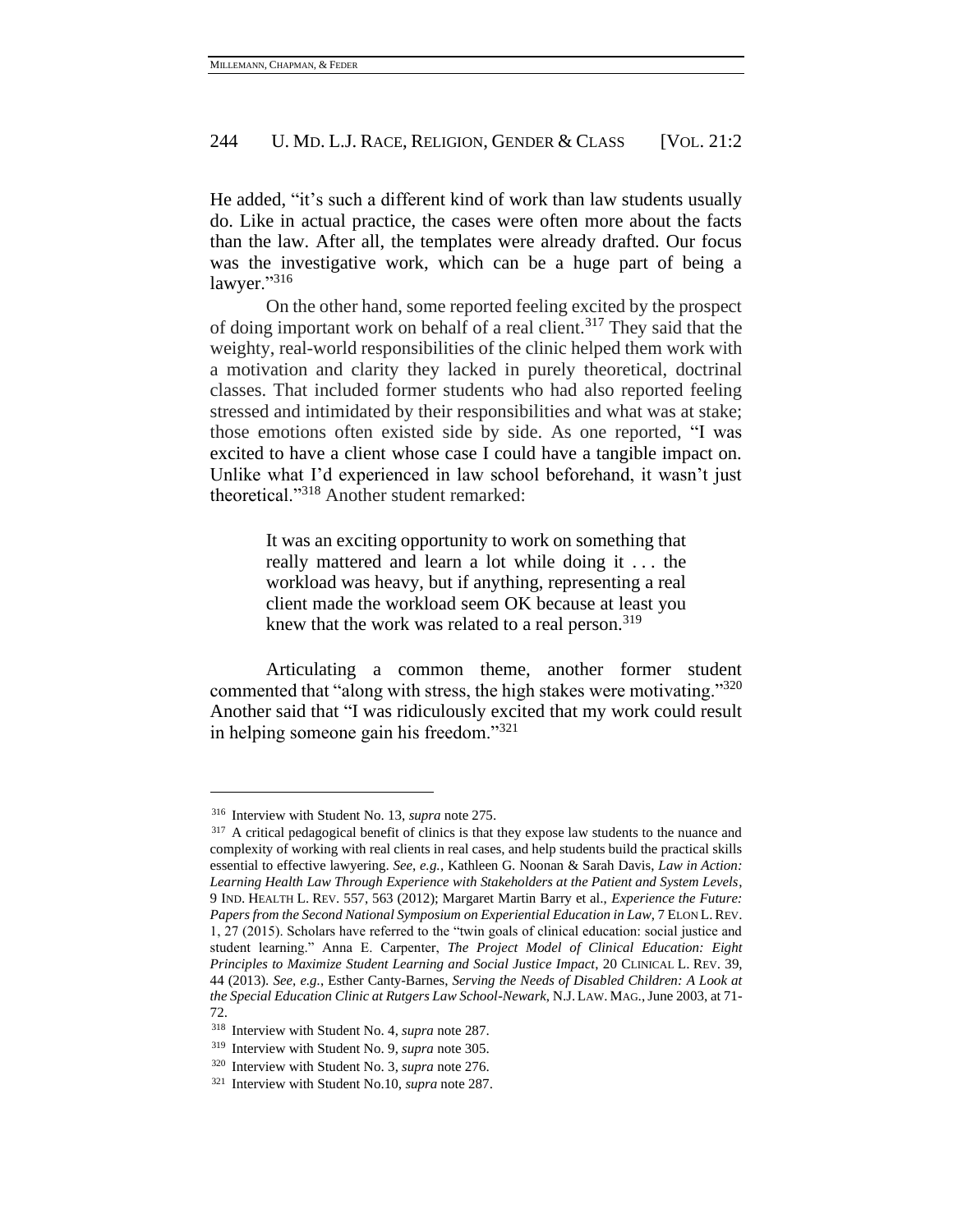All—including those who initially reported feeling stressed or overwhelmed by the clinic's responsibilities—reported that they felt empowered by the close supervision they received from experienced clinical professors.<sup>322</sup> Former students commented, "the support provided by the professors helped ensure that I felt capable and up to the task,"<sup>323</sup> and "I felt really well prepared and supervised."<sup>324</sup> Another added that because the stakes were so high for her clients, "I was very grateful to have supervisors looking over my work and fixing my mistakes."<sup>325</sup> When asked if the nature of the work or the workload was stressful, another responded, "not really—[the professors] were so supportive, and they were available whenever I encountered any kinds of difficulties."<sup>326</sup>

## *vii. Providing a Basis to Critique the Criminal Justice System*

Along with challenging students' preconceived notions about incarcerated people, the clinic experience gave students an enriched perspective of the criminal justice system and caused many to become critical of it.<sup>327</sup> One former student said:

> I think I was already on the pro-defense 'team,' but it had been for more abstract reasons, like the Constitutional right to counsel and to having your day in court. After the clinic, my concerns about the criminal justice system

<sup>322</sup> Scholars have discussed the psychological challenges that clinic students face in representing real clients, particularly in high-stakes cases, and have offered recommendations on how clinic faculty might help them navigate those challenges. *See, e.g.*, Ronald Tyler, *The First Thing We Do, Let's Heal All the Law Students: Incorporating Self-Care into A Criminal Defense Clinic*, 21 BERKELEY J. CRIM. L. 1, 1, 4, 13, 18, 20, 21 (2016); William Berman, *When Will They Ever Learn? Learning and Teaching from Mistakes in the Clinical Context*, 13 CLINICAL L. REV. 115, 128-134 (2006).

<sup>323</sup> Interview with Student No. 6, *supra* note 286.

<sup>324</sup> Interview with Student No. 2, *supra* note 274.

<sup>325</sup> Interview with Student No. 14, *supra* note 281.

<sup>326</sup> Interview with Student No. 4, *supra* note 287.

 $327$  Scholars have argued that one benefit of clinical education is that representing real clients in real cases can offer a more complete, nuanced, and critical view of a legal system that many law students have only encountered in the abstract. *See, e.g.*, Hugh M. Mundy, *It's Not Just for Death Cases Anymore: How Capital Mitigation Investigation Can Enhance Experiential Learning and Improve Advocacy in Law School Non-Capital Criminal Defense Clinics*, 50 CAL. W.L. REV. 31, 66 (2013); Emily Hughes, *Taking First-Year Students to Court: Disorienting Moments As Catalysts for Change*, 28 WASH. U.J.L. & POL'Y 11, 11-12, 17, 20 (2008).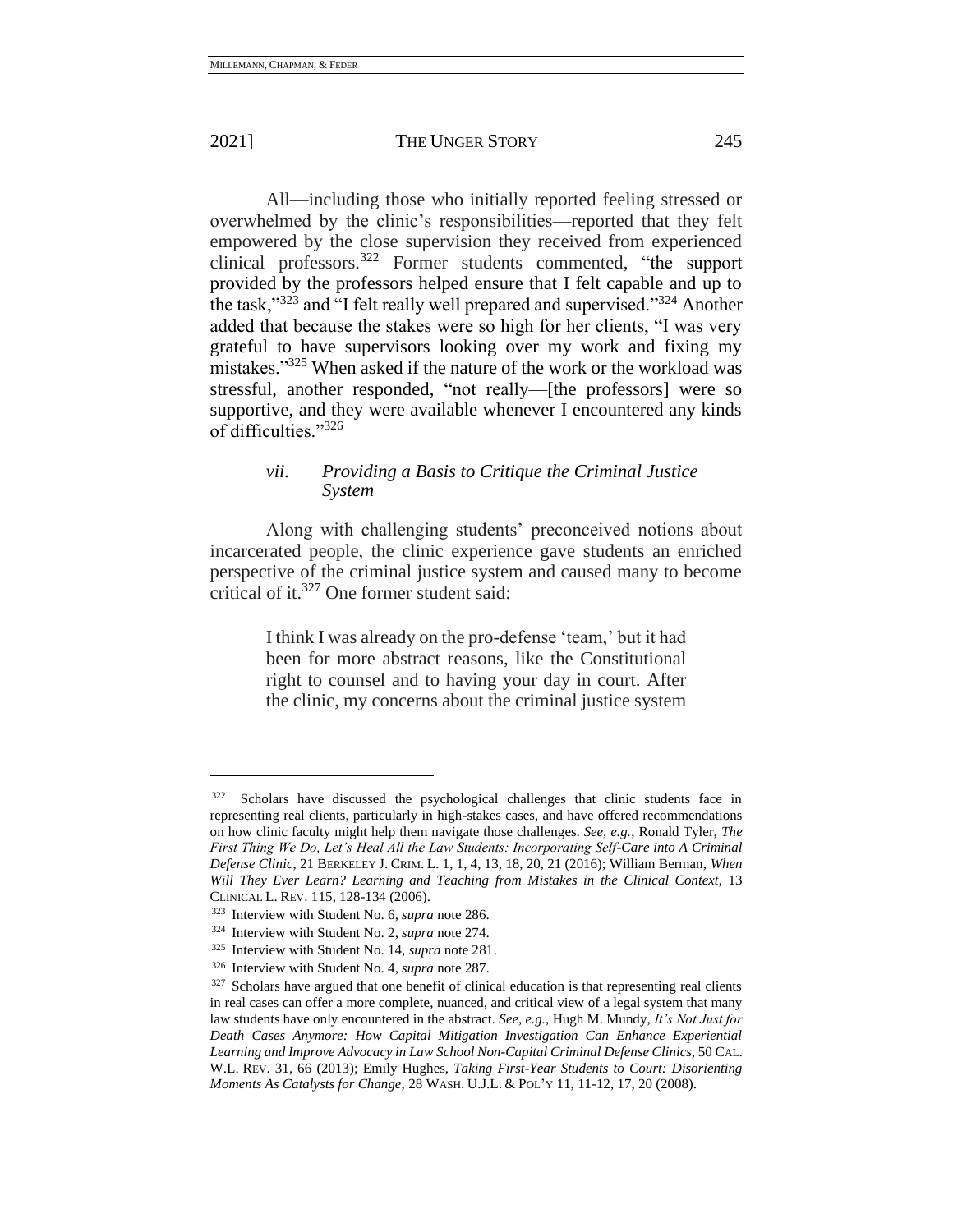became more personal. I had seen that there are good people who get swept up in it.<sup>328</sup>

Another, who went on to become a public defender, commented, "I didn't have any understanding of the criminal justice system before my time in the clinic. Being part of it changed everything for me, including that I started to come to grips with my own privilege."<sup>329</sup>

Still another added, "the clinic caused a total shift in how I viewed incarceration—I had supported life sentences in lieu of death sentences. But working closely with clients helped me appreciate what decades of prison really mean, the import of those sorts of sentences. It was a radicalizing experience."330

#### **CONCLUSION**

In this article, we describe a project, spurred by a court decision, that has resulted in the releases of 200 older, long-incarcerated prisoners in Maryland who had been convicted of violent crimes. We describe the bizarre (in today's world) jury instruction that undermined the fairness of the trials of this group conducted decades ago. We note that until 1981 in Maryland, the Maryland Constitution required trial judges to tell the jurors that they, the jurors, were the ultimate judges of the law and that everything the judge said about the law was advisory only. We use one case study to present the instruction and the ways in which it nullified the Rule of Law, and another case study to explain the colonial origins of this jury instruction.

We describe how at the times of these trials, people in Maryland, including jurors, were inflamed by racial divisions and anger at crime. We argue that the advisory-only instruction, which likely generally emboldened jurors, gave jurors motivated by racism and anger a way to give effect to those beliefs and feelings.

We describe the prolonged litigation that led up to the Maryland Court of Appeals' decision in *Unger v. State*, <sup>331</sup> which appeared to require new trials for 237 older, long-incarcerated prisoners, and the four years of litigation after the *Unger* decision that confirmed this.

<sup>328</sup> Interview with Student No. 13, *supra* note 275.

<sup>329</sup> Interview with Student No.14, *supra* note 281.

<sup>330</sup> Interview with Student No. 3, *supra* note 276.

<sup>331</sup> 48 A.3d 242 (Md. 2012).